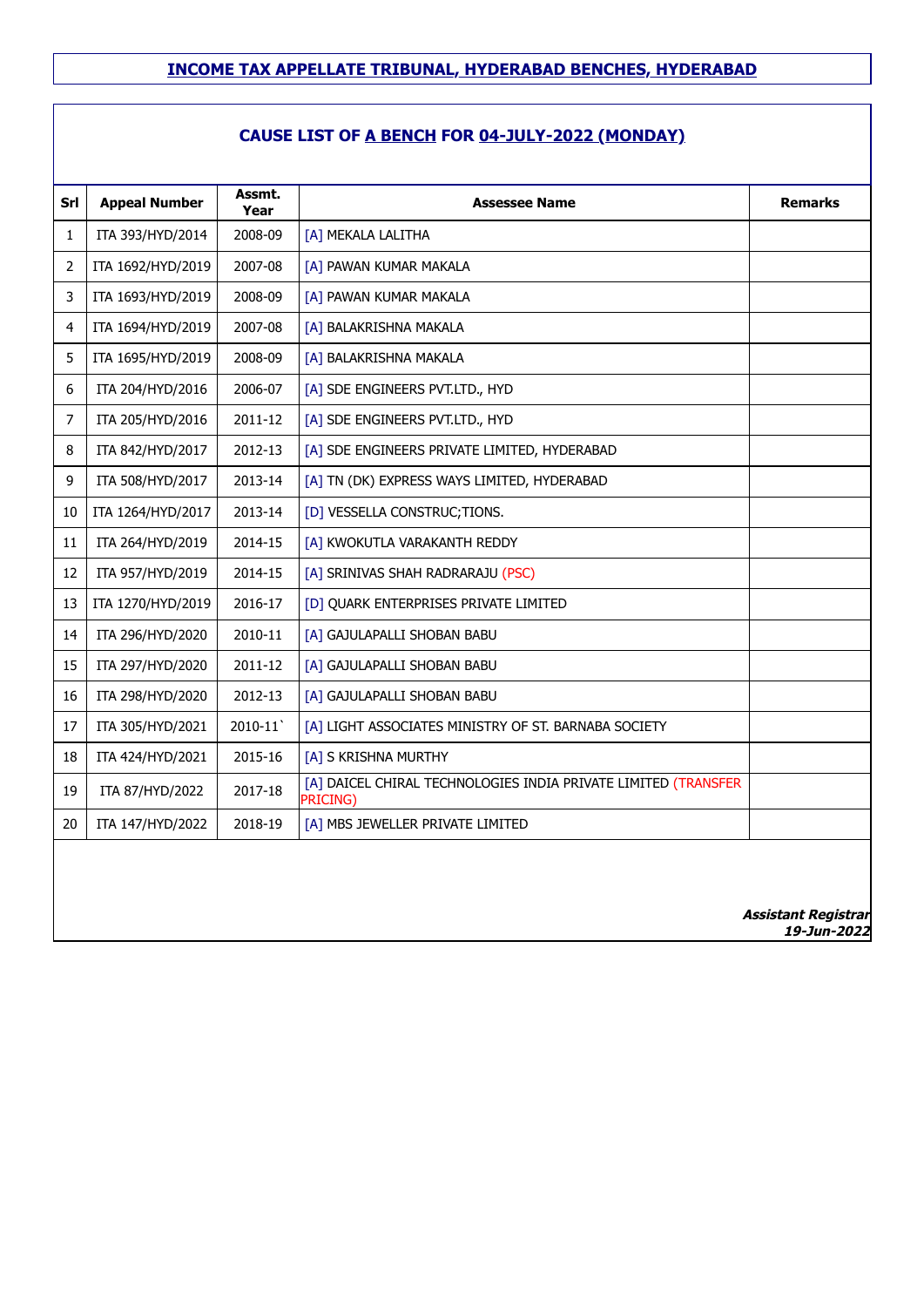| Srl | <b>Appeal Number</b>   | Assmt.<br>Year | <b>Assessee Name</b>                                                    | <b>Remarks</b>                            |
|-----|------------------------|----------------|-------------------------------------------------------------------------|-------------------------------------------|
| 1   | ITA 404/HYD/2020       | 2014-15        | [A] BIKASH KUMAR KEDIA (RECALLED)                                       |                                           |
| 2   | ITA 405/HYD/2020       | 2015-16        | [A] BIKASH KUMAR KEDIA (RECALLED)                                       |                                           |
| 3   | ITA 707/HYD/2020       | 2015-16        | [A] SUBHASH KUMAR KEDIA (RECALLED)                                      |                                           |
| 4   | ITA 573/HYD/2017       | 2012-13        | [A] TNS INDIA PRIVATE LIMITED, HYDERABAD (TRANSFER PRICING)             |                                           |
| 5   | ITA 2261/HYD/2017      | 2013-14        | [A] TNS INDIA PRIVATE LIMITED                                           |                                           |
| 6   | ITA 2130/HYD/2017      | 2013-14        | [A] OAKTON GLOBAL TECHNOLOGY SERVICES CENTRE (INDIA) PRIVATE<br>LIMITED |                                           |
| 7   | ITA 347/HYD/2019       | 2014-15        | [A] FAIRFIELD DEVELOPMENT LIMITED                                       |                                           |
| 8   | ITA 488/HYD/2019       | 2014-15        | [D] FAIR FIELD DEVELOPMENT LIMITED                                      |                                           |
| 9   | ITA 740/HYD/2019       | 2013-14        | [A] WATERMARKE RESIDENCY LIMITED                                        |                                           |
| 10  | ITA 1590/HYD/2019      | 2014-15        | [A] WATERMARK RESIDENCY LIMITED                                         |                                           |
| 11  | ITA 1591/HYD/2019      | 2015-16        | [A] WATERMARK RESIDENCY LIMITED                                         |                                           |
| 12  | ITA 444/HYD/2019       | 2014-15        | [A] NADELLA MUNIKANNAIAH                                                |                                           |
| 13  | ITA 579/HYD/2019       | 2014-15        | [A] VENKAT NARSIMHA REDDY                                               |                                           |
| 14  | ITA 817/HYD/2019       | 2014-15        | [D] VISHWA INFRASTRUCTURE AND SERVICES PRIVATE LIMITED                  |                                           |
| 15  | ITA 818/HYD/2019       | 2015-16        | [D] VISHWA INFRASTRUCTURE AND SERVICES PRIVATE LIMITED                  |                                           |
| 16  | ITA 600/HYD/2020       | 2009-10        | [A] RAVINDER REDDY GADDAM RAJA                                          |                                           |
| 17  | ITA 63/HYD/2021        | 2018-19        | [D] AZAJ FAROOQI                                                        |                                           |
| 18  | IT(TP)A<br>73/HYD/2022 | 2017-18        | [A] IVY SOFTWARE DEVELOPMENT SERVICES PRIVATE LIMITED                   |                                           |
| 19  | ITA 151/HYD/2022       | 2003-04        | [A] SUNIL KUMAR AHUJA                                                   |                                           |
| 20  | ITA 152/HYD/2022       | 2004-05        | [A] SUNIL KUMAR AHUJA                                                   |                                           |
| 21  | ITA 153/HYD/2022       | 2005-06        | [A] SUNIL KUMAR AHUJA                                                   |                                           |
| 22  | ITA 154/HYD/2022       | 2006-07        | [A] SUNIL KUMAR AHUJA                                                   |                                           |
| 23  | ITA 155/HYD/2022       | 2007-08        | [A] SUNIL KUMAR AHUJA                                                   |                                           |
| 24  | ITA 156/HYD/2022       | 2008-09        | [A] SUNIL KUMAR AHUJA                                                   |                                           |
| 25  | ITA 157/HYD/2022       | 2009-10        | [A] SUNIL KUMAR AHUJA                                                   |                                           |
| 26  | ITA 158/HYD/2022       | 2010-11        | [A] SUNIL KUMAR AHUJA                                                   |                                           |
|     |                        |                |                                                                         | <b>Assistant Registrar</b><br>19-Jun-2022 |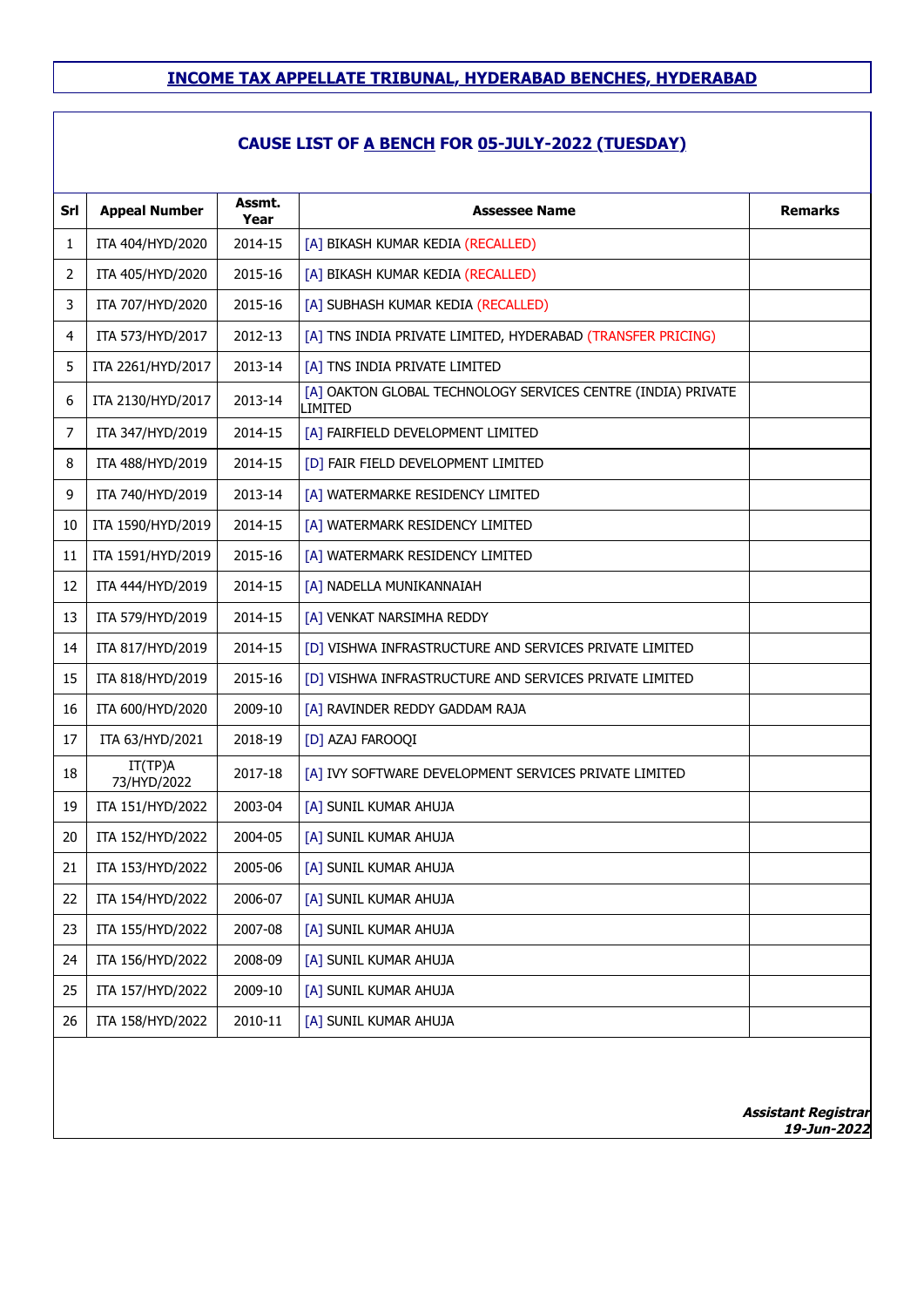## **CAUSE LIST OF A BENCH FOR 06-JULY-2022 (WEDNESDAY)**

| Srl | <b>Appeal Number</b> | Assmt.<br>Year | <b>Assessee Name</b>                                        | <b>Remarks</b> |
|-----|----------------------|----------------|-------------------------------------------------------------|----------------|
| 1   | ITA 321/HYD/2018     | 2009-10        | [A] MOHAMMAD SHAKEEL QUADRI                                 |                |
| 2   | ITA 322/HYD/2018     | 2009-10        | [A] MOHAMMED LAYEEQ                                         |                |
| 3   | ITA 2019/HYD/2018    | 2012-13        | [A] RAGHAVA REDDY KUNAM                                     |                |
| 4   | ITA 2020/HYD/2018    | 2013-14        | [A] RAGHAVA REDDY KUNAM                                     |                |
| 5   | ITA 2021/HYD/2018    | 2012-13        | [A] K RAJINI KUNAM                                          |                |
| 6   | ITA 2022/HYD/2018    | 2013-14        | [A] K RAJINI KUNAM                                          |                |
| 7   | ITA 2023/HYD/2018    | 2012-13        | [A] K ANIL REDDY                                            |                |
| 8   | ITA 2024/HYD/2018    | 2013-14        | [A] K ANIL REDDY                                            |                |
| 9   | ITA 1770/HYD/2019    | 2006-07        | [D] EMAAR HILLS TOWNSHIP PRIVATE LIMITED (TRANSFER PRICING) |                |
| 10  | ITA 296/HYD/2021     | 2016-17        | [A] VENKATRAMA SANJIVARAYA SARMA PERUBHOTLA                 |                |
| 11  | ITA 327/HYD/2021     | 2016-17        | [D] VENKATRAMA SANJIVARAYA SARMA PERUBHOTLA                 |                |
| 12  | ITA 297/HYD/2021     | 2016-17        | [A] JAYASRI AGENCIES PRIVATE LIMITED                        |                |
| 13  | ITA 309/HYD/2021     | 2012-13        | [D] JAYASRI AGENCIES PRIVATE LIMITED                        |                |
| 14  | ITA 310/HYD/2021     | 2016-17        | [D] JAYASRI AGENCIES PRIVATE LIMITED                        |                |
| 15  | ITA 318/HYD/2021     | 2014-15        | [D] JAYASRI AGENCIES PRIVATE LIMITED                        |                |
| 16  | ITA 298/HYD/2021     | 2016-17        | [A] GREATER GOLCONDA ESTATES PRIVATE LIMITED                |                |
| 17  | ITA 315/HYD/2021     | 2012-13        | [D] GREATER GOLCONDA ESTATES PRIVATE LIMITED                |                |
| 18  | ITA 321/HYD/2021     | 2014-15        | [D] GREATER GOLCONDA ESTATES PRIVATE LIMITED                |                |
| 19  | ITA 326/HYD/2021     | 2016-17        | [D] GREATER GOLCONDA ESTATES PRIVATE LIMITED                |                |
| 20  | ITA 299/HYD/2021     | 2016-17        | [A] SAI KEERTI CONSTRUCTIONS PRIVATE LIMITED                |                |
| 21  | ITA 314/HYD/2021     | 2012-13        | [D] SAI KEERTI CONSTRUCTIONS PRIVATE LIMITED                |                |
| 22  | ITA 319/HYD/2021     | 2014-15        | [D] SAI KEERTI CONSTRUCTIONS PRIVATE LIMITED                |                |
| 23  | ITA 325/HYD/2021     | 2016-17        | [D] SAI KEERTI CONSTRUCTIONS PRIVATE LIMITED                |                |
| 24  | ITA 300/HYD/2021     | 2016-17        | [A] SAI ANUPAMA AGENCIES PVT LTD                            |                |
| 25  | ITA 317/HYD/2021     | 2014-15        | [D] SAI ANUPAMA AGENCIES PRIVATE LIMITED                    |                |
| 26  | ITA 316/HYD/2021     | 2012-13        | [D] SAI ANUPAMA AGENCIES PRIVATE LIMITED                    |                |
| 27  | ITA 324/HYD/2021     | 2016-17        | [D] SAI ANUPAMA AGENCIES PRIVATE LIMITED                    |                |
| 28  | ITA 301/HYD/2021     | 2016-17        | [A] SAI PAVAN ESTATES PRIVATE LIMITED                       |                |
| 29  | ITA 311/HYD/2021     | 2012-13        | [D] SAI PAVAN ESTATES PRIVATE LIMITED                       |                |
| 30  | ITA 312/HYD/2021     | 2016-17        | [D] SAI PAVAN ESTATES PRIVATE LIMITED                       |                |
| 31  | ITA 320/HYD/2021     | 2014-15        | [D] SAI PAVAN ESTATES PRIVATE LIMITED                       |                |
| 32  | ITA 313/HYD/2021     | 2012-13        | [D] INDIA TELECOM FINANCE CORPORATION LIMITED               |                |
| 33  | ITA 322/HYD/2021     | 2014-15        | [D] INDIA TELECOM FINANCE CORPORATION LIMITED               |                |
|     |                      |                |                                                             |                |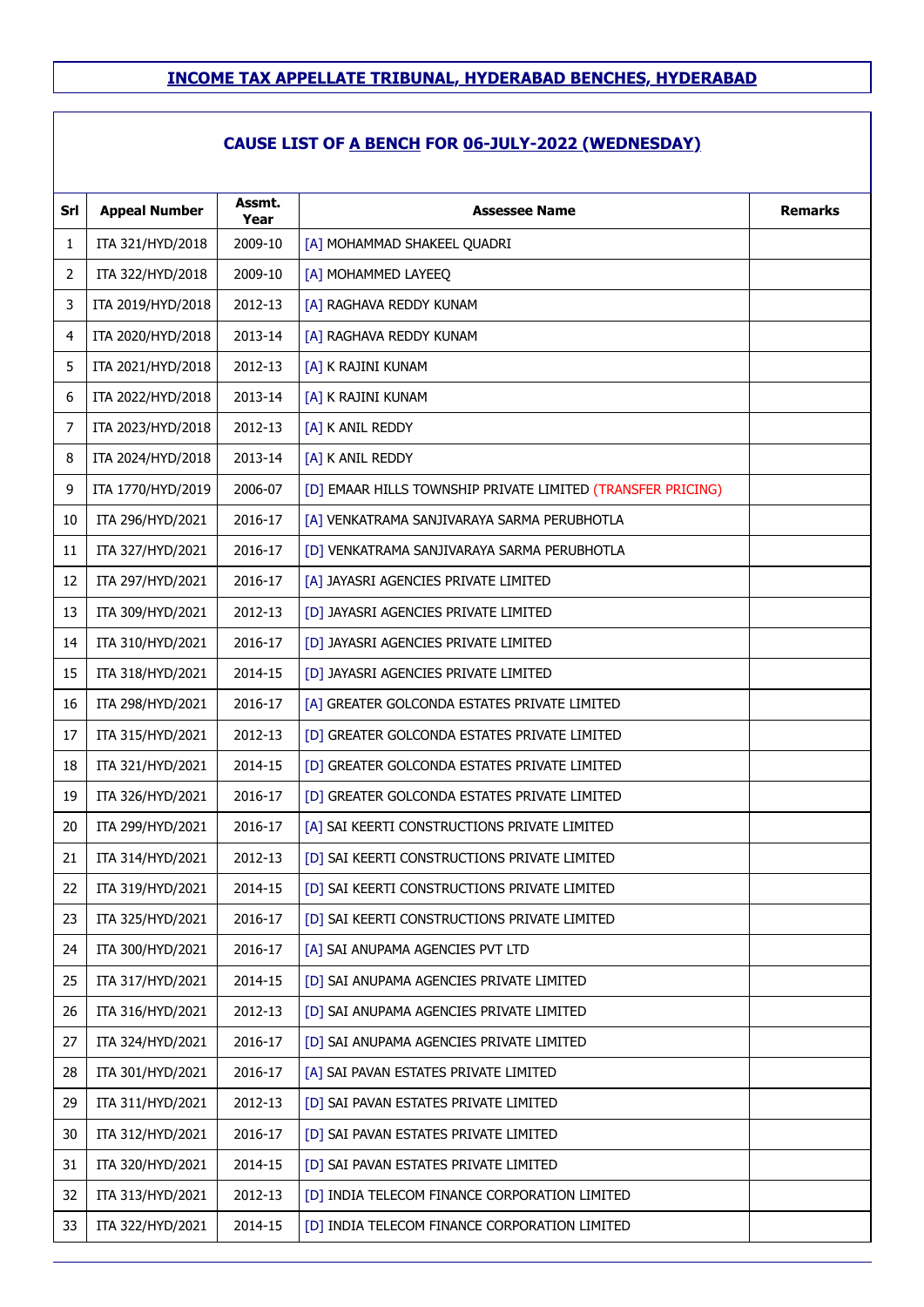## **CAUSE LIST OF A BENCH FOR 06-JULY-2022 (WEDNESDAY)**

| Srl | <b>Appeal Number</b> | Assmt.<br>Year | <b>Assessee Name</b>                                     | <b>Remarks</b>                            |
|-----|----------------------|----------------|----------------------------------------------------------|-------------------------------------------|
| 34  | ITA 323/HYD/2021     | 2014-15        | [D] PONNAPULA SANJEEVA PARTHASARTHY                      |                                           |
| 35  | ITA 125/HYD/2022     | 2017-18        | [A] REPAL GREEN POWER PRIVATE LIMITED (TRANSFER PRICING) |                                           |
| 36  | ITA 162/HYD/2022     | 2015-16        | [A] SATTY AND ASSOCIATES                                 |                                           |
| 37  | ITA 163/HYD/2022     | 2018-19        | [A] SATTY AND ASSOCIATES                                 |                                           |
|     |                      |                |                                                          |                                           |
|     |                      |                |                                                          |                                           |
|     |                      |                |                                                          | <b>Assistant Registrar</b><br>19-Jun-2022 |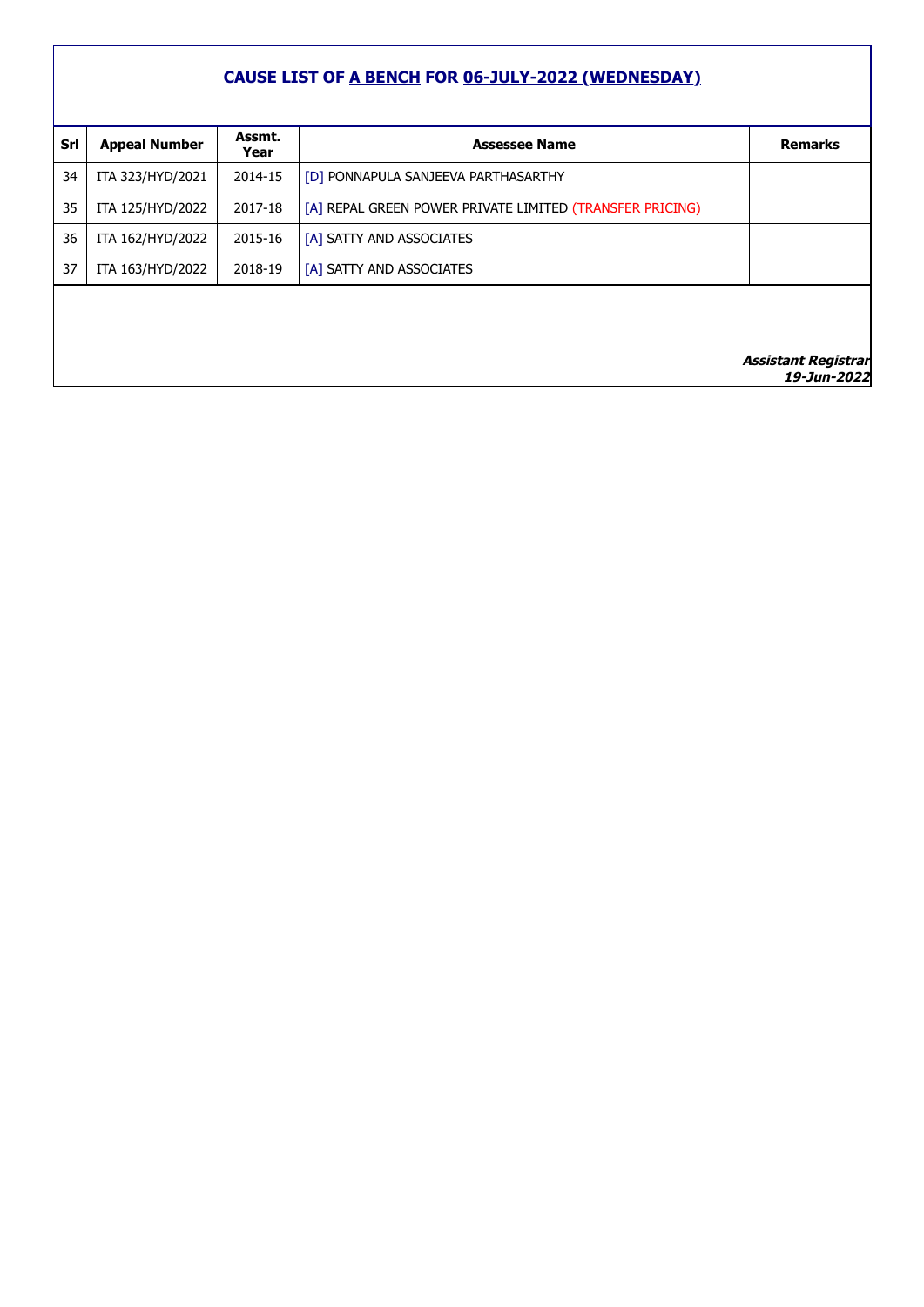## **CAUSE LIST OF A BENCH FOR 07-JULY-2022 (THURSDAY)**

| Srl            | <b>Appeal Number</b>     | Assmt.<br>Year | <b>Assessee Name</b>                                    | <b>Remarks</b> |
|----------------|--------------------------|----------------|---------------------------------------------------------|----------------|
| $\mathbf{1}$   | ITA 109/HYD/2015         | 2010-11        | [A] KSK ENERGY VENTURES LIMITED                         |                |
| $\overline{2}$ | ITA 110/HYD/2015         | 2009-10        | [D] KSK ENERGY VENTURES LIMITED                         |                |
| 3              | ITA 111/HYD/2015         | 2010-11        | [D] KSK ENERGY VENTURES LIMITED                         |                |
| 4              | ITA 1119/HYD/2017        | 2013-14        | [D] KSK ENERGY VENTURES LIMITED.                        |                |
| 5              | ITA 867/HYD/2019         | 2014-15        | [D] KSK ENERGY VENTURES LIMITED                         |                |
| 6              | ITA 868/HYD/2019         | 2015-16        | [D] KSK ENERGY VENTURE LIMITED                          |                |
| $\overline{7}$ | ITA 869/HYD/2019         | 2016-17        | [D] KSK ENERGY VENTURES LIMITED                         |                |
| 8              | ITA 284/HYD/2016         | 2004-05        | [D] SAINT GOBAIN VETROTEX INDIA LTD., HYD               |                |
| 9              | ITA 746/HYD/2017         | 2010-11        | [D] SEETHA BAI, HYDERABAD                               |                |
| 10             | ITA 7/HYD/2018           | 2013-14        | [A] LANCO INFRATECH LIMITED                             |                |
| 11             | ITA 2218/HYD/2018        | 2012-13        | [D] LANCO SOLAR PRIVATE LIMITED                         |                |
| 12             | ITA 2219/HYD/2018        | 2014-15        | [D] LANCO SOLAR PRIVATE LIMITED                         |                |
| 13             | ITA 1596/HYD/2018        | 2014-15        | [A] BINDU VAYU URJA PRIVATE LIMITED                     |                |
| 14             | ITA 1683/HYD/2018        | 2014-15        | [D] BINDU VAYU URJA PRIVATE LIMITED                     |                |
| 15             | ITA 1499/HYD/2019        | 2016-17        | [D] MEGHA ENGINEERING AND INFRASTRUCTURES LIMITED       |                |
| 16             | IT(TP)A<br>1553/HYD/2019 | 2015-16        | [A] SATYAM VENTURE ENGINEERING SERVICES PRIVATE LIMITED |                |
| 17             | ITA 496/HYD/2021         | 2012-13        | [A] SURESH KUMAR BACHIRAJU                              |                |
| 18             | ITA 497/HYD/2021         | 2012-13        | [A] SURESH KUMAR BACHIRAJU                              |                |
| 19             | ITA 167/HYD/2022         | 2018-19        | [A] VE VEE'S MANAGERIAL SERVICES                        |                |
| 20             | ITA 169/HYD/2022         | 2019-20        | [A] VE VEE'S MANAGERIAL SERVICES                        |                |
| 21             | ITA 168/HYD/2022         | 2019-20        | [A] VE VEE'S MANAGERIAL SERVICES                        |                |
|                |                          |                |                                                         |                |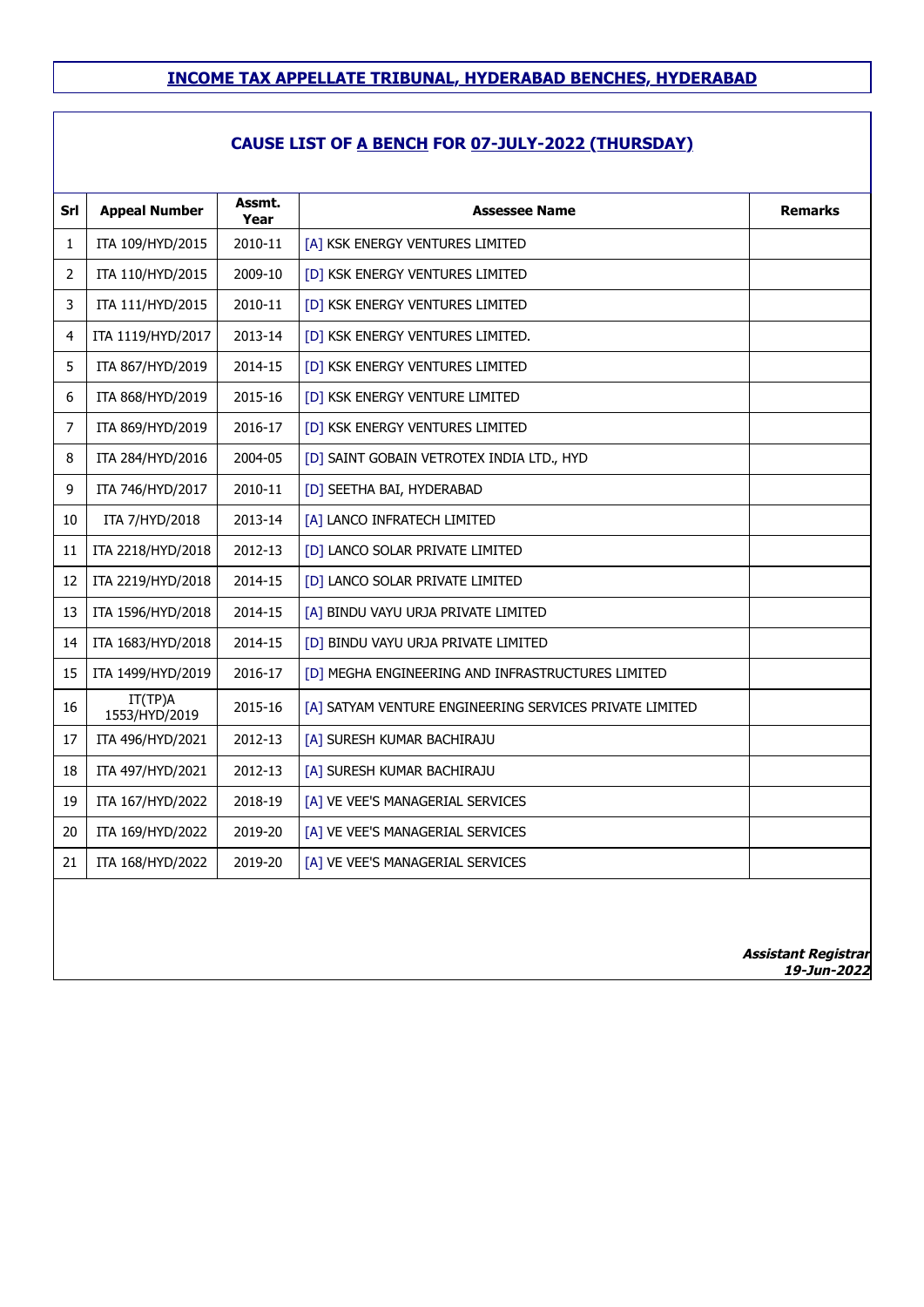## **CAUSE LIST OF A BENCH FOR 11-JULY-2022 (MONDAY)**

| Srl            | <b>Appeal Number</b> | Assmt.<br>Year | <b>Assessee Name</b>                                                         | <b>Remarks</b> |
|----------------|----------------------|----------------|------------------------------------------------------------------------------|----------------|
| 1              | ITA 603/HYD/2016     | 2009-10        | [D] HES INFRA PVT LTD., HYD                                                  |                |
| $\overline{2}$ | ITA 604/HYD/2016     | 2010-11        | [D] HES INFRA PVT LTD., HYD                                                  |                |
| 3              | ITA 605/HYD/2016     | 2011-12        | [D] HES INFRA PVT LTD., HYD                                                  |                |
| 4              | ITA 606/HYD/2016     | 2012-13        | [D] HES INFRA PVT LTD., HYD                                                  |                |
| 5              | ITA 184/HYD/2018     | 2013-14        | [D] HES INFRA PRIVATE LIMITED                                                |                |
| 6              | ITA 185/HYD/2018     | 2014-15        | [D] HES INFRA PRIVATE LIMITED                                                |                |
| 7              | ITA 1189/HYD/2017    | 2009-10        | [A] ACHYUTHA ELECTRICALS AND INDUSTRIES PRIVATE LIMITED                      |                |
| 8              | ITA 1190/HYD/2017    | 2011-12        | [A] ACHYUTHA ELECTRICALS AND INDUSTRIES PRIVATE LIMITED.                     |                |
| 9              | ITA 858/HYD/2019     | 2014-15        | [A] KSK MAHANADI POWER COMPANY LIMITED                                       |                |
| 10             | ITA 859/HYD/2019     | 2015-16        | [A] KSK MAHANADI POWER COMPANY LIMITED                                       |                |
| 11             | ITA 919/HYD/2019     | 2014-15        | [D] KSK MAHANADI POWER COMPANY LIMITED                                       |                |
| 12             | ITA 920/HYD/2019     | 2015-16        | [D] KSK MAHANADI POWER COMPANY LIMITED                                       |                |
| 13             | ITA 1686/HYD/2019    | 2016-17        | [D] KSK MAHANADI POWER COMPANY LIMITED                                       |                |
| 14             | ITA 535/HYD/2020     | 2014-15        | [A] KSK MAHANDI POWER COMPANY LIMITED                                        |                |
| 15             | ITA 536/HYD/2020     | 2015-16        | [A] KSK MAHANDI POWER COMPANY LIMITED                                        |                |
| 16             | ITA 902/HYD/2019     | 2013-14        | [D] KSK WATER INFRASTRUCTURE PRIVATE LIMITED                                 |                |
| 17             | ITA 199/HYD/2021     | 2016-17        | [A] COROMANDEL INTERNATIONAL LIMITED                                         |                |
| 18             | ITA 200/HYD/2021     | 2016-17        | [A] GAINSIGHT SOFTWARE PRIVATE LIMITED                                       |                |
| 19             | ITA 201/HYD/2021     | 2016-17        | [A] RAK CERAMICS INDIA PRIVATE LIMITED                                       |                |
| 20             | ITA 254/HYD/2021     | 2016-17        | [A] INDEED INDIA OPERATIONS PRIVATE LIMITED                                  |                |
| 21             | ITA 173/HYD/2022     | 2007-08        | [A] KAPIL PROPERTY DEVELOPERS LIMITED (FORMERLY KNOWN VEDA<br>CONSTRUCTIONS) |                |
| 22             | ITA 174/HYD/2022     | 2018-19        | [A] KAPIL FOODS AND STRUCTURES PRIVATE LIMITED                               |                |
| 23             | ITA 175/HYD/2022     | 2018-19        | [A] KAUSALYA MANAGEMENT SERVICES AND STRUCTURES PRIVATE<br>LIMTED            |                |
| 24             | ITA 176/HYD/2022     | 2018-19        | [A] KAUSALYA AGRO FARMS & DEVELOPERS PRIVATE LIMITED                         |                |
| 25             | ITA 177/HYD/2022     | 2018-19        | [A] INDUR AVENUES AND FOODS PRIVATE LIMITED                                  |                |
|                |                      |                |                                                                              |                |
|                |                      |                |                                                                              |                |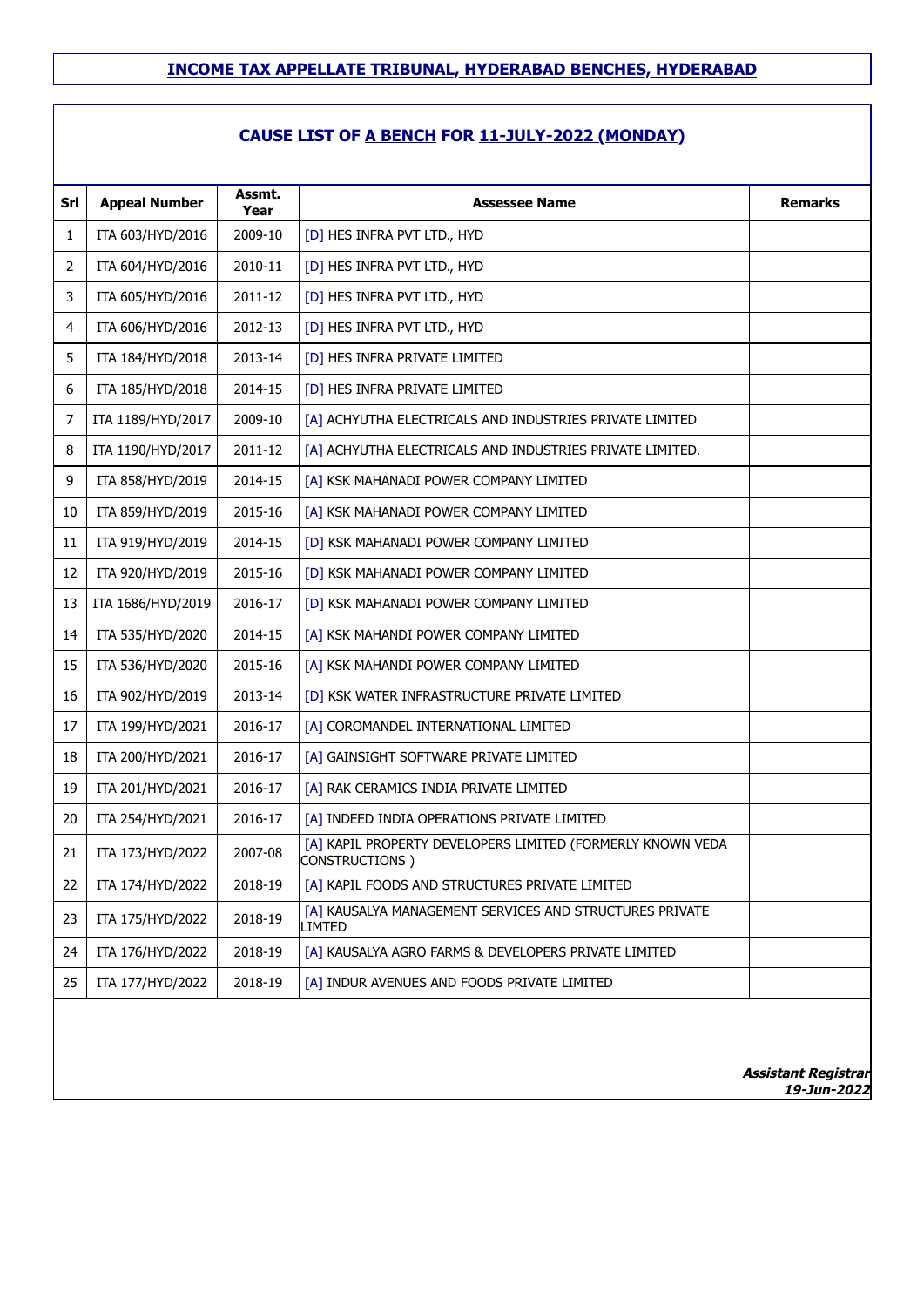## **CAUSE LIST OF A BENCH FOR 12-JULY-2022 (TUESDAY)**

| Srl            | <b>Appeal Number</b>   | Assmt.  | <b>Assessee Name</b>                                               | <b>Remarks</b> |
|----------------|------------------------|---------|--------------------------------------------------------------------|----------------|
|                |                        | Year    |                                                                    |                |
| $\mathbf{1}$   | ITA 629/HYD/2017       | 2007-08 | [D] KNR CONSTRUCTIONS LIMITED, HYDERABAD                           |                |
| $2^{\circ}$    | ITA 650/HYD/2017       | 2007-08 | [A] KNR CONSTRUCTIONS LIMITED, HYDERABAD                           |                |
| 3              | ITA 738/HYD/2017       | 2012-13 | [A] VICTORY ELECTRICALS LIMITED, MEDCHAL                           |                |
| 4              | ITA 1768/HYD/2017      | 2014-15 | [A] VASAPATHI ANJANEYULU GOUD                                      |                |
| 5              | ITA 494/HYD/2018       | 2013-14 | [A] NECX PRIVATE LIMITED                                           |                |
| 6              | ITA 2236/HYD/2018      | 2012-13 | [D] S.V.SATISH KUMAR REDDY                                         |                |
| $\overline{7}$ | CO 14/HYD/2019         | 2012-13 | [A] S.V.SATISH KUMAR REDDY                                         |                |
| 8              | ITA 96/HYD/2019        | 2012-13 | [D] M.BHAGYA LAKSHMI                                               |                |
| 9              | CO 15/HYD/2019         | 2012-13 | [A] M.BHAGYA LAKSHMI                                               |                |
| 10             | ITA 505/HYD/2019       | 2008-09 | [A] A.BIKSHAPATHY, ALIAS A.M.RAJA                                  |                |
| 11             | ITA 1791/HYD/2019      | 2016-17 | [D] NSPIRA MANAGEMENT SERVICES PRIVATE LIMITED                     |                |
| 12             | ITA 202/HYD/2021       | 2016-17 | [A] CLINASIA LABS PRIVATE LIMITED                                  |                |
| 13             | ITA 225/HYD/2021       | 2016-17 | [A] MEDTRONIC ENGINEERING AND INNOVATION CENTER PRIVATE<br>LIMITED |                |
| 14             | ITA 304/HYD/2021       | 2016-17 | [A] VERTAFORE INIDA PRIVATE LIMITED                                |                |
| 15             | ITA 445/HYD/2021       | 2017-18 | [D] DCS LIMITED                                                    |                |
| 16             | IT(TP)A<br>77/HYD/2022 | 2017-18 | [A] DST WORLDWIDE SERVICES INDIA PRIVATE LIMITED                   |                |
| 17             | ITA 103/HYD/2022       | 2016-17 | [A] CROWN BEERS INDIA PRIVATE LIMITED                              |                |
| 18             | ITA 78/HYD/2022        | 2017-18 | [A] CORTEVA AGRISCIENCE SERVICES INIDA PRIVATE LIMITED             |                |
| 19             | ITA 124/HYD/2022       | 2012-13 | [A] M. VENKAT REDDY (HUF)                                          |                |
| 20             | ITA 178/HYD/2022       | 2010-11 | [D] SUNIL KUMAR AHUJA                                              |                |
|                |                        |         |                                                                    |                |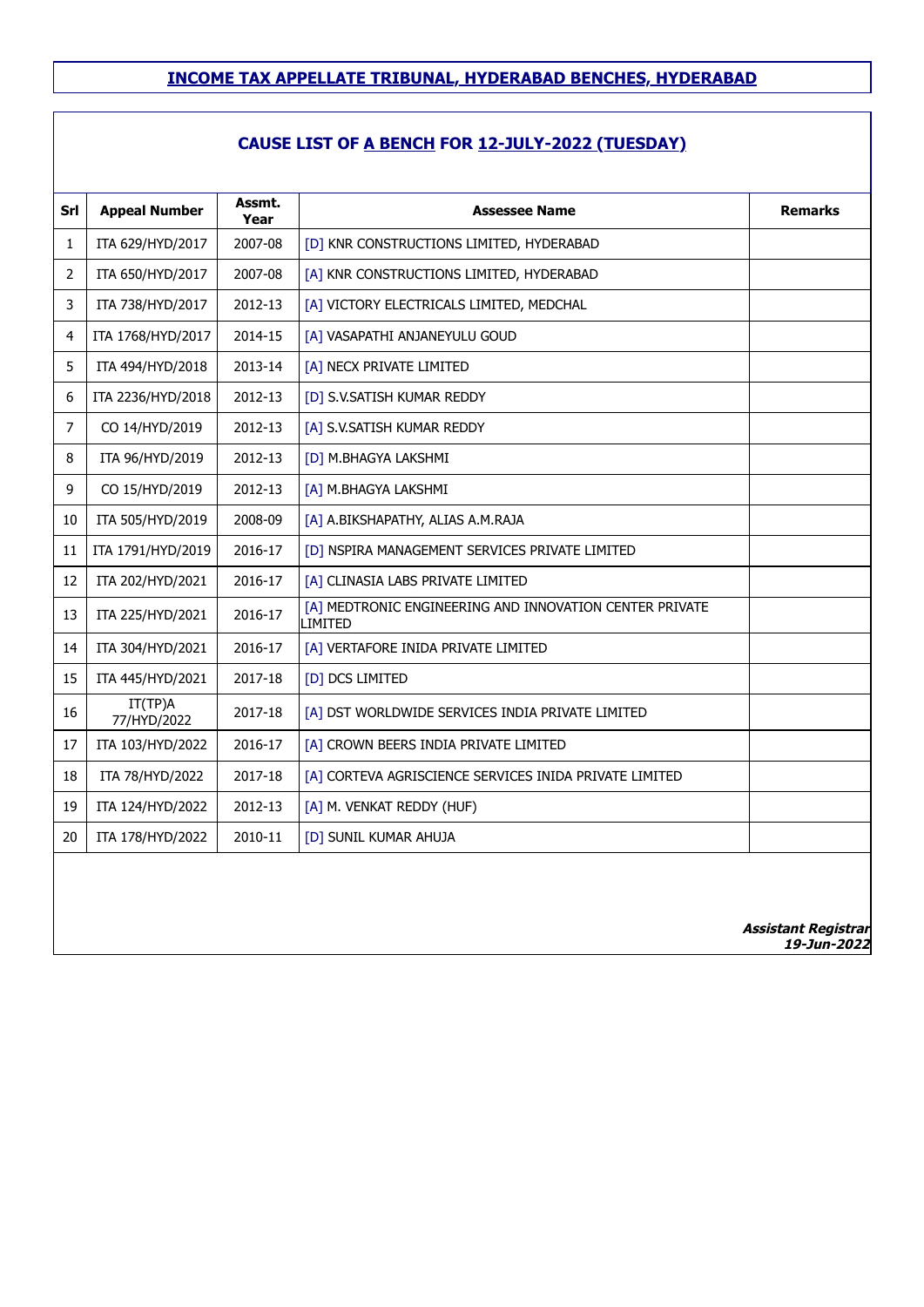## **CAUSE LIST OF A BENCH FOR 13-JULY-2022 (WEDNESDAY)**

| Srl            | <b>Appeal Number</b> | Assmt.<br>Year | <b>Assessee Name</b>                                 | <b>Remarks</b>                            |
|----------------|----------------------|----------------|------------------------------------------------------|-------------------------------------------|
| 1              | ITA 2089/HYD/2017    | 2014-15        | [D] MANDAVA HOLDINGS PRIVATE LIMITED                 |                                           |
| 2              | ITA 2091/HYD/2017    | 2013-14        | [D] PRAVARDHAN SEEDS PRIAVATE LIMITED                |                                           |
| 3              | ITA 1997/HYD/2018    | 2014-15        | [A] GAYATRI PROJECTS LIMITED                         |                                           |
| 4              | ITA 1998/HYD/2018    | 2016-17        | [A] GAYATRI PROJECTS LIMITED                         |                                           |
| 5              | ITA 435/HYD/2020     | 2017-18        | [A] GAYATRI PROJECTS LIMITED                         |                                           |
| 6              | ITA 1584/HYD/2019    | 2016-17        | [A] NEETA GOSWAMI                                    |                                           |
| $\overline{7}$ | ITA 1761/HYD/2019    | 2015-16        | [A] XILINX INDIA TECHNOLOGY SERVICES PRIVATE LIMITED |                                           |
| 8              | ITA 780/HYD/2020     | 2009-10        | [D] BADRI MANJULA                                    |                                           |
| 9              | ITA 126/HYD/2021     | 2009-10        | [A] BADRI MANJULA                                    |                                           |
| 10             | ITA 125/HYD/2021     | 2009-10        | [A] BADRI HARI BABU                                  |                                           |
| 11             | ITA 109/HYD/2021     | 2012-13        | [A] AZAJ FAROOQI                                     |                                           |
| 12             | ITA 110/HYD/2021     | 2018-19        | [A] AZAJ FAROOQI                                     |                                           |
| 13             | ITA 458/HYD/2021     | 2013-14        | [A] PRERNA AGARWAL                                   |                                           |
| 14             | ITA 459/HYD/2021     | 2013-14        | [A] SEEMA AGARWAL                                    |                                           |
| 15             | ITA 460/HYD/2021     | 2013-14        | [A] NEHA AGARWAL                                     |                                           |
| 16             | ITA 461/HYD/2021     | 2013-14        | [A] KAVITHA AGARWAL                                  |                                           |
| 17             | ITA 462/HYD/2021     | 2013-14        | [A] ANITHA AGARWAL                                   |                                           |
| 18             | ITA 463/HYD/2021     | 2013-141       | [A] ANKIT AGARWAL                                    |                                           |
| 19             | ITA 464/HYD/2021     | 2013-14        | [A] PREETI AGARWAL                                   |                                           |
| 20             | ITA 52/HYD/2022      | 2013-14        | [A] NIRMAL AGARWAL                                   |                                           |
| 21             | ITA 59/HYD/2022      | 2011-12        | [A] KISHAN NAIK NENAVATH                             |                                           |
| 22             | ITA 60/HYD/2022      | 2012-13        | [A] KISHAN NAIK NENAVATH                             |                                           |
| 23             | ITA 83/HYD/2022      | 2017-18        | [A] EPAM SYSTEMS INDIA PRIVATE LIMITED               |                                           |
| 24             | ITA 182/HYD/2022     | 2011-12        | [A] ORCHASP LIMITED                                  |                                           |
|                |                      |                |                                                      | <b>Assistant Registrar</b><br>19-Jun-2022 |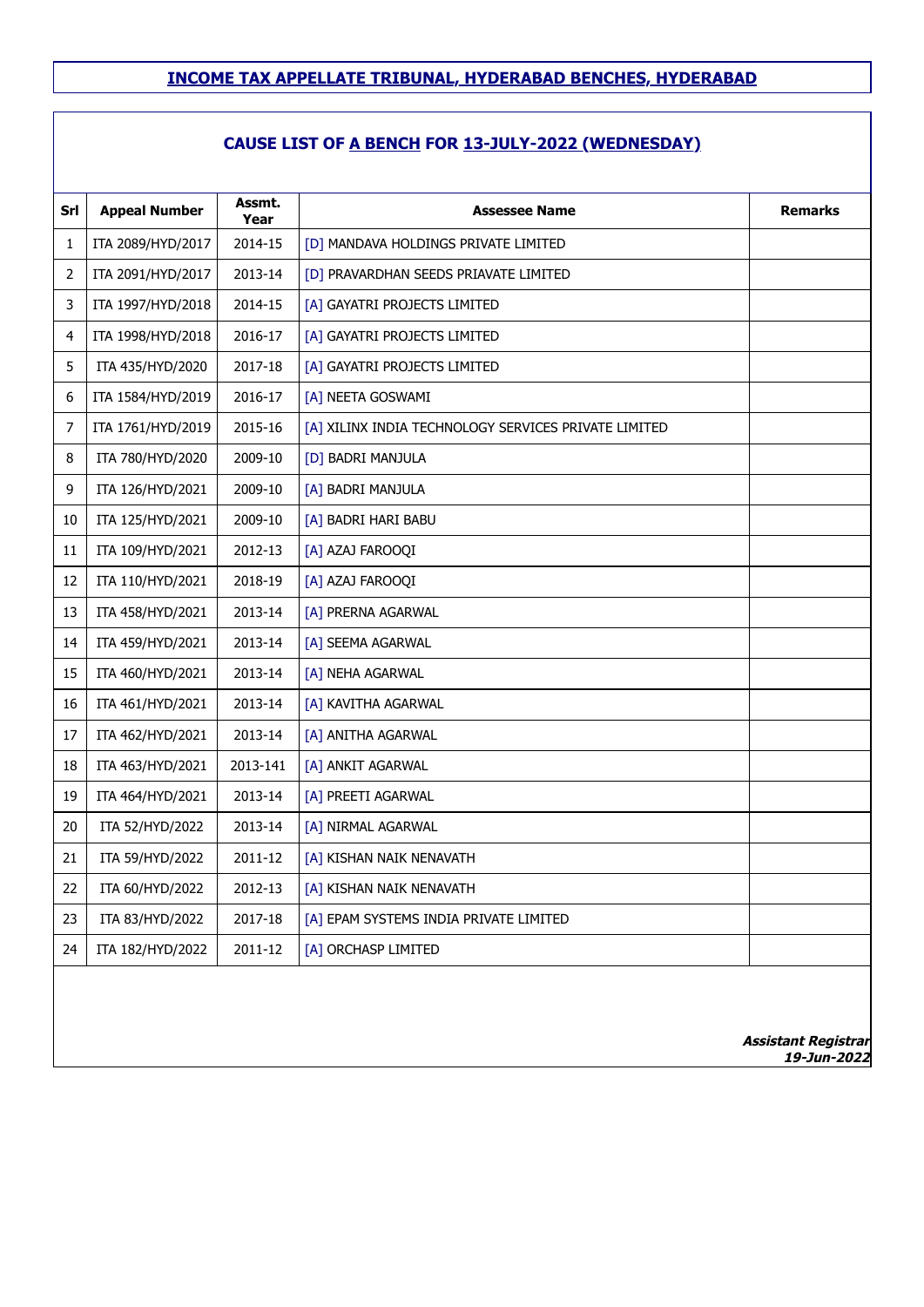| Srl            | <b>Appeal Number</b>    | Assmt.<br>Year | <b>Assessee Name</b>                                         | <b>Remarks</b>                            |
|----------------|-------------------------|----------------|--------------------------------------------------------------|-------------------------------------------|
| 1              | IT(TP)A<br>460/HYD/2015 | 2010-11        | [A] AZINGO SOFT SYSTEMS (INDIA) PVT.LTD., HYD                |                                           |
| $\overline{2}$ | ITA 331/HYD/2015        | 2010-11        | [D] AZINGO SOFT SYSTEMS INDIA PVT. LTD., HYD                 |                                           |
| 3              | ITA 91/HYD/2016         | 2011-12        | [A] INTERNATIONAL SPECIALITY PRODUCTS (INDIA) P.LTD., HYD    |                                           |
| 4              | ITA 1861/HYD/2017       | 2013-14        | [A] GD RESEARCH CENTER PRIVATE LIMITED                       |                                           |
| 5              | ITA 326/HYD/2018        | 2010-11        | [A] SURENDRA BABU SABBINENI                                  |                                           |
| 6              | ITA 929/HYD/2018        | 2009-10        | [A] AMSRI BUILDERS PRIVATE LIMITED                           |                                           |
| $\overline{7}$ | ITA 932/HYD/2018        | 2009-10        | [A] AMSRI INFRA PROJECTS PRIVATE LIMITED                     |                                           |
| 8              | ITA 1104/HYD/2018       | 2009-10        | [D] AMSRI BUILDERS PRIVATE LIMITED                           |                                           |
| 9              | ITA 1187/HYD/2018       | 2014-15        | [D] VERTEX PROJECTS LLP (FORMERLY M/S VERTEX PROJECTS LTD)   |                                           |
| 10             | ITA 2289/HYD/2018       | 2014-15        | [A] MACROMILL RESEARCH INDIA LLP                             |                                           |
| 11             | ITA 181/HYD/2019        | 2010-11        | [A] SEAWAY SHIPPING & LOGISTICS LIMITED                      |                                           |
| 12             | ITA 758/HYD/2020        | 2014-15        | [D] MYTRAH WIND DEVELOPERS PRIVATE LIMITED                   |                                           |
| 13             | ITA 1569/HYD/2019       | 2012-13        | [A] SRI GAYATRI CONSTRUCTION                                 |                                           |
| 14             | ITA 139/HYD/2021        | 2015-16        | [A] RAJA GOPAL REDDY GOLI                                    |                                           |
| 15             | ITA 88/HYD/2022         | 2017-18        | [A] MICROSOFT GLOBAL SERVICES CENTRE (INDIA) PRIVATE LIMITED |                                           |
| 16             | ITA 93/HYD/2022         | 2017-18        | [A] OPEN TEXT TECHNOLOGIES INDIA PRIVATE LIMITED             |                                           |
| 17             | ITA 111/HYD/2022        | 2017-18        | [A] INVESCO(INDIA) PRIVATE LIMITED                           |                                           |
| 18             | ITA 184/HYD/2022        | 2015-16        | [A] KOILAKUNTLA CO-OPERATIVE TOWN BANK LIMITED               |                                           |
|                |                         |                |                                                              |                                           |
|                |                         |                |                                                              |                                           |
|                |                         |                |                                                              | <b>Assistant Registrar</b><br>19-Jun-2022 |
|                |                         |                |                                                              |                                           |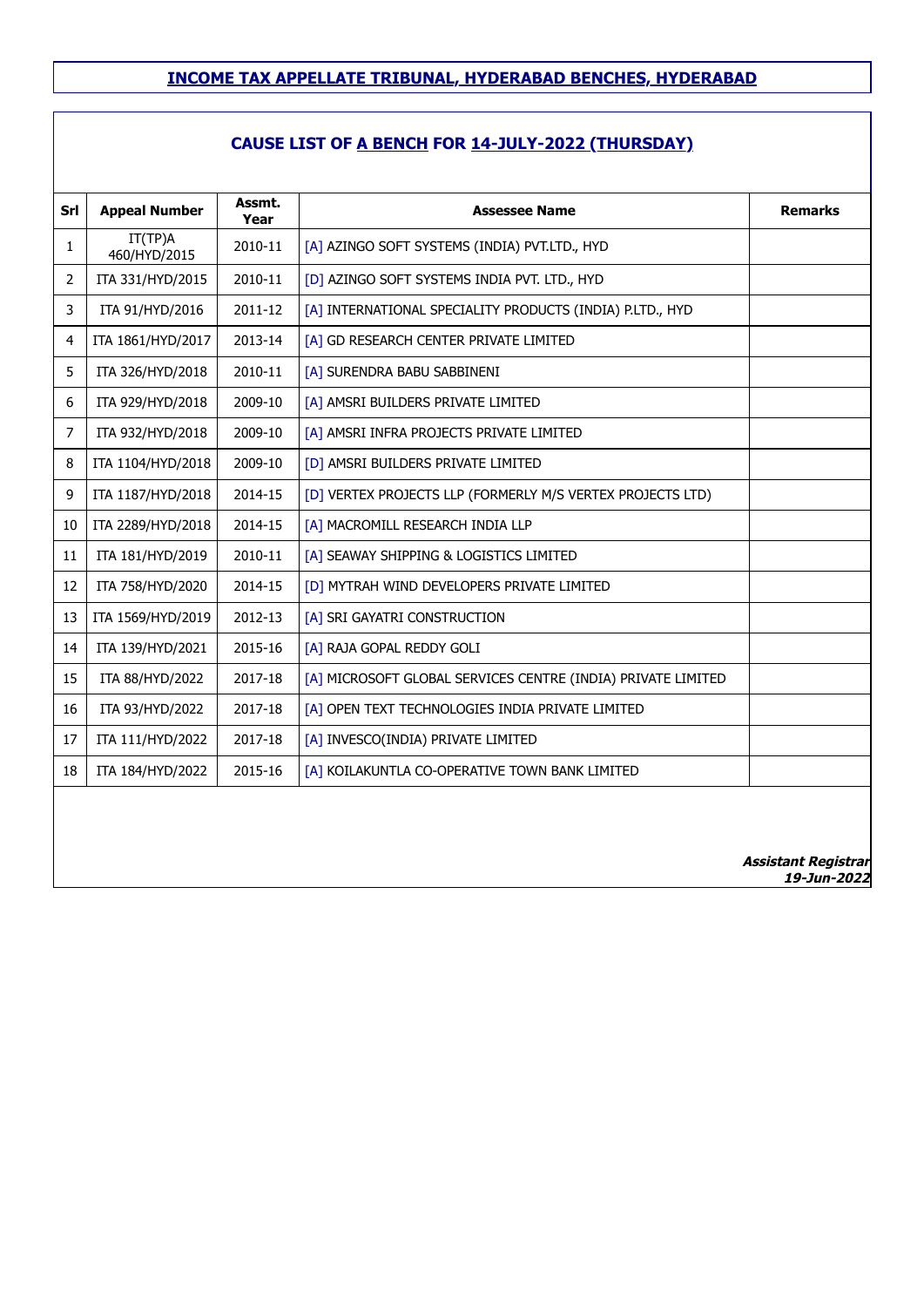#### **CAUSE LIST OF A BENCH FOR 18-JULY-2022 (MONDAY)**

| Srl | <b>Appeal Number</b> | <b>Assmt. Year</b> | <b>Assessee Name</b>                                                               | <b>Remarks</b> |
|-----|----------------------|--------------------|------------------------------------------------------------------------------------|----------------|
| 1   | ITA 930/HYD/2016     | 2006-07            | [D] ECI ENGINEERING & CONSTRUCTION CO. LTD., HYD                                   |                |
| 2   | ITA 968/HYD/2016     | 2006-07            | [A] ECI ENGINEERING & CONSTRUCTION COMPANY LTD., HYD                               |                |
| 3   | ITA 309/HYD/2017     | 2012-13            | [A] OAKTON GLOBAL TECHNOLOGY SERVICES CENTRE (INDIA) PRIVATE<br>LIMITED, HYDERABAD |                |
| 4   | ITA 94/HYD/2019      | 2015-16            | [A] SRI SRI GRUHANIRMAN INDIA PRIVATE LIMITED                                      |                |
| 5   | ITA 128/HYD/2019     | 2015-16            | [D] SRI SRI GRUHANIRMAN INDIA PRIVATE LIMITED                                      |                |
| 6   | ITA 532/HYD/2020     | 2016-17            | [A] SRI SRI GRUHANIRMAN INDIA PRIVATE LIMITED                                      |                |
| 7   | ITA 141/HYD/2021     | 2016-17            | [D] SRI SRI GRUHANIRMAN INDIA PRIVATE LIMITED                                      |                |
| 8   | ITA 484/HYD/2019     | 2015-16            | [D] NEKKANTI SYSTEMS PRIVATE LIMITED                                               |                |
| 9   | ITA 637/HYD/2019     | 2014-15            | [A] NEKKANTI SYSTEMS PRIVATE LIMITED                                               |                |
| 10  | ITA 1483/HYD/2019    | 2007-08            | [A] AMARAVATI                                                                      |                |
| 11  | ITA 1484/HYD/2019    | 2008-09            | [A] AMARAVATI                                                                      |                |
| 12  | ITA 1485/HYD/2019    | 2009-10            | [A] AMARAVATI                                                                      |                |
| 13  | ITA 1486/HYD/2019    | 2010-11            | [A] AMARAVATI                                                                      |                |
| 14  | ITA 22/HYD/2020      | 2013-14            | [D] NSL PROPERTIES PRIVATE LIMITED                                                 |                |
| 15  | ITA 781/HYD/2020     | 2016-17            | [A] JASPER INDUSTRIES PRIVATE LIMITED                                              |                |
| 16  | ITA 6/HYD/2021       | 2016-17            | [D] JASPER INDUSTRIES PRIVATE LIMITED                                              |                |
| 17  | ITA 303/HYD/2021     | 2013-14            | [A] NADIMINTY GANAPATHY SASTRY                                                     |                |
| 18  | ITA 403/HYD/2021     | 2017-18            | [A] TRINITY INFRAVENTURES LIMITED                                                  |                |
| 19  | ITA 502/HYD/2021     | 2013-14            | [A] KATEPALLY VENKATA SUBRAMANYAM                                                  |                |
| 20  | ITA 503/HYD/2021     | 2014-15            | [A] KATEPALLY VENKATA SUBRAMANYAM                                                  |                |
| 21  | ITA 504/HYD/2021     | 2015-16            | [A] KATEPALLY VENKATA SUBRAMANYAM                                                  |                |
| 22  | ITA 23/HYD/2022      | 2011-12            | [A] NULAND INFRASTRUCTURE PRIVATE LIMITED                                          |                |
| 23  | ITA 65/HYD/2022      | 2017-18            | [A] SHALIVAHANA GREEN ENERGY LIMITED                                               |                |
| 24  | ITA 102/HYD/2022     | 2015-16            | [A] MATRIX SEA FOODS INDIA LIMITED                                                 |                |
| 25  | WTA 10/HYD/2022      | 2007-08            | [A] SARITHA TUNUGUNTLA                                                             |                |
| 26  | WTA 11/HYD/2022      | 2008-09            | [A] SARITHA TUNUGUNTLA                                                             |                |
| 27  | WTA 12/HYD/2022      | 2009-10            | [A] SARITHA TUNUGUNTLA                                                             |                |
| 28  | WTA 13/HYD/2022      | 2010-11            | [A] SARITHA TUNUGUNTLA                                                             |                |
| 29  | WTA 14/HYD/2022      | 2011-12            | [A] SARITHA TUNUGUNTLA                                                             |                |
| 30  | WTA 15/HYD/2022      | 2010-11            | [A] NANDA KISHORE TUNUGUNTLA                                                       |                |
| 31  | WTA 16/HYD/2022      | 2011-12            | [A] NANDA KISHORE TUNUGUNTLA                                                       |                |
|     |                      |                    |                                                                                    |                |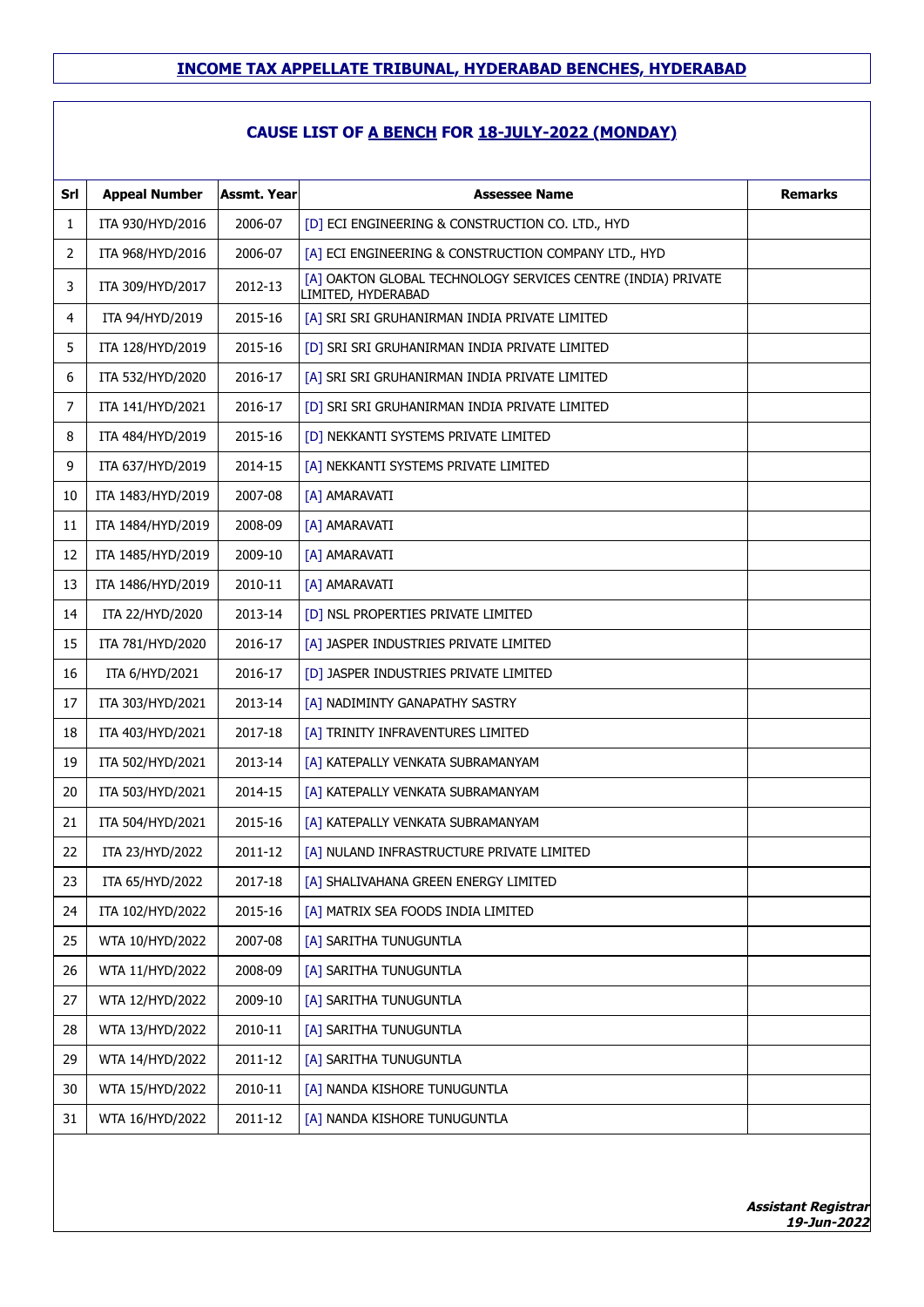| Srl            | <b>Appeal Number</b> | <b>Assmt. Year</b> | <b>Assessee Name</b>                                                                                                                 | <b>Remarks</b>                            |
|----------------|----------------------|--------------------|--------------------------------------------------------------------------------------------------------------------------------------|-------------------------------------------|
| $\mathbf{1}$   | ITA 253/HYD/2017     | 2011-12            | [A] CORTEVA AGRISCIENCE SERVICES INDIA PRIVATE LIMITED( FORMERLY<br>KNOWN AS E.I DUPONT INDIA SERVICES CENTRE INDIA PRIVATE LIMITED) |                                           |
| $\overline{2}$ | ITA 1183/HYD/2017    | 2009-10            | [D] A.BHARATHI.                                                                                                                      |                                           |
| 3              | ITA 1184/HYD/2017    | 2010-11            | [D] A. BHARATHI.                                                                                                                     |                                           |
| 4              | ITA 1796/HYD/2017    | 2008-09            | [A] THE ANDHRA PRADESH STATE COOPERATIVE BANK LIMITED                                                                                |                                           |
| 5              | ITA 241/HYD/2018     | 2009-10            | [A] THE ANDHRA PRADESH STATE CO OPERATIVE BANK LIMITED                                                                               |                                           |
| 6              | ITA 895/HYD/2018     | 2012-13            | [D] ATHENA GLOBAL TECHNOLOGIES LIMITED (FORMERLY M/S VJIL<br>CONSULTING LIMITED)                                                     |                                           |
| $\overline{7}$ | ITA 896/HYD/2018     | 2012-13            | [D] ATHENA GLOBAL TECHNOLOGIES LIMITED (FORMERLY M/S VJIL<br>CONSULTING LIMITED)                                                     |                                           |
| 8              | ITA 1266/HYD/2018    | 2012-13            | [A] ATHENA GLOBAL TECHNOLOGIES LIMITED                                                                                               |                                           |
| 9              | ITA 726/HYD/2019     | 2015-16            | [A] CES LIMITED                                                                                                                      |                                           |
| 10             | ITA 1800/HYD/2019    | 2010-11            | <b>[D] SRINIVASA KUMAR SANKRANTHI</b>                                                                                                |                                           |
| 11             | ITA 1801/HYD/2019    | 2015-16            | [A] IVY SOFTWARE DEVELOPMENT SERVICES PRIVATE LIMITED                                                                                |                                           |
| 12             | ITA 450/HYD/2020     | 2007-08            | [A] OWENS CORNING INDUSTRIES PRIVATE LIMITED (FORMERLY OVC<br><b>REINFORCEMENT MFG LTD)</b>                                          |                                           |
| 13             | ITA 774/HYD/2020     | 2013-14            | [D] RAMKY ENERGY AND ENVIRONMENT LIMITED                                                                                             |                                           |
| 14             | ITA 775/HYD/2020     | 2014-15            | [D] RAMKY ENERGY AND ENVIRONMENT LTD                                                                                                 |                                           |
| 15             | ITA 45/HYD/2022      | 2012-13            | [A] NARENDER KUMAR GUPTA                                                                                                             |                                           |
| 16             | ITA 46/HYD/2022      | 2013-14            | [A] NARENDER KUMAR GUPTA                                                                                                             |                                           |
| 17             | ITA 198/HYD/2022     | 2013-14            | [A] SREE NAGENDRA CONSTRUCTIONS                                                                                                      |                                           |
|                |                      |                    |                                                                                                                                      |                                           |
|                |                      |                    |                                                                                                                                      |                                           |
|                |                      |                    |                                                                                                                                      | <b>Assistant Registrar</b><br>19-Jun-2022 |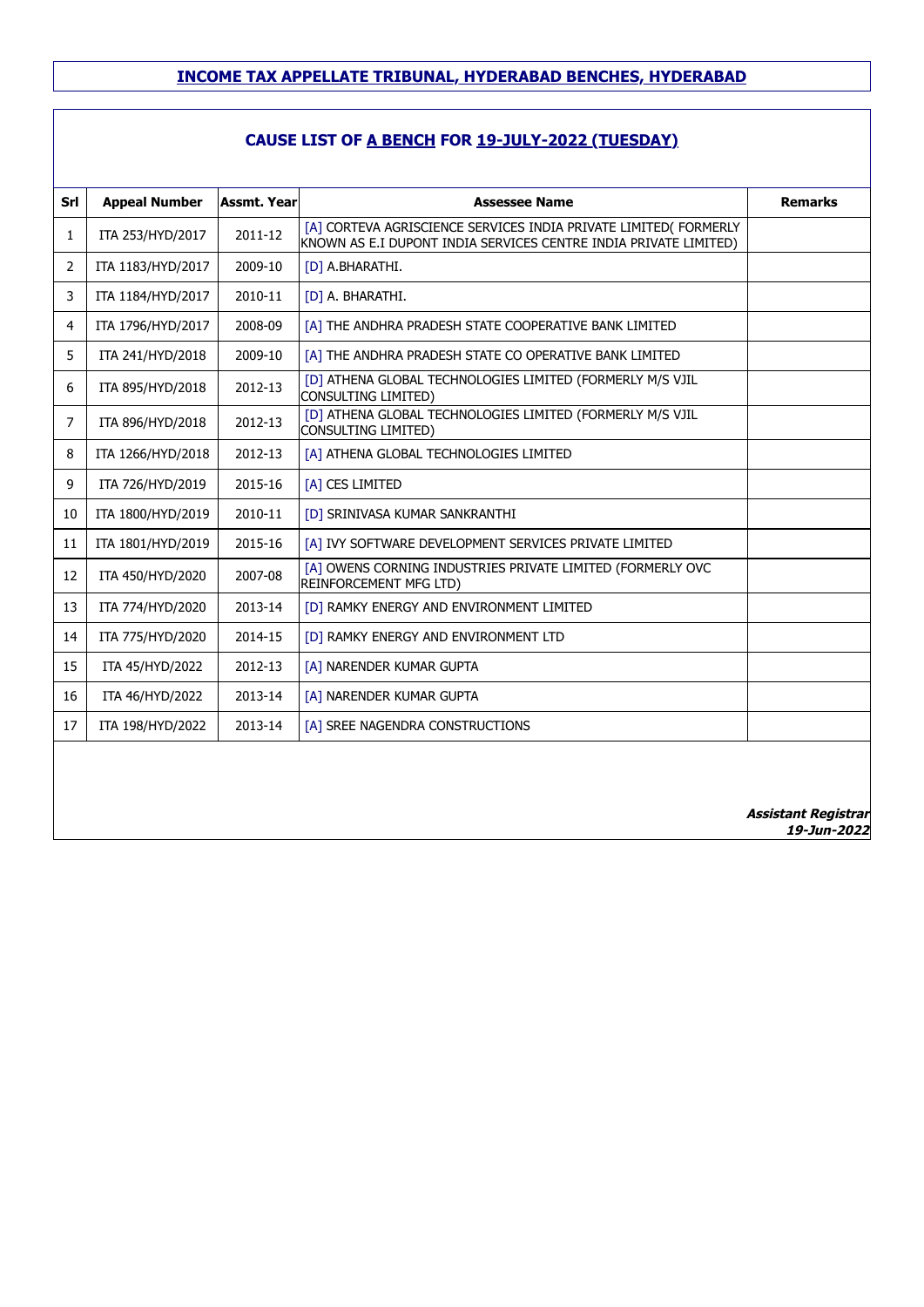## **CAUSE LIST OF A BENCH FOR 20-JULY-2022 (WEDNESDAY)**

| Srl            | <b>Appeal Number</b> | <b>Assmt. Year</b> | <b>Assessee Name</b>                                    | <b>Remarks</b> |
|----------------|----------------------|--------------------|---------------------------------------------------------|----------------|
| 1              | ITA 1906/HYD/2018    | 2012-13            | [A] VARSHA VISWANATH PROPERTIES PRIVATE LIMITED         |                |
| $\overline{2}$ | ITA 1907/HYD/2018    | 2013-14            | [A] VARSHA VISWANATH PROPERTIES PRIVATE LIMITED         |                |
| 3              | ITA 1908/HYD/2018    | 2014-15            | [A] VARSHA VISWANATH PROPERTIES PRIVATE LIMITED         |                |
| 4              | ITA 1909/HYD/2018    | 2015-16            | [A] VARSHA VISWANATH PROPERTIES PRIVATE LIMITED         |                |
| 5              | ITA 1910/HYD/2018    | 2016-17            | [A] VARSHA VISWANATH PROPERTIES PRIVATE LIMITED         |                |
| 6              | ITA 2046/HYD/2018    | 2012-13            | [D] VARSHA VISWANATH PROPERTIES PRIVATE LIMITED         |                |
| 7              | ITA 2047/HYD/2018    | 2013-14            | [D] VARSHA VISWANATH PROPERTIES PRIVATE LIMITED         |                |
| 8              | ITA 2048/HYD/2018    | 2014-15            | [D] VARSHA VISWANATH PROPERTIES PRIVATE LIMITED         |                |
| 9              | ITA 2049/HYD/2018    | 2015-16            | [D] VARSHA VISWANATH PROPERTIES PRIVATE LIMITED         |                |
| 10             | ITA 2050/HYD/2018    | 2016-17            | [D] VARSHA VISWANATH PROPERTIES PRIVATE LIMITED         |                |
| 11             | ITA 2386/HYD/2018    | 2014-15            | [A] FACEBOOK INDIA SERVICES PRIVATE LIMITED             |                |
| 12             | ITA 1214/HYD/2019    | 2015-16            | [A] MALAXMI AGRI VENTURES PRIVATE LIMITED               |                |
| 13             | ITA 60/HYD/2021      | 2015-16            | [D] P SHIVMOHAN REDDY                                   |                |
| 14             | ITA 61/HYD/2021      | 2016-17            | [D] P SHIVMOHAN REDDY                                   |                |
| 15             | ITA 192/HYD/2021     | 2016-17            | [A] SATYAM VENTURE ENGINEERING SERVICES PRIVATE LIMITED |                |
| 16             | ITA 244/HYD/2021     | 2015-16            | [A] VIJAYALAKSHMI ENTERPRISES                           |                |
| 17             | ITA 245/HYD/2021     | 2016-17            | [A] VIJAYALAKSHMI ENTERPRISES                           |                |
| 18             | ITA 112/HYD/2022     | 2017-18            | [A] MANAGEMENT HEALTH SOLUTIONS INDIA PRIVATE LIMITED   |                |
| 19             | ITA 106/HYD/2022     | 2017-18            | [A] UBER INDIA RESEARCH AND DEVELOPMENT PRIVATE LIMITED |                |
| 20             | ITA 199/HYD/2022     | 2017-18            | [A] GRIPTONITE GAMES INDIA PRIVATE LIMITED              |                |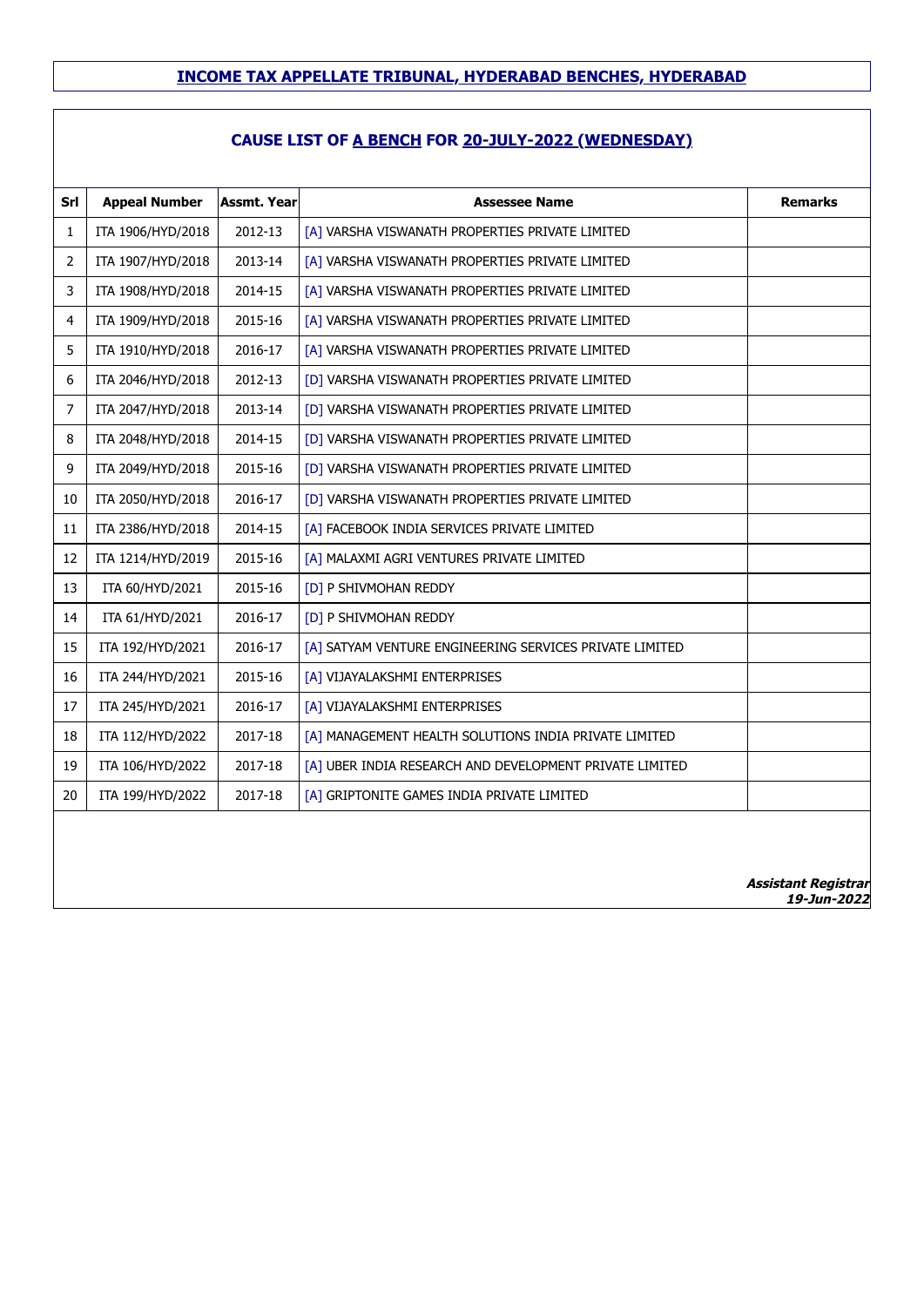| Srl            | <b>Appeal Number</b> | <b>Assmt. Year</b> | <b>Assessee Name</b>                          | <b>Remarks</b>                            |
|----------------|----------------------|--------------------|-----------------------------------------------|-------------------------------------------|
| $\mathbf{1}$   | ITA 453/HYD/2016     | 2011-12            | [A] SHANTA SRIRAM CONSTRUCTIONS PVT.LTD., HYD |                                           |
| $\overline{2}$ | ITA 1862/HYD/2017    | 2013-14            | [A] LYCOS INTERNET LIMITED                    |                                           |
| 3              | ITA 1488/HYD/2018    | 2012-13            | [D] AMACHIND INFRASTRUCTURE PRIVATE LIMITED   |                                           |
| 4              | ITA 1810/HYD/2018    | 2012-13            | [D] AMANCHIND INFRASTRUCTURE PRIVATE LIMITED  |                                           |
| 5              | ITA 2243/HYD/2018    | 2015-16            | [A] PURUSHOTHAM MUNDADA ((PSC))               |                                           |
| 6              | ITA 1523/HYD/2019    | 2010-11            | [A] NAMA SEETAIAH                             |                                           |
| $\overline{7}$ | ITA 393/HYD/2021     | 2011-12            | [A] NAMA SEETAIAH                             |                                           |
| 8              | ITA 454/HYD/2021     | 2011-12            | [D] NAMA SEETAIAH                             |                                           |
| 9              | ITA 423/HYD/2020     | 2015-16            | [A] SIDDA VENKATA SURYA PRAKASA RAO           |                                           |
| 10             | ITA 193/HYD/2021     | 2016-17            | [A] PURPLETALK INDIA PRIVATE LIMITED          |                                           |
| 11             | ITA 306/HYD/2021     | 2016-17            | [A] SENECA GLOBAL IT SERVICES PRIVATE LIMITED |                                           |
| 12             | ITA 117/HYD/2022     | 2017-19            | [A] KASTURI PHANEENDRA RAO (HUF)              |                                           |
| 13             | ITA 119/HYD/2022     | 2018-19            | [A] KANISHKA GUPTA                            |                                           |
| 14             | ITA 120/HYD/2022     | 2018-19            | [A] RONAK GUPTA                               |                                           |
| 15             | ITA 121/HYD/2022     | 2018-19            | [A] SUPREME AGRO                              |                                           |
| 16             | ITA 205/HYD/2022     | 2018-19            | [A] ARCESIUM INDIA PRIVATE LIMITED            |                                           |
|                |                      |                    |                                               |                                           |
|                |                      |                    |                                               |                                           |
|                |                      |                    |                                               |                                           |
|                |                      |                    |                                               | <b>Assistant Registrar</b><br>19-Jun-2022 |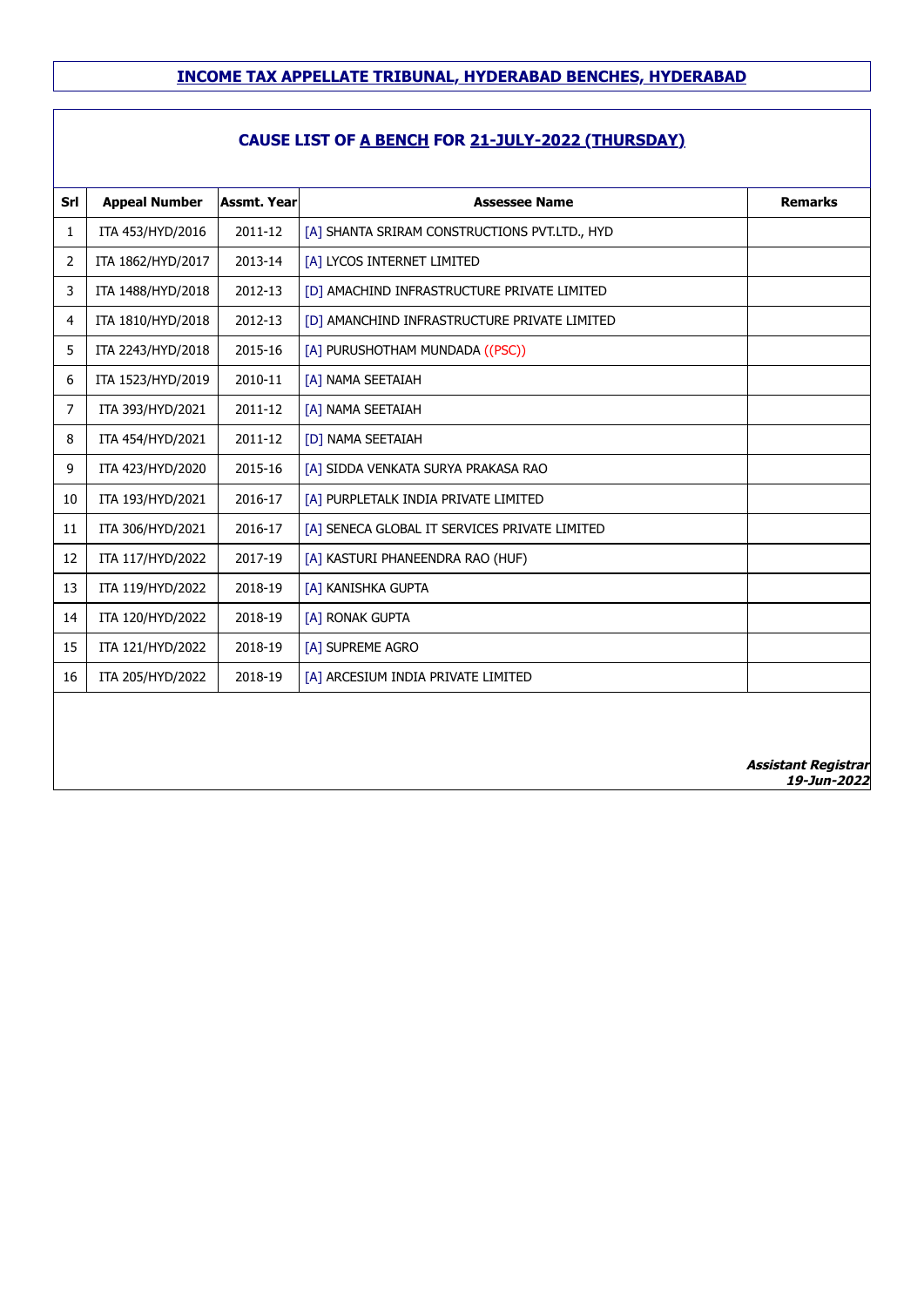## **CAUSE LIST OF A BENCH FOR 25-JULY-2022 (MONDAY)**

| Srl | <b>Appeal Number</b> | <b>Assmt. Year</b> | <b>Assessee Name</b>                                    | <b>Remarks</b>                            |
|-----|----------------------|--------------------|---------------------------------------------------------|-------------------------------------------|
| 1   | ITA 2379/HYD/2018    | 2014-15            | [A] OSI SYSTEMS PRIVATE LIMITED                         |                                           |
| 2   | ITA 747/HYD/2019     | 2013-14            | [D] VISHAL PERSONAL CARE PRIVATE LIMITED                |                                           |
| 3   | ITA 591/HYD/2020     | 2012-13            | [A] SUSHEE INFRA &MINING LIMITED                        |                                           |
| 4   | ITA 592/HYD/2020     | 2013-14            | [A] SUSHEE INFRA & MINING LIMITED                       |                                           |
| 5   | ITA 645/HYD/2020     | 2015-16            | [A] SUSHEE INFRA & MINING LIMITED                       |                                           |
| 6   | ITA 646/HYD/2020     | 2016-17            | [A] SUSHEE INFRA & MINING LIMITED                       |                                           |
| 7   | ITA 647/HYD/2020     | 2017-18            | [A] SUSHEE INFRA & MINING LIMITED                       |                                           |
| 8   | ITA 677/HYD/2020     | 2014-15            | [A] SUSHEE INFRA & MINING LIMITED                       |                                           |
| 9   | ITA 730/HYD/2020     | 2014-15            | [D] SUSHEE INFRA & MINING LIMITED                       |                                           |
| 10  | ITA 731/HYD/2020     | 2015-16            | [D] SUSHEE INFRA & MINING LIMITED                       |                                           |
| 11  | ITA 732/HYD/2020     | 2016-17            | [D] SUSHEE INFRA & MINING LIMITED                       |                                           |
| 12  | ITA 733/HYD/2020     | 2017-18            | [D] SUSHEE INFRA & MINING LIMITED                       |                                           |
| 13  | ITA 709/HYD/2020     | 2015-16            | [A] INDIAN ROTORCRAFT LIMITED                           |                                           |
| 14  | ITA 385/HYD/2021     | 2017-18            | [A] APACHE FOOTWEAR INDIA PRIVATE LIMITED               |                                           |
| 15  | ITA 542/HYD/2021     | 2017-18            | [A] GREATER GOLCONDA ESTATES PRIVATE LIMITED            |                                           |
| 16  | ITA 1/HYD/2022       | 2016-17            | [A] YASHODA HEALTHCARE SERVICES PRIVATE LIMITED         |                                           |
| 17  | ITA 2/HYD/2022       | 2017-18            | [A] YASHODA HEALTHCARE SERVICES PRIVATE LIMITED         |                                           |
| 18  | ITA 66/HYD/2022      | 2006-07            | [A] SUKESH GUPTA                                        |                                           |
| 19  | ITA 130/HYD/2022     | 2017-18            | [A] SGD PHARMA INDIA PRIVATE LIMITED (TRANSFER PRICING) |                                           |
| 20  | ITA 206/HYD/2022     | 2017-18            | [A] ADINARAYANA RAJU MANDAPATI                          |                                           |
|     |                      |                    |                                                         |                                           |
|     |                      |                    |                                                         |                                           |
|     |                      |                    |                                                         | <b>Assistant Registrar</b><br>19-Jun-2022 |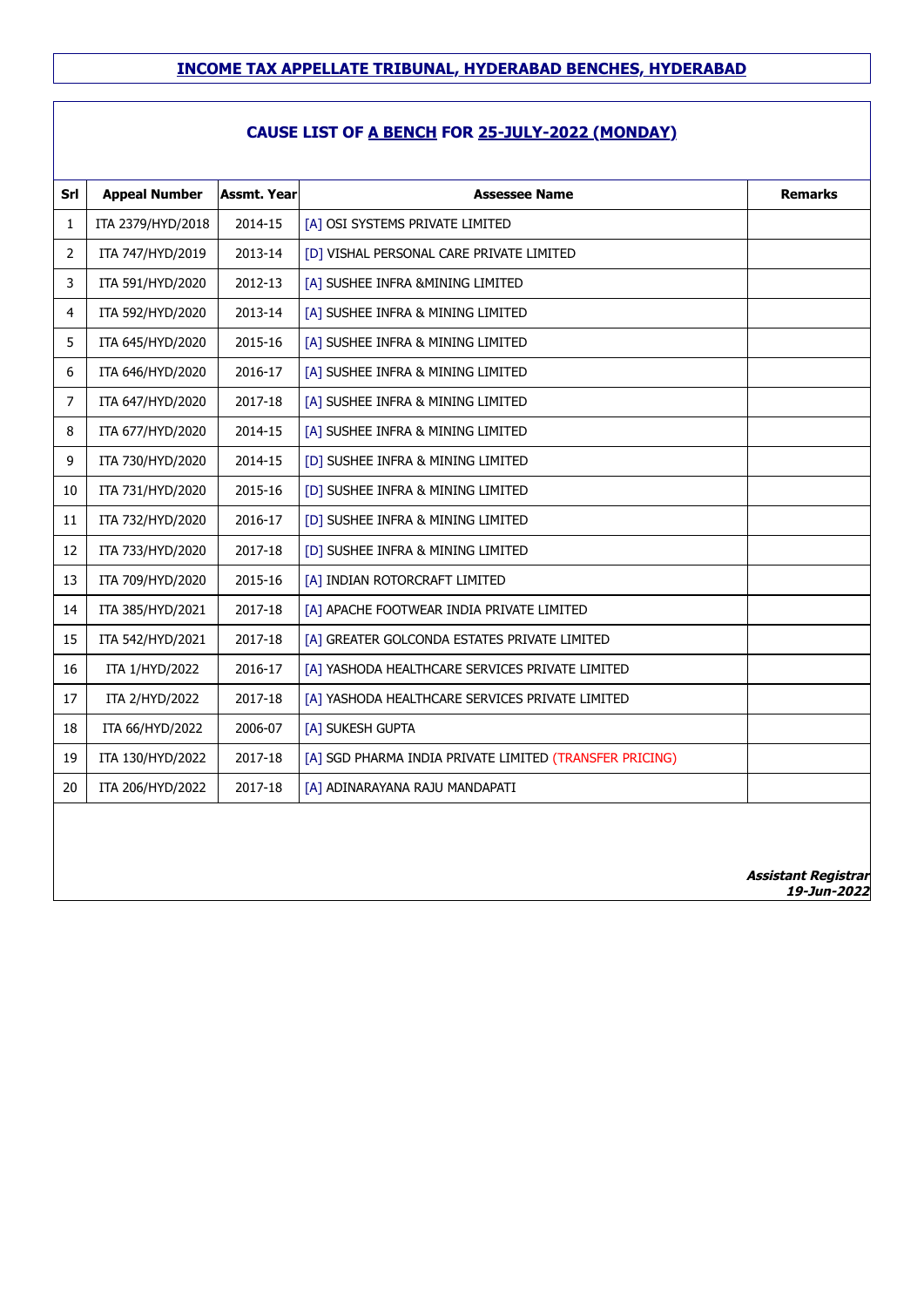| Srl | <b>Appeal Number</b> | Assmt. Yearl | <b>Assessee Name</b>                                                        | <b>Remarks</b>                            |
|-----|----------------------|--------------|-----------------------------------------------------------------------------|-------------------------------------------|
| 1   | ITA 342/HYD/2016     | 2011-12      | [A] PEGASYSTEMS WORLDWIDE INDIA PVT.LTD., HYD                               |                                           |
| 2   | ITA 886/HYD/2019     | 2014-15      | [A] ED & TECH INTERNATIONAL LIMITED                                         |                                           |
| 3   | ITA 103/HYD/2020     | 2015-16      | [A] TOSHIBA TRANSMISSION AND DISTRIBUTION SYSTEM (INDIA) PRIVATE<br>LIMITED |                                           |
| 4   | ITA 232/HYD/2020     | 2008-09      | [D] LAKSHMI NARAYANA TURAIRAO                                               |                                           |
| 5   | ITA 397/HYD/2021     | 2016-17      | [A] TRINITI ADVANCED SOFTWARELABS PRIVATE LIMITED                           |                                           |
| 6   | ITA 209/HYD/2022     | 2016-17      | [A] SOLEX COMMERCIAL & CREDIT PRIVATE LIMITED                               |                                           |
| 7   | ITA 210/HYD/2022     | 2017-18      | [A] SOLEX COMMERCIAL & CREDIT PRIVATE LIMITED                               |                                           |
| 8   | ITA 211/HYD/2022     | 2018-19      | [A] SOLEX COMMERCIAL & CREDIT PRIVATE LIMITED                               |                                           |
| 9   | ITA 212/HYD/2022     | 2019-2020    | [A] SOLEX COMMERCIAL & CREDIT PRIVATE LIMITED                               |                                           |
|     |                      |              |                                                                             |                                           |
|     |                      |              |                                                                             |                                           |
|     |                      |              |                                                                             | <b>Assistant Registrar</b><br>19-Jun-2022 |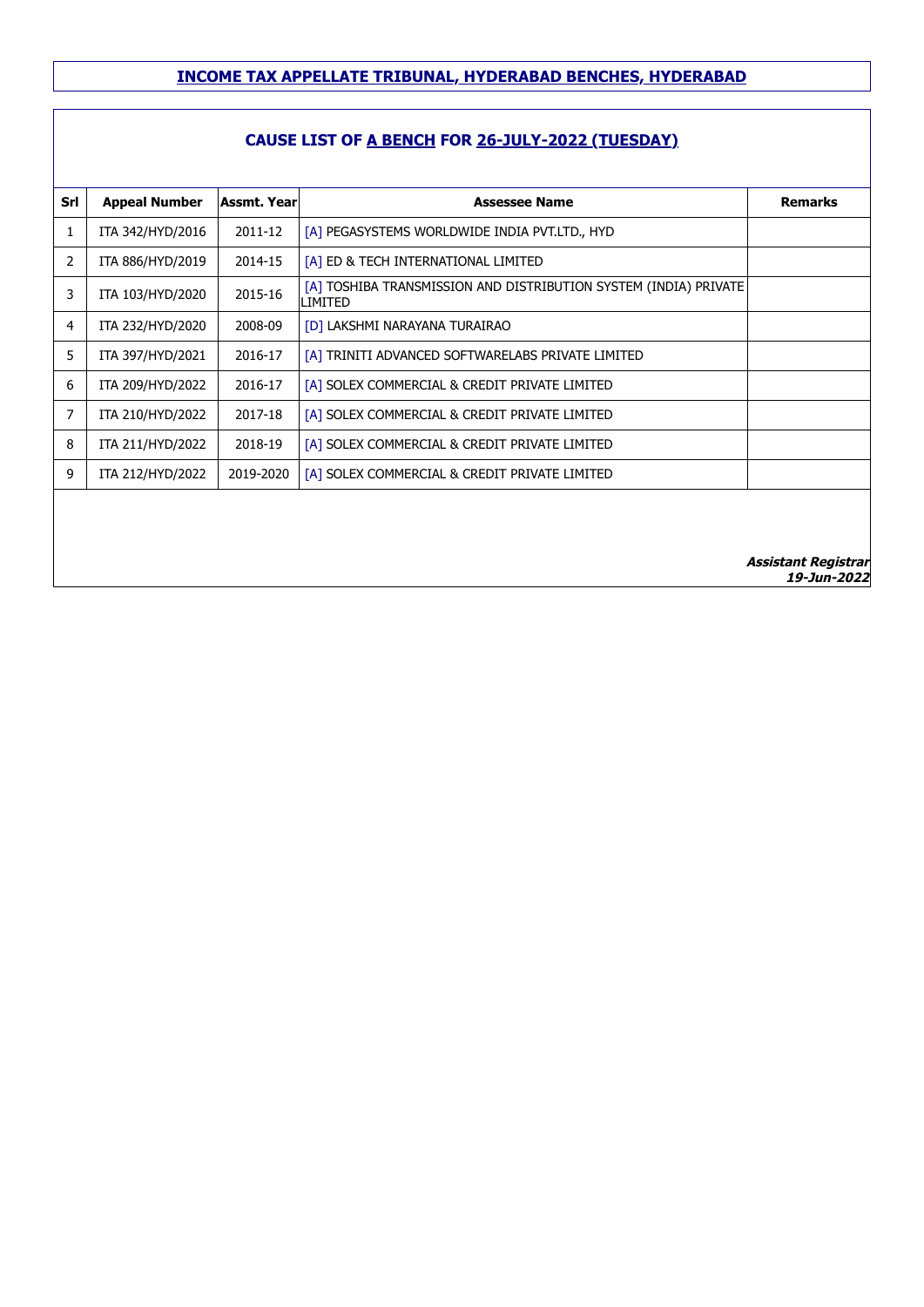## **CAUSE LIST OF A BENCH FOR 27-JULY-2022 (WEDNESDAY)**

| Srl            | <b>Appeal Number</b> | <b>Assmt. Year</b> | <b>Assessee Name</b>                                        | <b>Remarks</b>             |
|----------------|----------------------|--------------------|-------------------------------------------------------------|----------------------------|
| 1              | ITA 1467/HYD/2019    | 2015-16            | [A] AFTON CHEMICAL INDIA PRIVATE LIMITED (TRANSFER PRICING) |                            |
| $\overline{2}$ | ITA 348/HYD/2021     | 2008-09            | [A] GADDAM SHYAMPRASAD REDDY                                |                            |
| 3              | ITA 349/HYD/2021     | 2009-10            | [A] GADDAM SHYAMPRASAD REDDY                                |                            |
| 4              | ITA 350/HYD/2021     | 2010-11            | [A] GADDAM SHYAMPRASAD REDDY                                |                            |
| 5              | ITA 351/HYD/2021     | 2018-19            | [A] GADDAM SHYAMPRASAD REDDY                                |                            |
| 6              | ITA 6/HYD/2022       | 2013-14            | [D] QUISLEX LEGAL SERVICES PRIVATE LIMITED                  |                            |
| $\overline{7}$ | CO 1/HYD/2022        | 2013-14            | [A] QUISLEX LEGAL SERVICES PRIVATE LIMITED                  |                            |
| 8              | ITA 47/HYD/2022      | 2012-13            | [A] VIRENDER KUMAR GUPTA                                    |                            |
| 9              | ITA 215/HYD/2022     | 2016-17            | [A] ASHA NIMMAGADDA                                         |                            |
|                |                      |                    |                                                             |                            |
|                |                      |                    |                                                             |                            |
|                |                      |                    |                                                             | <b>Assistant Registrar</b> |

**19-Jun-2022**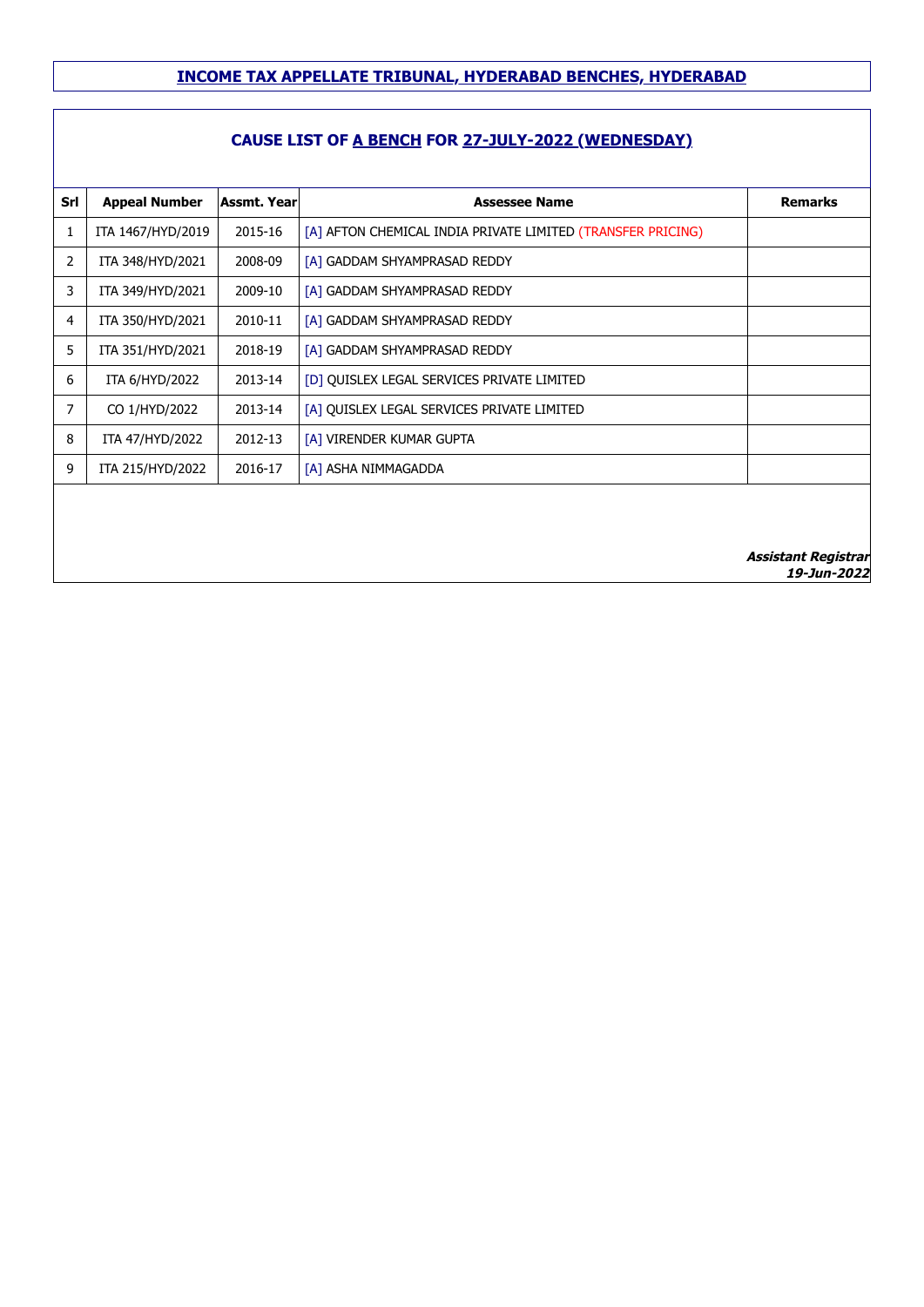#### **CAUSE LIST OF A BENCH FOR 28-JULY-2022 (THURSDAY)**

| Srl            | <b>Appeal Number</b> | <b>Assmt. Year</b> | <b>Assessee Name</b>                         | <b>Remarks</b>      |
|----------------|----------------------|--------------------|----------------------------------------------|---------------------|
|                | ITA 67/HYD/2018      | 2013-14            | [A] VITP PRIVATE LIMITED                     |                     |
| $\overline{2}$ | ITA 76/HYD/2018      | 2014-15            | [A] VITP PRIVATE LIMITED                     |                     |
| 3              | ITA 55/HYD/2022      | 2018-19            | [D] MANDAVA HOLDINGS PRIVATE LIMITED         |                     |
| 4              | ITA 69/HYD/2022      | 2016-17            | [A] HARISH KUMAR MURALIDHAR HARWANI          |                     |
| 5              | ITA 216/HYD/2022     | 2018-19            | [A] EGWOOD BOARDS AND PANELS PRIVATE LIMITED |                     |
|                |                      |                    |                                              |                     |
|                |                      |                    |                                              |                     |
|                |                      |                    |                                              | Accictant Registrar |

Assistant Reg **19-Jun-2022**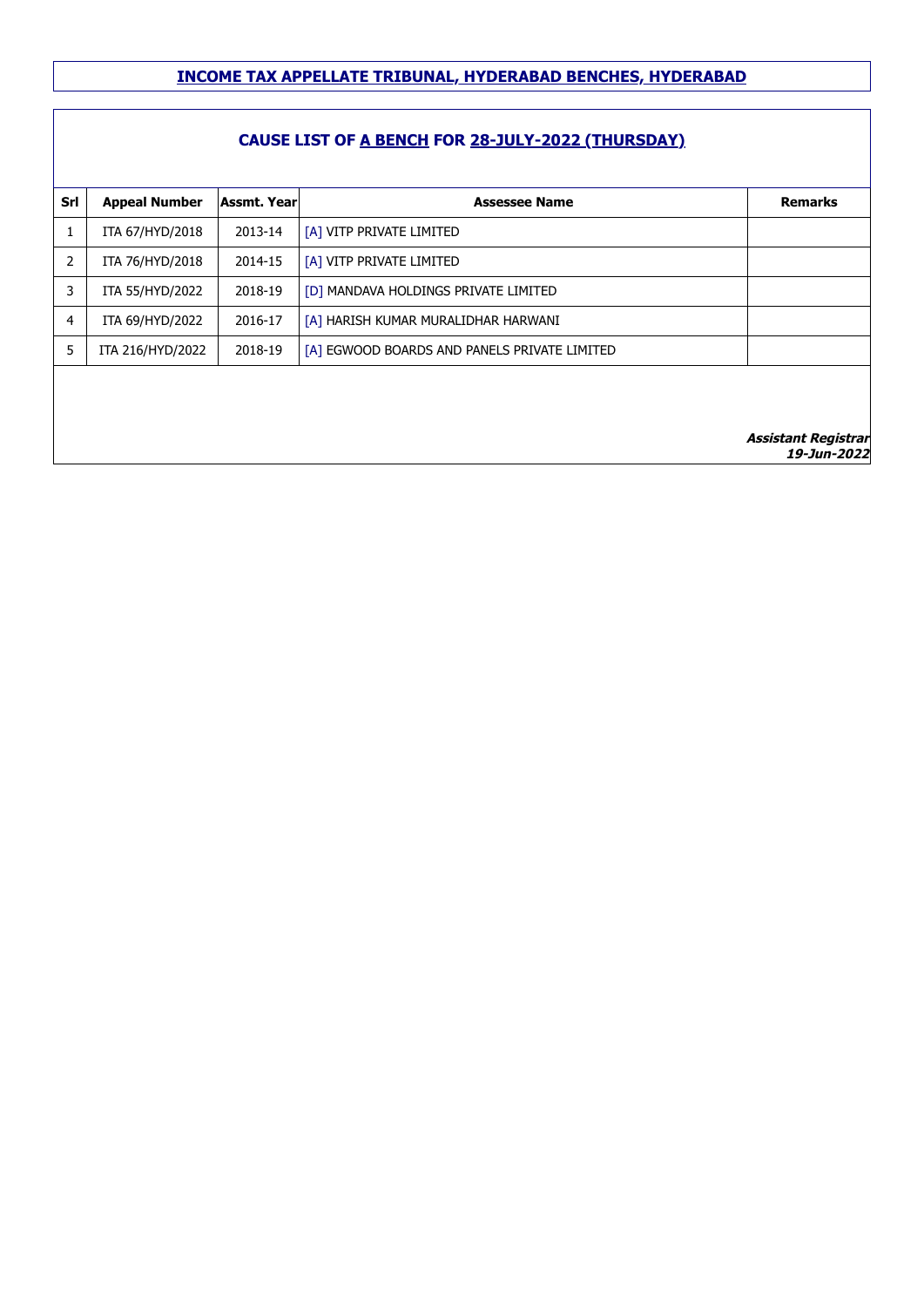## **CAUSE LIST OF B BENCH FOR 04-JULY-2022 (MONDAY)**

| Srl             | <b>Appeal Number</b>   | Assmt.<br>Year | <b>Assessee Name</b>                                                | <b>Remarks</b> |
|-----------------|------------------------|----------------|---------------------------------------------------------------------|----------------|
| 1               | ITA 1622/HYD/2017      | 2010-11        | [A] VASU PHARMA DISTRIBUTORS (RECALLED CASE)                        |                |
| $\overline{2}$  | ITA 1623/HYD/2017      | 2010-11        | [A] VASU AGENCIES (RECALLED CASE)                                   |                |
| 3               | ITA 1624/HYD/2017      | 2010-11        | [A] VENKATA SAI AGENCIES (RECALLED CASE)                            |                |
| 4               | ITA 1686/HYD/2014      | 2009-10        | [A] GATI LIMITED                                                    |                |
| 5               | ITA 190/HYD/2016       | 2010-11        | [A] GATI LTD., HYD                                                  |                |
| 6               | ITA 1721/HYD/2016      | 2012-13        | [A] GATI LIMITED, HYDERABAD                                         |                |
| 7               | ITA 17/HYD/2017        | 2012-13        | [A] LEO EDIBLES & FATS LIMITED, HYDERABAD                           |                |
| 8               | ITA 1063/HYD/2017      | 2012-13        | [D] MS AGARWAL FOUNDATION PRIVATE LIMITED                           |                |
| 9               | ITA 1339/HYD/2017      | 2012-13        | [A] AGSRI AGRICULTURAL SERVICES PRIVATE LIMITED.                    |                |
| 10              | ITA 1789/HYD/2018      | 2013-14        | [A] AGSRI AGRICULTURAL SERVICES PRIVATE LIMITED                     |                |
| 11              | ITA 636/HYD/2018       | 2012-13        | [A] VSOFT TECHNOLOGIES PRIVATE LIMITED                              |                |
| 12              | ITA 637/HYD/2018       | 2013-14        | [A] VSOFT TECHNOLOGIES PRIVATE LIMITED                              |                |
| 13              | ITA 638/HYD/2018       | 2014-15        | [A] VSOFT TECHNOLOGIES PRIVATE LIMITED                              |                |
| 14              | ITA 1107/HYD/2018      | 2009-10        | [D] AMSRI INFRA PROJECTS PRIVATE LIMITED                            |                |
| 15 <sup>2</sup> | ITA 1108/HYD/2018      | 2010-11        | [D] AMSRI HOMES PRIVATE LIMITED                                     |                |
|                 | 16   ITA 1231/HYD/2018 | 2011-12        | [D] DR.REDDY'S LABORATOREIS LIMITED                                 |                |
| 17              | ITA 1232/HYD/2018      | 2013-14        | [D] DR.REDDY'S LABORATORIES LIMITED                                 |                |
| 18              | ITA 1268/HYD/2018      | 2011-12        | [A] DR.REDDY'S LABORATORIES LIMITED                                 |                |
|                 | 19   ITA 1269/HYD/2018 | 2013-14        | [A] DR.REDDY'S LABORATORIES LIMITED                                 |                |
| 20              | ITA 1285/HYD/2018      | 2014-15        | [D] DR.REDDY'S LABORATORIES LIMITED                                 |                |
| 21              | ITA 1328/HYD/2018      | 2014-15        | [A] DR. REDDY'S LABORATORIES LIMITED                                |                |
| 22              | ITA 32/HYD/2019        | 2014-15        | [A] OAKTON GLOBAL TECHNOLOGY SERVICES CENTRE (I) PRIVATE<br>LIMITED |                |
| 23              | ITA 121/HYD/2019       | 2010-11        | [D] BHAGIRADHA CHEMICALS & INDUSTRIES LIMITED                       |                |
| 24              | ITA 1461/HYD/2019      | 2011-12        | [D] BHAGIRADHA CHEMICALS AND INDUTRIES LIMITED                      |                |
| 25              | CO 7/HYD/2019          | 2010-11        | [A] BHAGIRADHA CHEMICALS & INDUSTRIES LIMITED                       |                |
| 26              | CO 27/HYD/2019         | 2011-12        | [A] BHAGIRADHA CHEMICALS AND INDUTRIES LIMITED                      |                |
| 27              | ITA 466/HYD/2019       | 2008-09        | [A] VANAJA DARUMAGARI                                               |                |
| 28              | ITA 467/HYD/2019       | 2008-09        | [A] RAM MOHAN RAO DARUMAGARI                                        |                |
| 29              | ITA 991/HYD/2019       | 2010-11        | [D] DAKSHIN INFRASTRUCTURES PRIVATE LIMITED                         |                |
| 30              | ITA 1233/HYD/2019      | 2013-14        | [A] SRINATH REDDY NALLA                                             |                |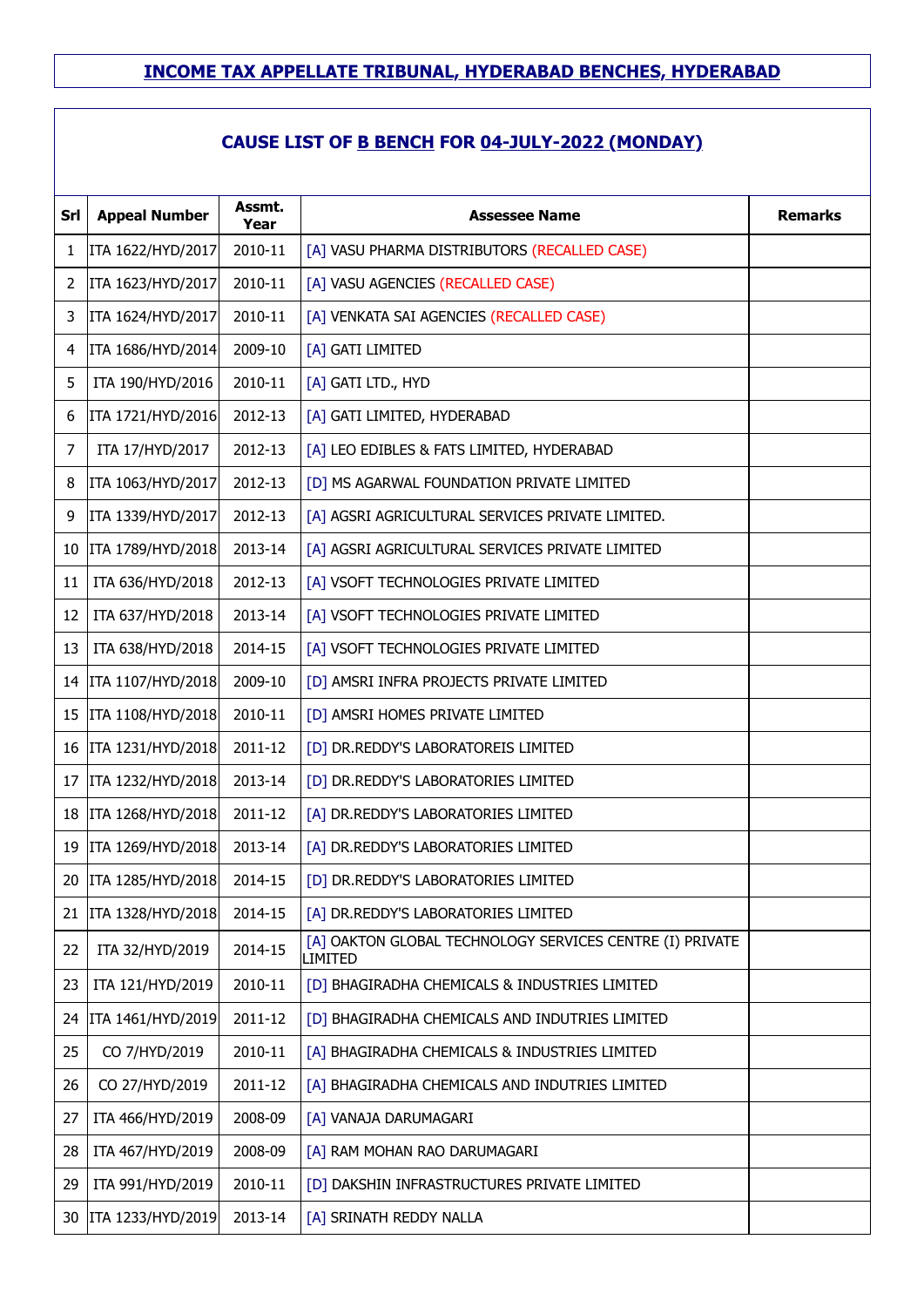## **CAUSE LIST OF B BENCH FOR 04-JULY-2022 (MONDAY)**

| Srl | <b>Appeal Number</b> | Assmt.<br>Year | <b>Assessee Name</b>                 | <b>Remarks</b> |
|-----|----------------------|----------------|--------------------------------------|----------------|
| 31  | ITA 565/HYD/2020     | 2015-16        | [A] MADHU DEVI JAIN                  |                |
| 32  | ITA 566/HYD/2020     | 2015-16        | [A] RAJESH KUMAR JAIN                |                |
| 33  | ITA 567/HYD/2020     | 2015-16        | [A] RATANLAL JAIN                    |                |
| 34  | ITA 568/HYD/2020     | 2015-16        | [A] CHANDRA DEVI JAIN                |                |
| 35  | ITA 328/HYD/2021     | 2016-17        | [A] ADANI KRISHNAPATNAM PORT LIMITED |                |
| 36  | ITA 544/HYD/2021     | 2017-18        | [A] NARAYANA KUMAR JAKOTIYA          |                |
| 37  | ITA 545/HYD/2021     | 2018-19        | [A] NARAYANA KUMAR JAKOTIYA          |                |
|     |                      |                |                                      |                |
|     |                      |                |                                      |                |
|     |                      |                |                                      |                |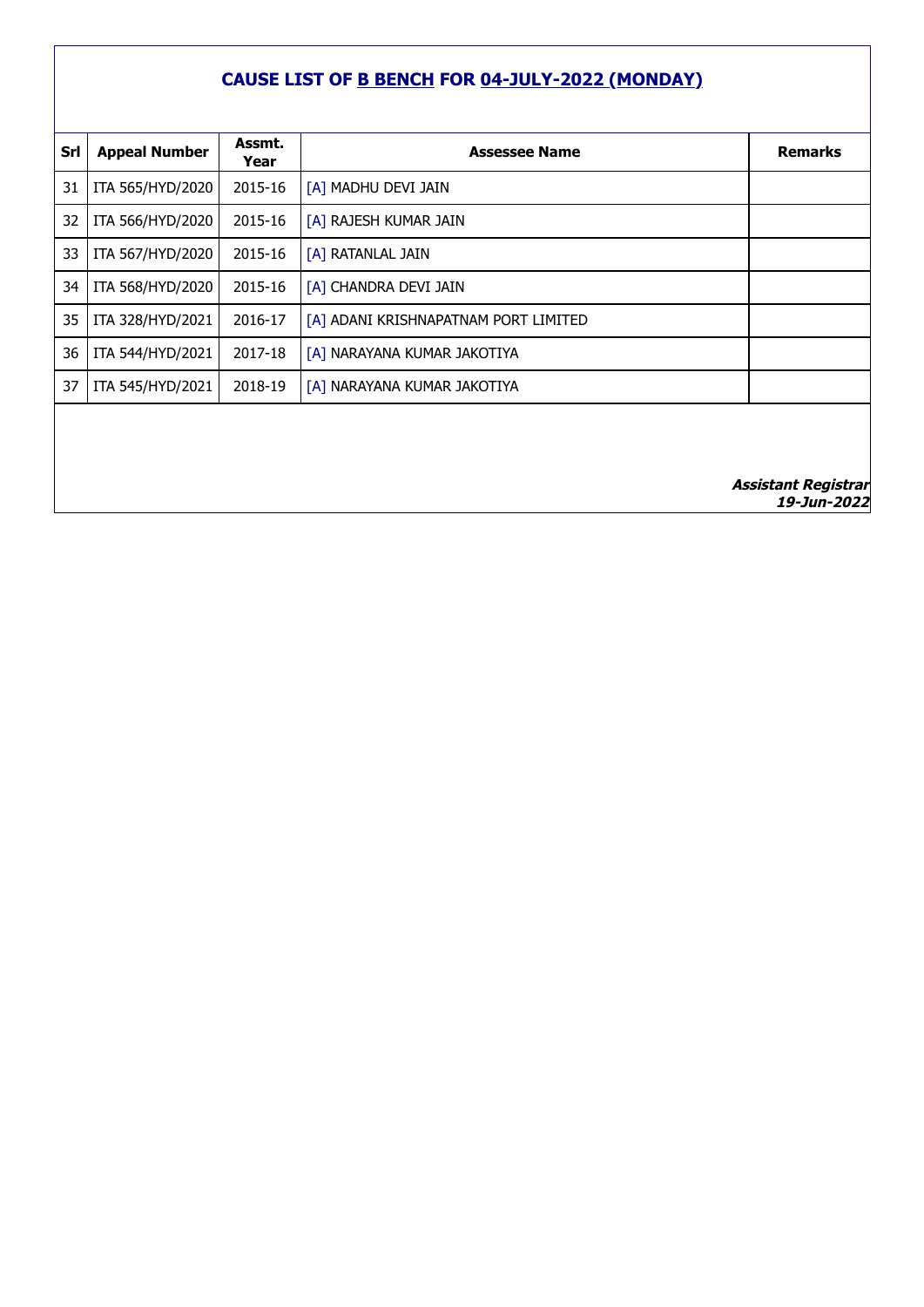| Srl | <b>Appeal Number</b> | Assmt.<br>Year | <b>Assessee Name</b>                                                                                       | <b>Remarks</b> |
|-----|----------------------|----------------|------------------------------------------------------------------------------------------------------------|----------------|
| 1   | ITA 366/HYD/2013     | 2007-08        | [D] MAHESHWARI MEGA VENTURES LIMITED                                                                       |                |
| 2   | ITA 385/HYD/2015     | 2010-11        | [A] CHINTALAPATI HOLDINGS PVT.LTD., HYD                                                                    |                |
| 3   | ITA 386/HYD/2015     | 2011-12        | [A] CHINTALAPATI HOLDINGS PVT.LTD., HYD                                                                    |                |
| 4   | ITA 588/HYD/2016     | 2008-09        | [A] SIRPUR PAPER MILLS LTD, HYDERABAD                                                                      |                |
| 5   | ITA 735/HYD/2016     | 1979-80        | [A] THE SIRPUR PAPER MILLS LTD., HYD                                                                       |                |
| 6   | ITA 1291/HYD/2016    | 2009-10        | [A] MAHESHWARI MEGAVENTURES LIMITED, HYDERABAD                                                             |                |
| 7   | ITA 1722/HYD/2016    | 2003-04        | [A] DR. REDDYS LABORATORIES LIMITED, HYDERABAD                                                             |                |
| 8   | ITA 1723/HYD/2016    | 2007-08        | [A] DR. REDDYS LABORATORIES LIMITED, HYDERABAD                                                             |                |
| 9   | ITA 349/HYD/2017     | 2001-02        | [A] DR. REDDY'S LABORATORIES LIMITED, HYDERABAD                                                            |                |
| 10  | ITA 949/HYD/2017     | 2006-07        | [A] DR. REDDY'S LABORATORIES LIMITED, HYDERABAD                                                            |                |
| 11  | ITA 1730/HYD/2016    | 2011-12        | [A] CHINTALAPATI HOLDINGS PRIVATE LIMITED, HYDERABAD                                                       |                |
| 12  | ITA 228/HYD/2017     | 2010-11        | [A] ELECTRONICS CORPORATION OF INDIA LIMITED, HYDERABAD                                                    |                |
| 13  | ITA 570/HYD/2017     | 2012-13        | [A] HM. CLAUSE INDIA PRIVATE LIMITED, (FORMERLY KNOWN AS<br>CLAUSE (INDIA) PVT. LTD HYDERABAD              |                |
| 14  | ITA 226/HYD/2018     | 2009-10        | [A] INDU PROJECTS LIMITED                                                                                  |                |
| 15  | ITA 227/HYD/2018     | 2010-11        | [A] INDU PROJECTS LIMITED                                                                                  |                |
| 16  | ITA 2216/HYD/2018    | 2009-10        | [A] INDU PROJECTS LIMITED                                                                                  |                |
| 17  | ITA 18/HYD/2019      | 2010-11        | [A] INDU PROJECTS LIMITED                                                                                  |                |
| 18  | ITA 2284/HYD/2018    | 2011-12        | [A] HIGHEND PROPERTIES PRIVATE LIMITED                                                                     |                |
| 19  | ITA 2285/HYD/2018    | 2012-13        | [A] HIGHEND PROPERTIES PRIVATE LIMITED                                                                     |                |
| 20  | ITA 2286/HYD/2018    | 2013-14        | [A] HIGHEND PROPERTIES PRIVATE LIMITED                                                                     |                |
| 21  | ITA 2287/HYD/2018    | 2014-15        | [A] HIGHEND PROPERTIES PRIVATE LIMITED                                                                     |                |
| 22  | ITA 2353/HYD/2018    | 2015-16        | [D] THE HYDERABAD CRICKET ASSOCIATION                                                                      |                |
| 23  | ITA 972/HYD/2019     | 2016-17        | [D] THE HYDERABAD CRICKET ASSOCIATION                                                                      |                |
| 24  | ITA 174/HYD/2019     | 2015-16        | [A] VENU GOPAL KARWA                                                                                       |                |
| 25  | ITA 352/HYD/2019     | 2015-16        | [A] ANIRUDH VENKATA RAGI                                                                                   |                |
| 26  | ITA 745/HYD/2019     | 2014-15        | [A] ALAKNANDA HYDRO POWER COMPANY LIMITED                                                                  |                |
| 27  | ITA 1799/HYD/2019    | 2016-17        | [D] VENKATARAMANA REDDY KATPALLI                                                                           |                |
| 28  | ITA 1856/HYD/2019    | 2015-16        | [A] HYDERABAD INFRATECH PRIVATE LIMITED                                                                    |                |
| 29  | ITA 183/HYD/2020     | 2008-09        | [A] GMR AIR CARGO & AEROSPACE ENGINEERING LTD(SUCCESSOR<br>TO GMR HYDERABAD AIR CARGO & LOGISTICS PVT LTD) |                |
| 30  | ITA 99/HYD/2021      | 2017-18        | [D] GOKUL KRISHI UDYOG PRIVATE LIMITED                                                                     |                |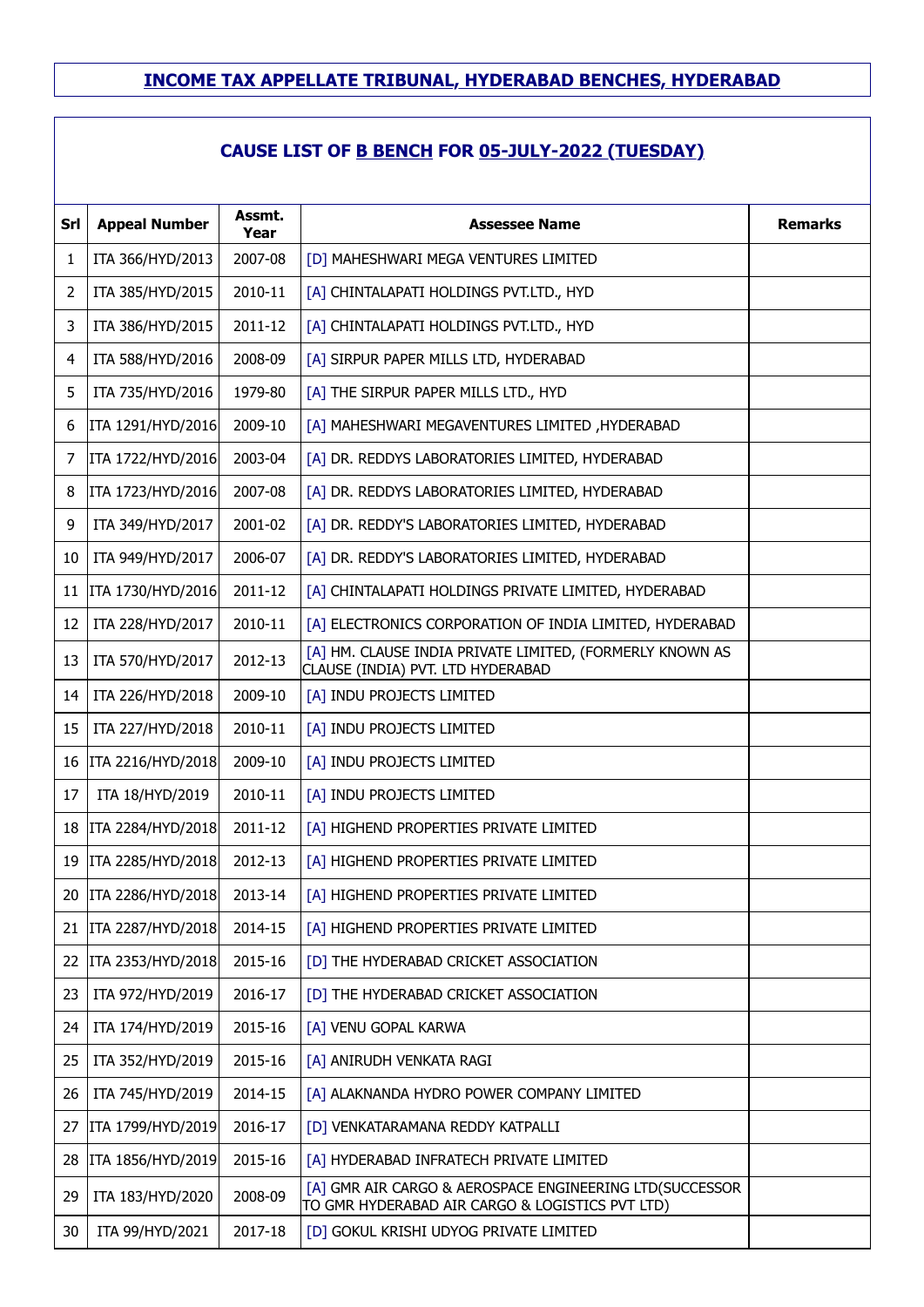| Srl | <b>Appeal Number</b> | Assmt.<br>Year | <b>Assessee Name</b>                     | <b>Remarks</b>                             |
|-----|----------------------|----------------|------------------------------------------|--------------------------------------------|
| 31  | ITA 473/HYD/2021     | 2015-16        | [A] DUDEKULA DASTAGIRI                   |                                            |
| 32  | ITA 8/HYD/2022       | 2014-15        | [A] SRK INFRACON (INDIA) PRIVATE LIMITED |                                            |
|     |                      |                |                                          |                                            |
|     |                      |                |                                          | <i>Assistant Registrar<br/>19-Jun-2022</i> |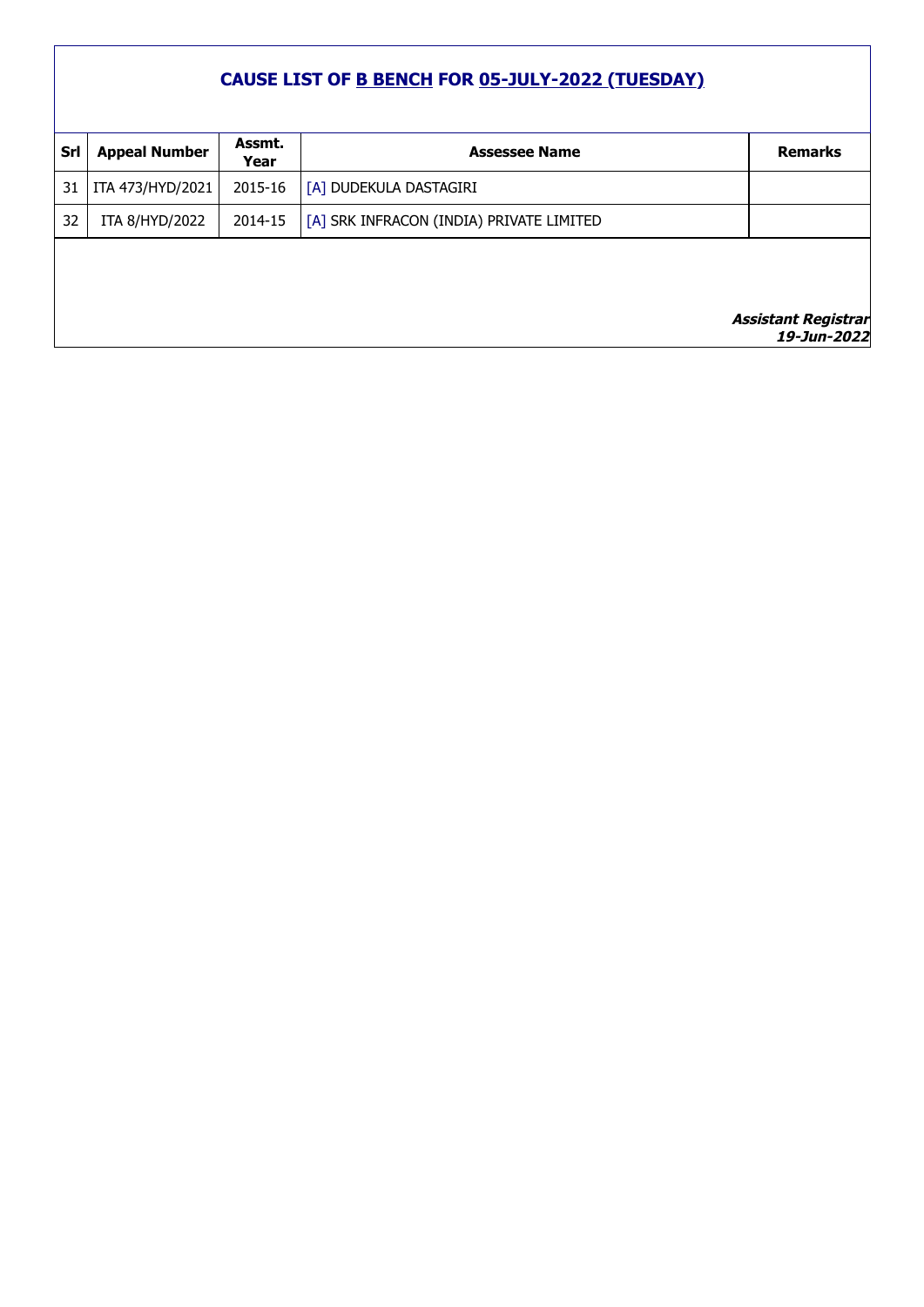## **CAUSE LIST OF B BENCH FOR 06-JULY-2022 (WEDNESDAY)**

| Srl            | <b>Appeal Number</b>    | Assmt.<br>Year | Assessee Name                                                                                               | <b>Remarks</b> |
|----------------|-------------------------|----------------|-------------------------------------------------------------------------------------------------------------|----------------|
| 1              | IT(IT)A<br>777/HYD/2020 | 2008-09        | [A] TAHERA ABIDA GHORI (SGC)                                                                                |                |
| 2              | ITA 1469/HYD/2014       | 2008-09        | [D] SRI KONDA LAXMAIAH                                                                                      |                |
| 3              | ITA 236/HYD/2016        | 2010-11        | [A] A.P. POWER GENERATION CORPN. LTD., HYD                                                                  |                |
| 4              | ITA 75/HYD/2018         | 2010-11        | [A] ANDHRA PRADESH POWER GENERATION CORPORATION<br>LIMITED                                                  |                |
| 5              | ITA 1008/HYD/2016       | 2009-10        | [A] AKR CONSTRUCTION LTD., HYD                                                                              |                |
| 6              | ITA 1009/HYD/2016       | 2010-11        | [A] AKR CONSTRUCTION LTD., HYD                                                                              |                |
| $\overline{7}$ | CO 60/HYD/2015          | 2011-12        | [A] AKR CONSTRUCTION LTD., HYD                                                                              |                |
| 8              | ITA 153/HYD/2018        | 2014-15        | [A] JAYA DIAGNOSTIC & RESEARCH CENTRE LIMITED                                                               |                |
| 9              | ITA 521/HYD/2018        | 2009-10        | [A] MEENA JEWELLERS PRIVATE LIMITED PART IX                                                                 |                |
| 10             | ITA 522/HYD/2018        | 2010-11        | [A] MEENA JEWELLERS PRIVATE LIMITED PART IX                                                                 |                |
| 11             | ITA 837/HYD/2018        | 2014-15        | [D] GOKUL GEMS AND JEWELS PRIVATE LIMITED                                                                   |                |
| 12             | ITA 1535/HYD/2018       | 2011-12        | [A] AISWARYA ART CREATIONS PRIVATE LIMITED                                                                  |                |
|                | 13   ITA 2340/HYD/2018  | 2014-15        | [A] LANCO SOLAR ENERGY PRIVATE LIMITED                                                                      |                |
|                | 14   ITA 2351/HYD/2018  | 2014-15        | [A] LANCO INFRATECH LIMITED                                                                                 |                |
| 15             | ITA 83/HYD/2019         | 2014-15        | [D] BATHINA SRILAKSHMI                                                                                      |                |
| 16             | ITA 84/HYD/2019         | 2014-15        | [D] BATHINA SRAVYA                                                                                          |                |
| 17             | ITA 274/HYD/2019        | 2010-11        | [A] CAT TECHNOLOGIES LIMITED (PSC)                                                                          |                |
| 18             | ITA 802/HYD/2019        | 2012-13        | [D] KVK ENERGY INFRASTRUCTURE PRIVATE LIMITED                                                               |                |
| 19             | ITA 803/HYD/2019        | 2013-14        | [D] KVK ENERGY INFRASTRUCTURE PRIVATE LIMITED                                                               |                |
| 20             | ITA 804/HYD/2019        | 2014-15        | [D] KVK ENERGY INFRASTRUCTURE PRIVATE LIMITED                                                               |                |
| 21             | ITA 188/HYD/2020        | 2015-16        | [A] RK INFRA & ENGINEERING INDIA PRIVATE LIMITED                                                            |                |
| 22             | ITA 533/HYD/2020        | 2011-12        | [D] RITHWIK PROJECTS PRIVATE LIMITED                                                                        |                |
| 23             | ITA 534/HYD/2020        | 2012-13        | [D] RITHWIK PROJECTS PRIVATE LIMITED                                                                        |                |
| 24             | ITA 249/HYD/2021        | 2016-17        | [A] ZUARI CEMENT LIMITED                                                                                    |                |
| 25             | IT(TP)A<br>79/HYD/2022  | 2017-18        | [A] ERSTWHILE AMALGAMATING COMPANY SITAPURAM POWER<br>LIMITED(NOW AMALGAMATED COMPANY-ZUARI CEMENT LIMITED) |                |
| 26             | ITA 132/HYD/2022        | 2017-18        | [A] ZUARI CEMENT LIMITED                                                                                    |                |
|                |                         |                |                                                                                                             |                |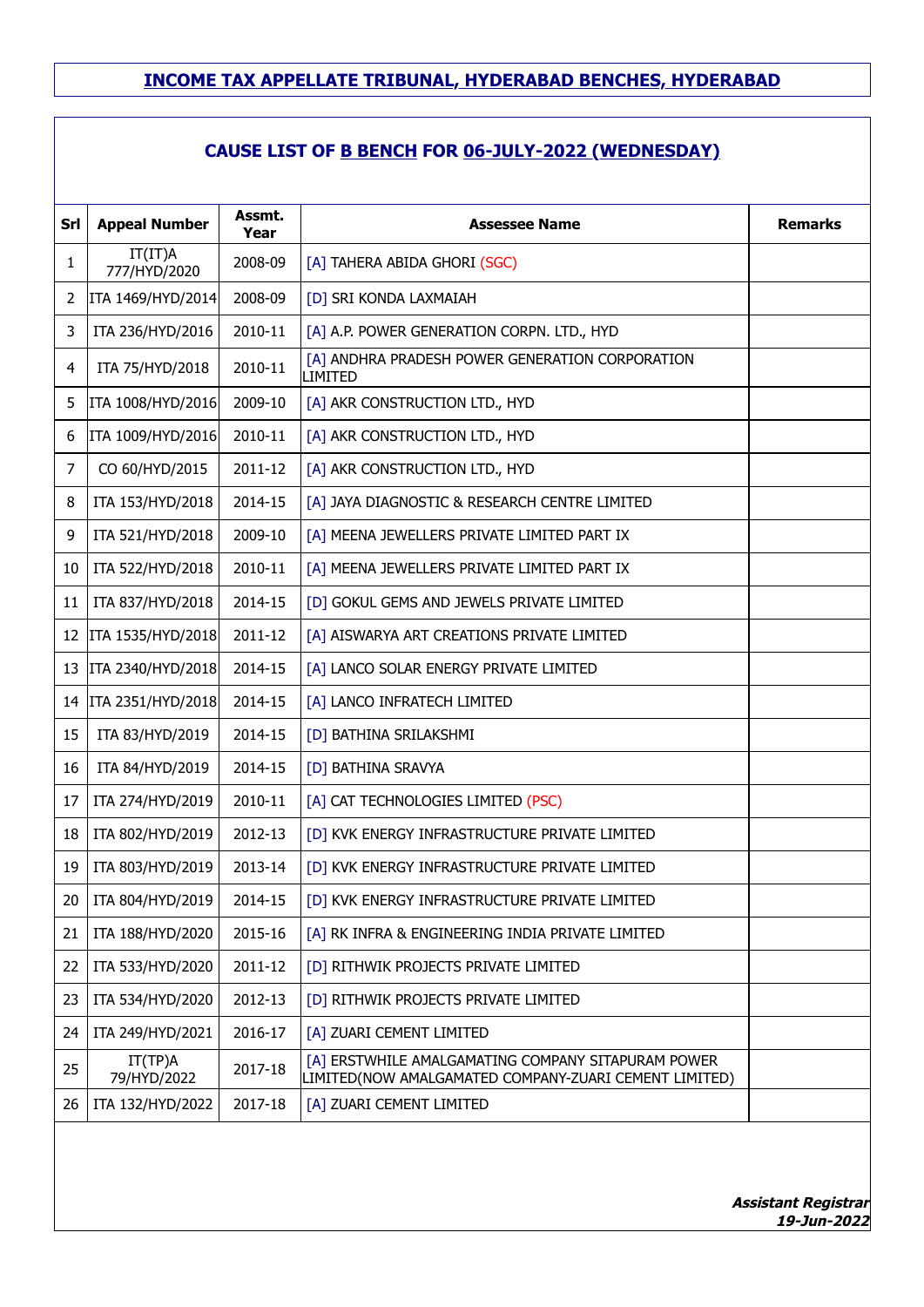| Srl | <b>Appeal Number</b>     | Assmt.<br>Year | <b>Assessee Name</b>                                                                                   | <b>Remarks</b> |  |  |
|-----|--------------------------|----------------|--------------------------------------------------------------------------------------------------------|----------------|--|--|
| 1   | ITA 1244/HYD/2017        | 2010-11        | [D] GVK GAUTAMI POWER LIMITED. (RECALLED CASE)                                                         |                |  |  |
| 2   | ITA 652/HYD/2019         | 2010-11        | [D] GOPISETTY SATYANARAYANA (RECALLED CASE)                                                            |                |  |  |
| 3   | IT(TP)A<br>365/HYD/2015  | 2010-11        | [A] LYCOSE INTERNET LTD., HYD                                                                          |                |  |  |
| 4   | IT(TP)A<br>451/HYD/2015  | 2010-11        | [A] LYCOS INTERNET LTD., HYD                                                                           |                |  |  |
| 5   | IT(TP)A<br>480/HYD/2015  | 2010-11        | [D] YBRANT DIGITAL LTD., HYD                                                                           |                |  |  |
| 6   | IT(TP)A<br>118/HYD/2016  | 2011-12        | [A] LYCOS INTERNET LIMITED (FORMERLY KNOWN AS YBRANT<br>DIGITAL LTD), HYD                              |                |  |  |
| 7   | IT(TP)A<br>1747/HYD/2019 | 2015-16        | [A] BRIGHTCOM GROUP LIMITED                                                                            |                |  |  |
| 8   | ITA 1065/HYD/2012        | 2007-08        | [D] SHRI SAMA RAMACHANDRA REDDY (OLD APPEAL)                                                           |                |  |  |
| 9   | ITA 1611/HYD/2014        | 2007-08        | [D] SRI S RAMA CHANDRA REDDY (OLD APPEAL)                                                              |                |  |  |
| 10  | ITA 163/HYD/2018         | 2002-03        | [A] SAMA RAMACHANDRA REDDY                                                                             |                |  |  |
| 11  | ITA 166/HYD/2018         | 2008-09        | [A] SAMA RAMACHANDRA REDDY                                                                             |                |  |  |
| 12  | ITA 867/HYD/2017         | 2008-09        | [A] JEL FIANANCE & INVESTMENTS LIMITED, (FORMERLY KNOWN<br>AS JUBILIANT ENGINEERING LIMITED), HYD, HYD |                |  |  |
| 13  | ITA 1718/HYD/2018        | 2008-09        | [D] DRS LOGISTICS PRIVATE LIMITED                                                                      |                |  |  |
|     | 14   ITA 1719/HYD/2018   | 2013-14        | [D] DRS LOGISTICS PRIVATE LIMITED                                                                      |                |  |  |
| 15  | ITA 1971/HYD/2018        | 2012-13        | [D] D.R.S.LOGISTICS PRIVATE LIMITED                                                                    |                |  |  |
| 16  | ITA 1809/HYD/2019        | 2007-08        | [A] VENKAT REDDY KONDI                                                                                 |                |  |  |
| 17  | ITA 505/HYD/2021         | 2011-12        | [D] NADI ALI MIRZA                                                                                     |                |  |  |
| 18  | ITA 506/HYD/2021         | 2011-12        | [D] NADI ALI MIRZA RA OF SHAMSU UI ZOHA JERMAIN                                                        |                |  |  |
| 19  | ITA 507/HYD/2021         | 2011-12        | [D] NADI ALI MIZRA RA OF SOGERA SHAMSI                                                                 |                |  |  |
| 20  | ITA 508/HYD/2021         | 2011-12        | [D] NADI ALI MIRZA OF GAUHAR TAJ ALY                                                                   |                |  |  |
| 21  | ITA 509/HYD/2021         | 2011-12        | [D] NADI ALI MIZRA RA OF MAZHAR UI AJIAB MIRZA                                                         |                |  |  |
| 22  | ITA 510/HYD/2021         | 2011-12        | [D] NADI ALI MIRZA RA OF ISHRAT FATIMA HUSSAIN                                                         |                |  |  |
| 23  | CO 2/HYD/2022            | 2011-12        | [A] NADI ALI MIRZA                                                                                     |                |  |  |
| 24  | CO 3/HYD/2022            | 2011-12        | [A] NADI ALI MIRZA RA OF SHAMSU UI ZOHA JERMAIN                                                        |                |  |  |
| 25  | CO 4/HYD/2022            | 2011-12        | [A] NADI ALI MIZRA RA OF SOGERA SHAMSI                                                                 |                |  |  |
| 26  | CO 5/HYD/2022            | 2011-12        | [A] NADI ALI MIRZA OF GAUHAR TAJ ALY                                                                   |                |  |  |
| 27  | CO 6/HYD/2022            | 2011-12        | [A] NADI ALI MIZRA RA OF MAZHAR UI AJIAB MIRZA                                                         |                |  |  |
| 28  | CO 7/HYD/2022            | 2011-12        | [A] NADI ALI MIRZA RA OF ISHRAT FATIMA HUSSAIN                                                         |                |  |  |
| 29  | WTA 9/HYD/2022           | 2011-12        | [A] AMARA RAJA BATTERIES LIMITED                                                                       |                |  |  |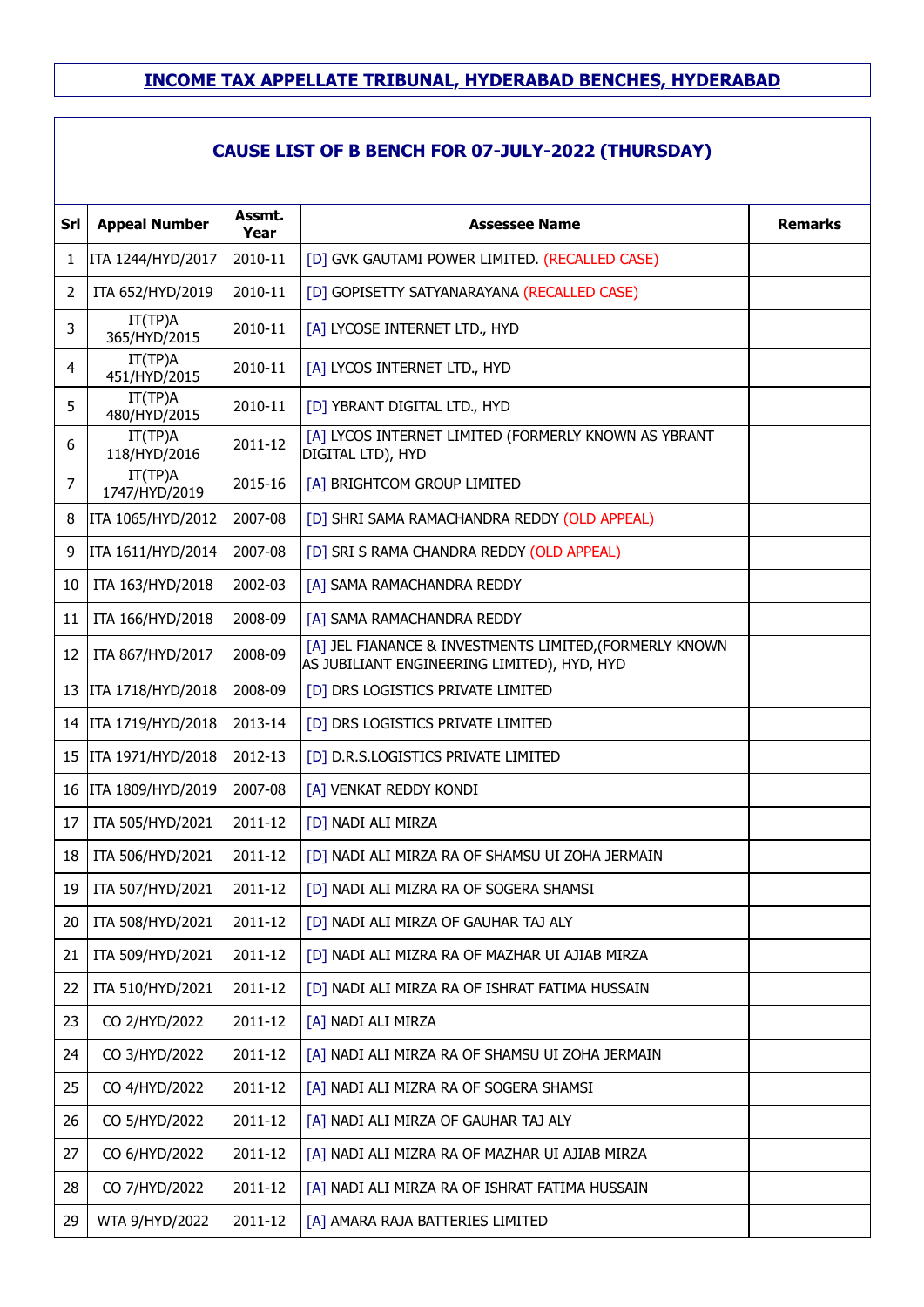## **CAUSE LIST OF B BENCH FOR 11-JULY-2022 (MONDAY)**

|     |                        | Assmt.  |                                                                                                                                      |                |
|-----|------------------------|---------|--------------------------------------------------------------------------------------------------------------------------------------|----------------|
| Srl | <b>Appeal Number</b>   | Year    | <b>Assessee Name</b>                                                                                                                 | <b>Remarks</b> |
| 1   | ITA 189/HYD/2016       | 2011-12 | [A] EPAM SYSTEMS INDIA PRIVATE LIMITED (PREVIOUSLY KNOWN<br>AS ALLIANCE GLOBAL SERVICES IT INDIA PVT LTD) (TRANSFER<br><b>PRICE)</b> |                |
| 2   | ITA 317/HYD/2016       | 2011-12 | [D] EPAM SYSTEMS INDIA PRIVATE LIMITED (PREVIOUSLY KNOWN<br>AS ALLIANCE GLOBAL SERVICES IT INDIA PVT LTD) (TRANSFER<br>PRICING)      |                |
| 3   | CO 23/HYD/2016         | 2011-12 | [A] EPAM SYSTEMS INDIA PRIVATE LIMITED (PREVIOUSLY KNOWN<br>AS ALLIANCE GLOBAL SERVICES IT INDIA PVT LTD) (TRANSFER<br>PRICE)        |                |
| 4   | ITA 653/HYD/2017       | 2010-11 | [D] SIENNA CONSTRUCTIONS PRIVATE LIMITED, SECUNDERABAD                                                                               |                |
| 5   | CO 9/HYD/2022          | 2010-11 | [A] SIENNA CONSTRUCTIONS PRIVATE LIMITED, SECUNDERABAD                                                                               |                |
| 6   | ITA 681/HYD/2017       | 2010-11 | [A] RED EARTH AGRO FARMS LLP (FORMERLY KNOWN AS RED<br>EARTH AGRO FARMS PVT. LTD.), HYDERABAD                                        |                |
| 7   | ITA 1225/HYD/2017      | 2009-10 | [A] M/S. VISHWA INFRASTRUCTURES AND SERVICES PVT.LTD                                                                                 |                |
| 8   | ITA 1226/HYD/2017      | 2010-11 | [A] M/S. VISHWA INFRASTRUCTURES AND SERVICES PVT.LTD                                                                                 |                |
| 9   | ITA 1227/HYD/2017      | 2011-12 | [A] M/S. VISHWA INFRASTRUCTURES AND SERVICES PVT.LTD                                                                                 |                |
|     | 10   ITA 1228/HYD/2017 | 2012-13 | [A] M/S. VISHWA INFRASTRUCTURES AND SERVICES PRIVATE<br>LIMITED                                                                      |                |
|     | 11   ITA 1229/HYD/2017 | 2013-14 | [A] M/S. VISHWA INFRASTRUCTURES AND SERVICES PRIVATE<br>LIMITED                                                                      |                |
|     | 12   ITA 1236/HYD/2017 | 2010-11 | [D] M/S. VISHWA INFRASTRUCTURES AND SERVICES PRIVATE<br>LIMITED                                                                      |                |
|     | 13   ITA 1237/HYD/2017 | 2011-12 | [D] M/S. VISHWA INFRASTRUCTURES AND SERVICES PRIVATE<br>LIMITED                                                                      |                |
|     | 14   ITA 1238/HYD/2017 | 2012-13 | [D] M/S. VISHWA INFRASTRUCTURES AND SERVICES PRIVATE<br><b>LIMITED</b>                                                               |                |
| 15  | ITA 1239/HYD/2017      | 2013-14 | [D] M/S. VISHWA INFRASTRUCTURES AND SERVICES PRIVATE<br><b>LIMITED</b>                                                               |                |
| 16  | ITA 631/HYD/2018       | 2014-15 | [A] ADITYA MUNDADA                                                                                                                   |                |
| 17  | ITA 72/HYD/2020        | 2016-17 | [A] SAI KUMAR TATIPALLI                                                                                                              |                |
| 18  | ITA 56/HYD/2021        | 2015-16 | [D] MECHINENI PROJETS PRIVATE LIMITED                                                                                                |                |
| 19  | ITA 167/HYD/2021       | 2015-16 | [A] AHMED ALAM KHAN                                                                                                                  |                |
| 20  | ITA 136/HYD/2022       | 2016-17 | [A] NCL HOMES LIMITED                                                                                                                |                |
|     |                        |         |                                                                                                                                      |                |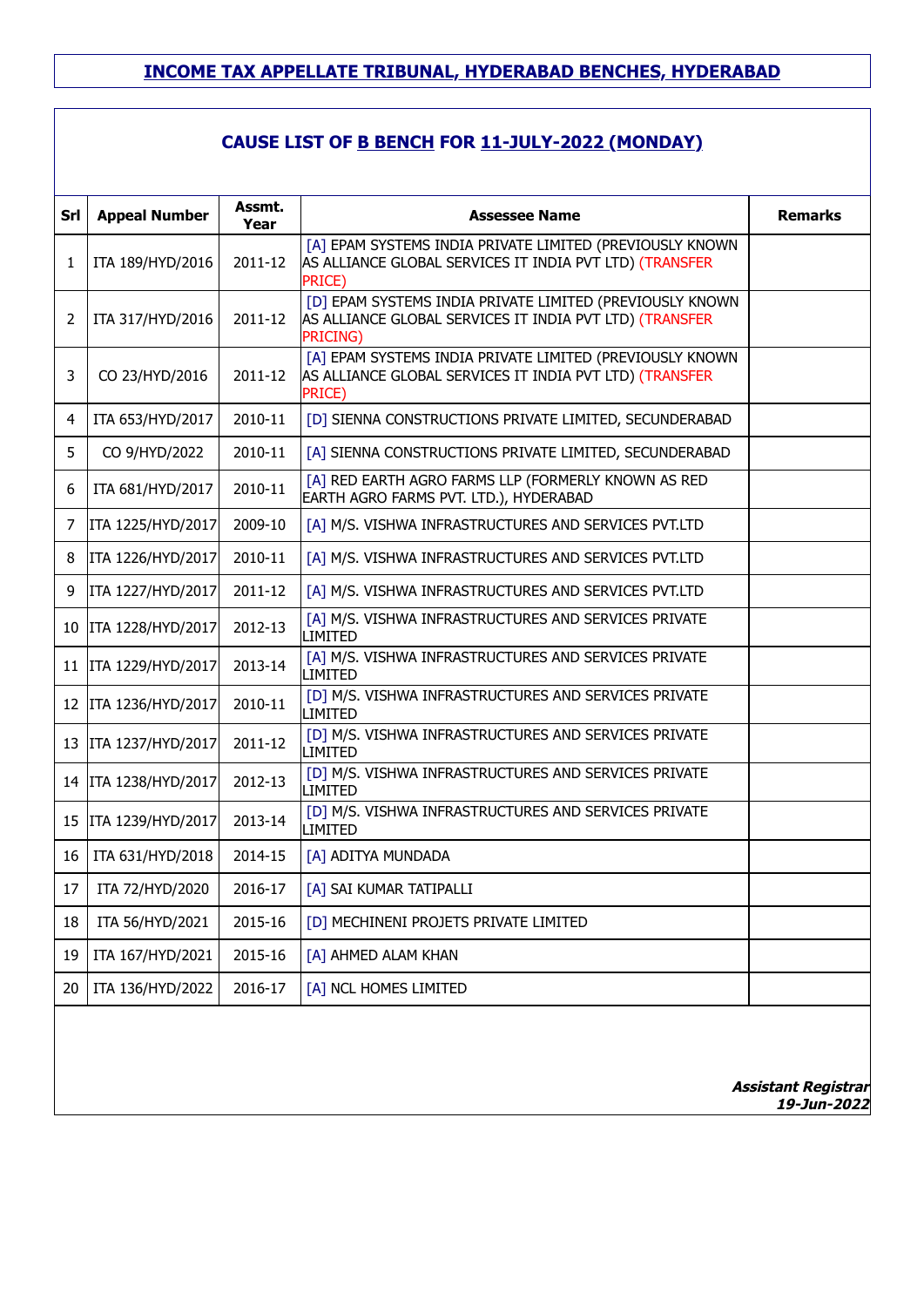## **CAUSE LIST OF B BENCH FOR 12-JULY-2022 (TUESDAY)**

| Srl            | <b>Appeal Number</b> | Assmt.<br>Year | <b>Assessee Name</b>                                                                                        | <b>Remarks</b>             |
|----------------|----------------------|----------------|-------------------------------------------------------------------------------------------------------------|----------------------------|
| 1              | ITA 104/HYD/2016     | 2011-12        | [D] GD RESEARCH CENTRE PVT. LTD., (FORMERLY KNOWN AS M/S.<br>DMV BUSINESS AND MARKET RESEARCH P. LTD.), HYD |                            |
| $\overline{2}$ | CO 15/HYD/2016       | 2011-12        | [A] GD RESEARCH CENTRE PVT. LTD., (FORMERLY KNOWN AS M/S.<br>DMV BUSINESS AND MARKET RESEARCH P. LTD.), HYD |                            |
| 3              | ITA 776/HYD/2017     | 2009-10        | [D] NAVABHARAT VENTURES LIMITED                                                                             |                            |
| 4              | ITA 777/HYD/2017     | 2010-11        | [D] NAVABHARAT VENTURES LIMITED                                                                             |                            |
| 5              | ITA 1061/HYD/2018    | 2012-13        | [D] AGARWAL INDUSTRIES PRIVATE LIMITED                                                                      |                            |
| 6              | ITA 1062/HYD/2018    | 2013-14        | [D] AGARWAL INDUSTRIES PRIVATE LIMITED                                                                      |                            |
| 7              | ITA 1111/HYD/2018    | 2012-13        | [A] AGARWAL INDUSTRIES PRIVATE LIMITED                                                                      |                            |
| 8              | ITA 1112/HYD/2018    | 2013-14        | [A] AGARWAL INDUSTRIES PRIVATE LIMITED                                                                      |                            |
| 9              | ITA 1109/HYD/2018    | 2012-13        | [A] AGARWAL SPONGE & ENERGY PRIVATE LIMITED                                                                 |                            |
| 10             | ITA 1110/HYD/2018    | 2013-14        | [A] AGARWAL SPONGE & ENERGY PRIVATE LIMITED                                                                 |                            |
| 11             | ITA 1688/HYD/2018    | 2011-12        | [A] PASUPARTHY SILKS                                                                                        |                            |
| 12             | ITA 1689/HYD/2018    | 2011-12        | [A] PASUPARTHY TEXTILES                                                                                     |                            |
| 13             | ITA 1690/HYD/2018    | 2011-12        | [A] ZINTEC SOFTWARE PRIVATE LIMITED                                                                         |                            |
| 14             | ITA 97/HYD/2019      | 2014-15        | [D] PRITHAM & PRATHIK HOSPITALS PRIVATE LIMITED                                                             |                            |
| 15             | CO 10/HYD/2019       | 2014-15        | [A] PRITHAM & PRATHIK HOSPITALS PRIVATE LIMITED                                                             |                            |
| 16             | ITA 262/HYD/2020     | 2017-18        | [A] BALARAJ GUTTAMIDI                                                                                       |                            |
| 17             | ITA 267/HYD/2020     | 2013-14        | [A] SHIVA RANJANI VEJJA                                                                                     |                            |
| 18             | ITA 500/HYD/2020     | 2011-12        | [A] RAJ KUMAR APPALA                                                                                        |                            |
| 19             | ITA 434/HYD/2021     | 2016-17        | [A] SIGNODE INDIA LIMITED                                                                                   |                            |
| 20             | ITA 137/HYD/2022     | 2015-16        | [A] MADHU VELAYUDHAN                                                                                        |                            |
|                |                      |                |                                                                                                             | <b>Assistant Registrar</b> |

**19-Jun-2022**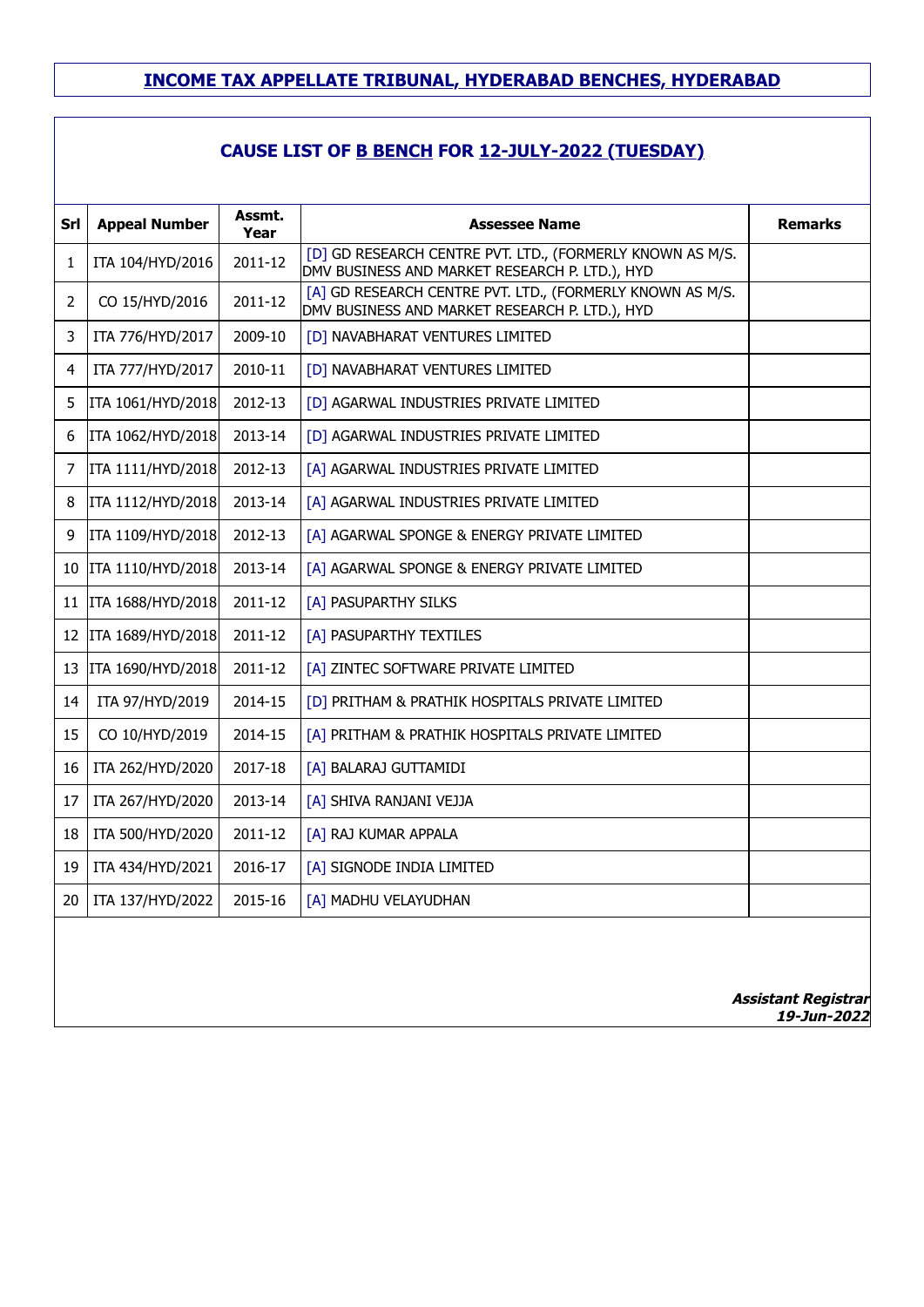## **CAUSE LIST OF B BENCH FOR 13-JULY-2022 (WEDNESDAY)**

| Srl | <b>Appeal Number</b> | Assmt.<br>Year | <b>Assessee Name</b>                                                         | <b>Remarks</b> |
|-----|----------------------|----------------|------------------------------------------------------------------------------|----------------|
| 1   | ITA 1699/HYD/2017    | 2013-14        | [A] UNILOIDS BIOSCIENCES PRIVATE LIMITED                                     |                |
| 2   | ITA 938/HYD/2018     | 2013-14        | [A] UNILOIDS BIO SCIENCES PRIVATE LIMITED                                    |                |
| 3   | ITA 1063/HYD/2018    | 2012-13        | [D] AGARWAL STEEL STRUCTURE (INDIA) PRIVATE LIMITED                          |                |
| 4   | ITA 1113/HYD/2018    | 2012-13        | [A] AGARWAL STEEL STRUCTURES INDIA PRIVATE LIMITED                           |                |
| 5   | ITA 1514/HYD/2019    | 2015-16        | [D] TRACKS & TOWERS INFRATECH PRIVATE LIMITED(PART IX)                       |                |
| 6   | ITA 1515/HYD/2019    | 2016-17        | [D] TRACKS & TOWERS INFRATECH PRIVATE LIMITED(PART IX)                       |                |
| 7   | ITA 51/HYD/2020      | 2015-16        | [D] GREENKO RAYALA WIND POWER PRIVATE LIMITED                                |                |
| 8   | ITA 776/HYD/2020     | 2016-17        | [D] GREENKO RAYALA WIND POWER PRIVATE LIMITED                                |                |
| 9   | CO 12/HYD/2021       | 2015-16        | [A] GREENKO RAYALA WIND POWER PRIVATE LIMITED                                |                |
| 10  | CO 13/HYD/2021       | 2016-17        | [A] GREENKO RAYALA WIND POWER PRIVATE LIMITED                                |                |
| 11  | ITA 9/HYD/2021       | 2011-12        | [A] ORBIT VENTURES                                                           |                |
| 12  | ITA 10/HYD/2021      | 2012-13        | [A] ORBIT VENTURES                                                           |                |
| 13  | ITA 13/HYD/2021      | 2017-18        | [A] ORBIT VENTURES                                                           |                |
| 14  | ITA 34/HYD/2021      | 2011-12        | [D] ORBIT VENTURES                                                           |                |
| 15  | ITA 35/HYD/2021      | 2012-13        | [D] ORBIT VENTURES                                                           |                |
| 16  | ITA 36/HYD/2021      | 2017-18        | [D] ORBIT VENTURES                                                           |                |
| 17  | ITA 112/HYD/2021     | 2015-16        | [D] MENZIES BOBBA GROUND HANDLING SERVICES PRIVATE<br>LIMITED, HYDERABAD     |                |
| 18  | ITA 113/HYD/2021     | 2016-17        | [D] M/S MENZIES BOBBA GROUND HANDLING SERVICES PRIVATE<br>LIMITED, HYDERABAD |                |
| 19  | ITA 226/HYD/2021     | 2015-16        | [A] MENZIES BOBBA GROUND HANDLING SERVICES PRIVATE<br>LIMITED                |                |
| 20  | ITA 329/HYD/2021     | 2016-17        | [A] WISSEN INFOTECH PRIVATE LIMITED                                          |                |
| 21  | ITA 465/HYD/2021     | 2019-2020      | [A] NANESH FINANCE CORPORATION                                               |                |
| 22  | ITA 541/HYD/2021     | 2016-17        | [A] TRINITY INFRAVENTURES LIMITED                                            |                |
| 23  | ITA 39/HYD/2022      | 2016-17        | [A] AARTHI RATHI                                                             |                |
| 24  | ITA 141/HYD/2022     | 2013-14        | [A] ANJANEYA RAVI VARMA PRASAD KANTHATE                                      |                |
| 25  | ITA 142/HYD/2022     | 2014-15        | [A] ANJANEYA RAVI VARMA PRASAD KANTHATE                                      |                |
|     |                      |                |                                                                              |                |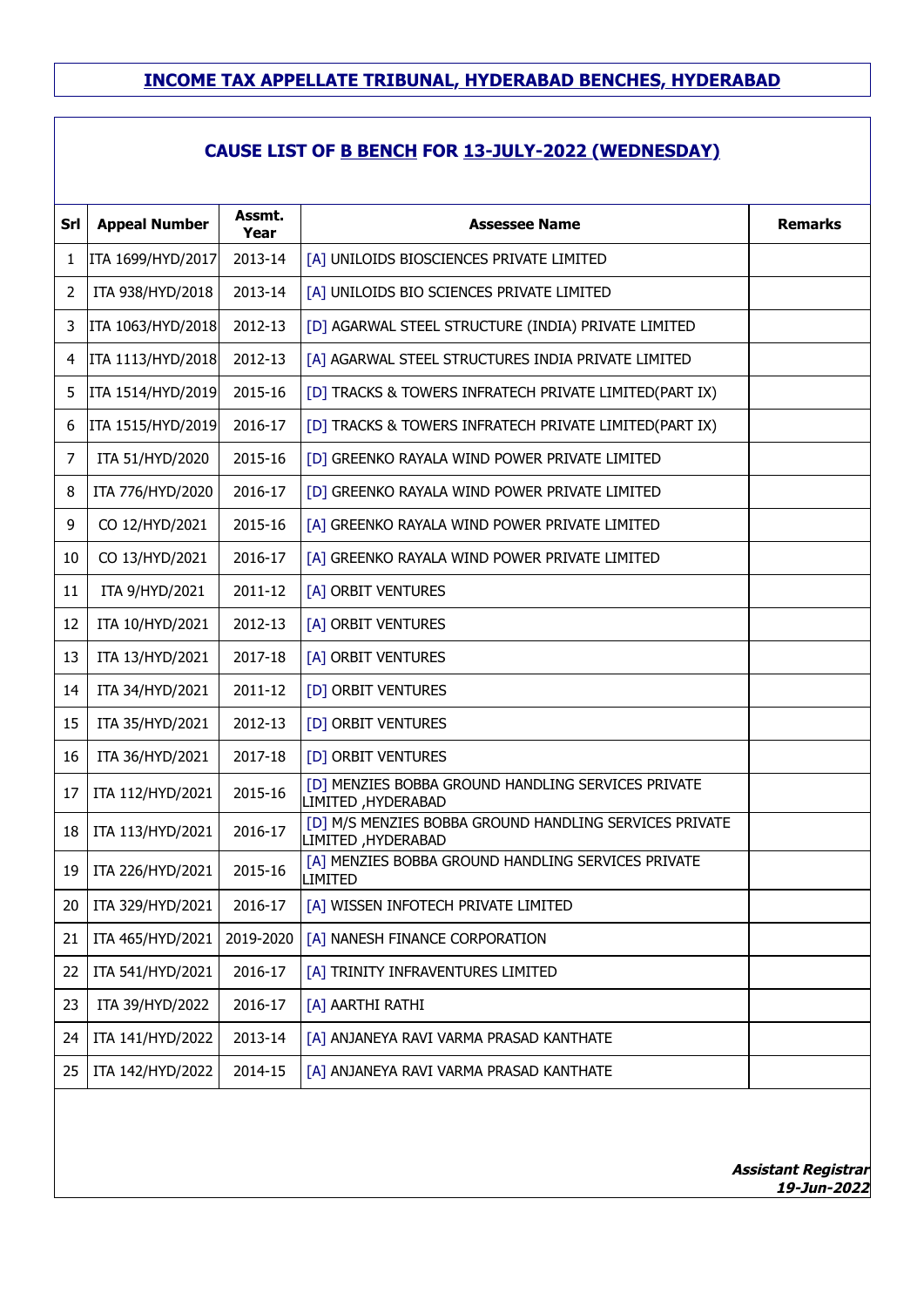| Srl | <b>Appeal Number</b>   | Assmt.<br>Year | <b>Assessee Name</b>                                                  | <b>Remarks</b> |
|-----|------------------------|----------------|-----------------------------------------------------------------------|----------------|
| 1   | ITA 1912/HYD/2017      | 2009-10        | [D] M/S AGRI GOLD PROJECTS LIMITED                                    |                |
| 2   | ITA 1913/HYD/2017      | 2010-11        | [D] M/S AGRI GOLD PROJECTS LIMITED                                    |                |
| 3   | ITA 1914/HYD/2017      | 2011-12        | [D] M/S AGRI GOLD PROJECTS LIMITED                                    |                |
| 4   | ITA 1915/HYD/2017      | 2012-13        | [D] AGRI GOLD PROJECTS LIMITED                                        |                |
| 5   | ITA 1916/HYD/2017      | 2013-14        | [D] M/S AGRI GOLD PROJECTS LIMITED                                    |                |
| 6   | ITA 1917/HYD/2017      | 2014-15        | [D] M/S AGRI GOLD PROJECTS LIMITED                                    |                |
| 7   | ITA 1918/HYD/2017      | 2015-16        | [D] M/S AGRI GOLD PROJECTS LIMITED                                    |                |
| 8   | ITA 2001/HYD/2017      | 2009-10        | [A] AGRI GOLD PROJECTS LIMITED                                        |                |
| 9   | ITA 2002/HYD/2017      | 2010-11        | [A] AGRI GOLD PROJECTS LIMITED                                        |                |
| 10  | ITA 2003/HYD/2017      | 2011-12        | [A] AGRI GOLD PROJECTS LIMITED                                        |                |
| 11  | ITA 2004/HYD/2017      | 2012-13        | [A] AGRI GOLD PROJECTS LIMITED                                        |                |
| 12  | ITA 2005/HYD/2017      | 2013-14        | [A] AGRI GOLD PROJECTS LIMITED                                        |                |
| 13  | ITA 2006/HYD/2017      | 2014-15        | [A] AGRI GOLD PROJECTS LIMITED                                        |                |
|     | 14   ITA 1981/HYD/2017 | 2013-14        | [D] NAVAYUGA DEVANHALLI TOLLYWAY PRIVATE LIMITED,<br><b>HYDERABAD</b> |                |
| 15  | ITA 1982/HYD/2017      | 2014-15        | [D] NAVAYUGA DEVANHALLI TOLLWAY PRIVATE LTD, HYDERABAD                |                |
| 16  | ITA 2083/HYD/2017      | 2012-13        | [A] NAVAYUGA DEVANHALLI TOLLWAY PRIVATE LIMITED                       |                |
| 17  | ITA 2084/HYD/2017      | 2013-14        | [A] NAVAYUGA DEVANHALLI TOLLWAY PRIVATE LIMITED                       |                |
| 18  | ITA 2085/HYD/2017      | 2014-15        | [A] NAVAYUGA DEVANHALLI TOLLWAY PRIVATE LIMITED                       |                |
| 19  | ITA 1998/HYD/2017      | 2013-14        | [A] AVVA VENKATA RAMA RAO                                             |                |
| 20  | ITA 1999/HYD/2017      | 2014-15        | [A] AVVA VENKATA RAMA RAO                                             |                |
| 21  | ITA 762/HYD/2018       | 2014-15        | [D] AGRI GOLD FOODS AND FARM PRODUCTS LIMITED                         |                |
| 22  | ITA 1671/HYD/2018      | 2014-15        | [A] AGRI GOLD FOODS AND FARMS PRODUCTS LIMITED                        |                |
| 23  | ITA 2000/HYD/2017      | 2007-08        | [A] AGRI GOLD FOODS AND FARM PRODUCTS LIMITED                         |                |
| 24  | ITA 14/HYD/2018        | 2012-13        | [D] NAGAVALLI PLANTERS PRIVATE LIMITED                                |                |
| 25  | ITA 15/HYD/2018        | 2013-14        | [D] NAGAVALLI PLANTERS PRIVATE LIMITED                                |                |
| 26  | ITA 54/HYD/2018        | 2012-13        | [A] NAGAVALI PLANTERS PRIVATE LIMITED                                 |                |
| 27  | ITA 55/HYD/2018        | 2013-14        | [A] NAGAVALI PLANTERS PRIVATE LIMITED                                 |                |
| 28  | ITA 56/HYD/2018        | 2013-14        | [A] NAGAVALI PLANTERS PRIVATE LIMITED                                 |                |
| 29  | ITA 800/HYD/2018       | 2011-12        | [D] NAGAVALI PLANTERS PRIVATE LIMITED                                 |                |
| 30  | ITA 801/HYD/2018       | 2014-15        | [D] NAGAVALI PLANTERS PRIVATE LIMITED                                 |                |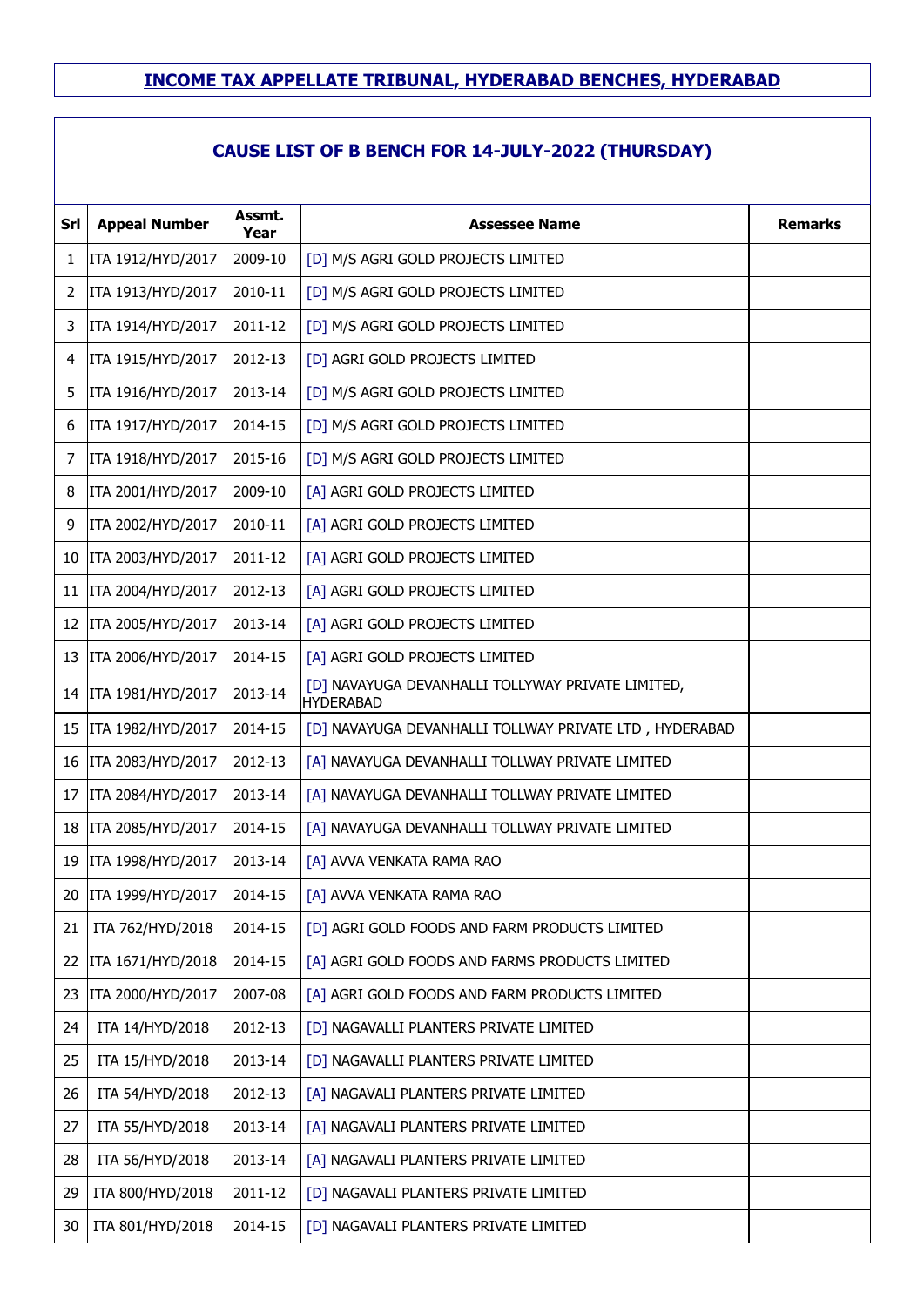| Srl | <b>Appeal Number</b> | Assmt.<br>Year | <b>Assessee Name</b>                            | <b>Remarks</b> |
|-----|----------------------|----------------|-------------------------------------------------|----------------|
| 31  | ITA 1667/HYD/2018    | 2011-12        | [A] NAGAVALI PLANTERS PRIVATE LIMITED           |                |
| 32  | ITA 1668/HYD/2018    | 2014-15        | [A] NAGAVALI PLANTERS PRIVATE LIMITED           |                |
| 33  | ITA 16/HYD/2018      | 2009-10        | [D] AGRI GOLD CONSTRUCTION PRIVATE LIMITED      |                |
| 34  | ITA 17/HYD/2018      | 2010-11        | [D] AGRI GOLD CONSTRUCTION PRIVATE LIMITED      |                |
| 35  | ITA 18/HYD/2018      | 2011-12        | [D] AGRI GOLD CONSTRUCTION PRIVATE LIMITED      |                |
| 36  | ITA 19/HYD/2018      | 2012-13        | [D] AGRI GOLD CONSTRUCTION PRIVATE LIMITED      |                |
| 37  | ITA 20/HYD/2018      | 2013-14        | [D] AGRI GOLD CONSTRUCTION PRIVATE LIMITED      |                |
| 38  | ITA 21/HYD/2018      | 2014-15        | [D] AGRI GOLD CONSTRUCTION PRIVATE LIMITED      |                |
| 39  | ITA 48/HYD/2018      | 2009-10        | [A] AGRI GOLD CONSTRUCTION PRIVATE LIMITED      |                |
| 40  | ITA 49/HYD/2018      | 2010-11        | [A] AGRI GOLD CONSTRUCTIONS PRIVATE LIMITED     |                |
| 41  | ITA 50/HYD/2018      | 2011-12        | [A] AGRI GOLD CONSTRUCTIONS PRIVATE LIMITED     |                |
| 42  | ITA 51/HYD/2018      | 2012-13        | [A] AGRI GOLD CONSTRUCTIONS PRIVATE LIMITED     |                |
| 43  | ITA 52/HYD/2018      | 2013-14        | [A] AGRI GOLD CONSTRUCTIONS PRIVATE LIMITED     |                |
| 44  | ITA 53/HYD/2018      | 2014-15        | [A] AGRI GOLD CONSTRUCTIONS PRIVATE LIMITED     |                |
| 45  | ITA 213/HYD/2018     | 2008-09        | [D] AGRI GOLD CONSTRUCTIONS PRIVATE LIMITED     |                |
| 46  | ITA 1171/HYD/2018    | 2015-16        | [D] AGRI GOLD CONSTRUCTIONS PRIVATE LIMITED     |                |
| 47  | ITA 57/HYD/2018      | 2013-14        | [A] CORN ESTATES INDIA PRIVATE LIMITED          |                |
| 48  | ITA 1888/HYD/2018    | 2015-16        | [A] AGRI GOLD CONSTRUCTIONS PRIVATE LIMITED     |                |
| 49  | ITA 586/HYD/2018     | 2011-12        | [A] CORN ESTATES INDIA PRIVATE LIMITED          |                |
| 50  | ITA 587/HYD/2018     | 2012-13        | [A] CORN ESTATES INDIA PRIVATE LIMITED          |                |
| 51  | ITA 588/HYD/2018     | 2014-15        | [A] CORN ESTATES INDIA PRIVATE LIMITED          |                |
| 52  | ITA 194/HYD/2018     | 2011-12        | [A] RL AVENUE PRIVATE LIMITED                   |                |
| 53  | ITA 195/HYD/2018     | 2012-13        | [A] RL AVENUE PRIVATE LIMITED                   |                |
| 54  | ITA 196/HYD/2018     | 2013-14        | [A] RL AVENUE PRIVATE LIMITED                   |                |
| 55  | ITA 197/HYD/2018     | 2014-15        | [A] RL AVENUE PRIVATE LIMITED                   |                |
| 56  | ITA 198/HYD/2018     | 2011-12        | [A] ALDER INFRA VENTURES PRIVATE LIMITED        |                |
| 57  | ITA 199/HYD/2018     | 2012-13        | [A] ALDER INFRA VENTURES PRIVATE LIMITED        |                |
| 58  | ITA 200/HYD/2018     | 2014-15        | [A] ALDER INFRA VENTURES PRIVATE LIMITED        |                |
| 59  | ITA 201/HYD/2018     | 2012-13        | [A] BUDHA PALITA TIMBER ESTATES PRIVATE LIMITED |                |
| 60  | ITA 212/HYD/2018     | 2012-13        | [D] BUDHA PALITA TIMBER ESTATES PRIVATE LIMITED |                |
| 61  | ITA 763/HYD/2018     | 2013-14        | [D] BUDHAPALITA TIMBER ESTATES PRIVATE LIMITED  |                |
| 62  | ITA 764/HYD/2018     | 2014-15        | [D] BUDHAPALITA TIMBER ESTATES PRIVATE LIMITED  |                |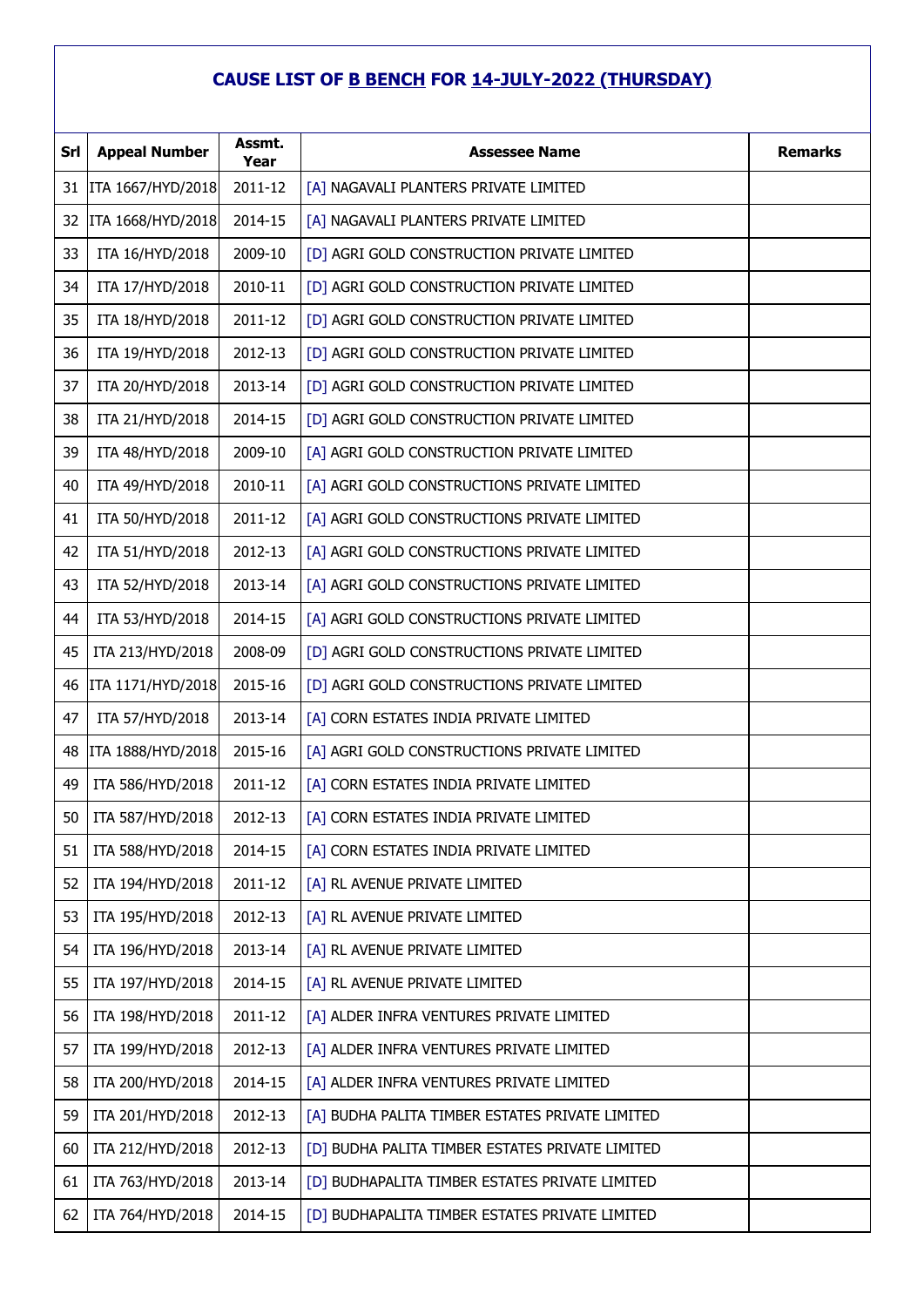| <b>Srl</b> | <b>Appeal Number</b> | Assmt.<br>Year | <b>Assessee Name</b>                                | <b>Remarks</b> |
|------------|----------------------|----------------|-----------------------------------------------------|----------------|
| 63         | ITA 1665/HYD/2018    | 2013-14        | [A] BUDHAPALITA TIMBER ESTATES PRIVATE LIMITED (RC) |                |
| 64         | ITA 1666/HYD/2018    | 2014-15        | [A] BUDHAPALITA TIMBER ESTATES PRIVATE LIMITED (RC) |                |
| 65         | ITA 202/HYD/2018     | 2009-10        | [A] AGRI GOLD FARM ESTATES INDIA PRIVATE LIMITED    |                |
| 66         | ITA 214/HYD/2018     | 2009/10        | [D] AGRI GOLD FARM ESTATES INDIA PRIVATE LIMITED    |                |
| 67         | ITA 203/HYD/2018     | 2011-12        | [A] HARITHA MOHANA AGRO PROJECTS PRIVATE LIMITED    |                |
| 68         | ITA 204/HYD/2018     | 2014-15        | [A] HARITHA MOHAN AGRO PROJECTS PRIVATE LIMITED     |                |
| 69         | ITA 215/HYD/2018     | 2011-12        | [D] HARITHA MOHANA AGRO PROJECTS PRIVATE LIMITED    |                |
| 70         | ITA 216/HYD/2018     | 2012-13        | [D] HARITHA MOHANA AGRO PROJECTS PRIVATE LIMITED    |                |
| 71         | ITA 217/HYD/2018     | 2013-14        | [D] HARITHA MOHANA AGRO PROJECTS PRIVATE LIMITED    |                |
| 72         | ITA 218/HYD/2018     | 2014-15        | [D] HARITHA MOHANA AGRO PROJECTS PRIVATE LIMITED    |                |
| 73         | ITA 219/HYD/2018     | 2013-14        | [D] HARITHA MOHANA AGRO PROJECTS PRIVATE LIMITED    |                |
| 74         | ITA 575/HYD/2018     | 2012-13        | [A] SASHI INFRA VENTURES PRIVATE LIMITED            |                |
| 75         | ITA 576/HYD/2018     | 2013-14        | [A] SASHI INFRA VENTURES PRIVATE LIMITED            |                |
| 76         | ITA 577/HYD/2018     | 2012-13        | [A] KARISMA TOWN SHIP PRIVATE LIMITED               |                |
| 77         | ITA 578/HYD/2018     | 2014-15        | [A] KARISMA TOWN SHIP PRIVATE LIMITED               |                |
| 78         | ITA 581/HYD/2018     | 2011-12        | [A] HARITHA PRABHA AGRO PROJECTS PRIVATE LIMITED    |                |
| 79         | ITA 582/HYD/2018     | 2014-15        | [A] HARITHA PRABHA AGRO PROJECTS PRIVATE LIMITED    |                |
| 80         | ITA 583/HYD/2018     | 2011-12        | [A] AGRI GOLD MULTIMEDIA                            |                |
| 81         | ITA 584/HYD/2018     | 2014-15        | [A] ALLURU TIMBER ESTATES PRIVATE LIMITED           |                |
| 82         | ITA 585/HYD/2018     | 2014-15        | [A] AVIJIT REALTERS PRIVATE LIMITED                 |                |
| 83         | ITA 589/HYD/2018     | 2011-12        | [A] DREAM LAND VENTURES PRIVATE LIMITED             |                |
| 84         | ITA 590/HYD/2018     | 2014-15        | [A] DREAM LAND VENTURES PRIVATE LIMITED             |                |
| 85         | ITA 657/HYD/2018     | 2011-12        | [D] DREAM LAND VENTURES PRIVATE LIMITED             |                |
| 86         | ITA 658/HYD/2018     | 2012-13        | [D] DREAM LAND VENTURES PRIVATE LIMITED             |                |
| 87         | ITA 659/HYD/2018     | 2013-14        | [D] DREAM LAND VENTURES PRIVATE LIMITED             |                |
| 88         | ITA 660/HYD/2018     | 2014-15        | [D] DREAM LAND VENTURES PRIVATE LIMITED             |                |
| 89         | ITA 802/HYD/2018     | 2009-10        | [D] DREAMLAND VENTURES PRIVATE LIMITED              |                |
| 90         | ITA 803/HYD/2018     | 2010-11        | [D] DREAMLAND VENTURES PRIVATE LIMITED              |                |
| 91         | ITA 1179/HYD/2018    | 2015-16        | [D] DREAMLAND VENTURES PRIVATE LIMITED              |                |
| 92         | ITA 1220/HYD/2018    | 2009-10        | [A] DREAM LAND VENTURES PRIVATE LIMITED             |                |
| 93         | ITA 1221/HYD/2018    | 2010-11        | [A] DREAM LAND VENTURES PRIVATE LIMITED             |                |
| 94         | ITA 1889/HYD/2018    | 2015-16        | [A] DREAM LAND VENTURES PRIVATE LIMITED             |                |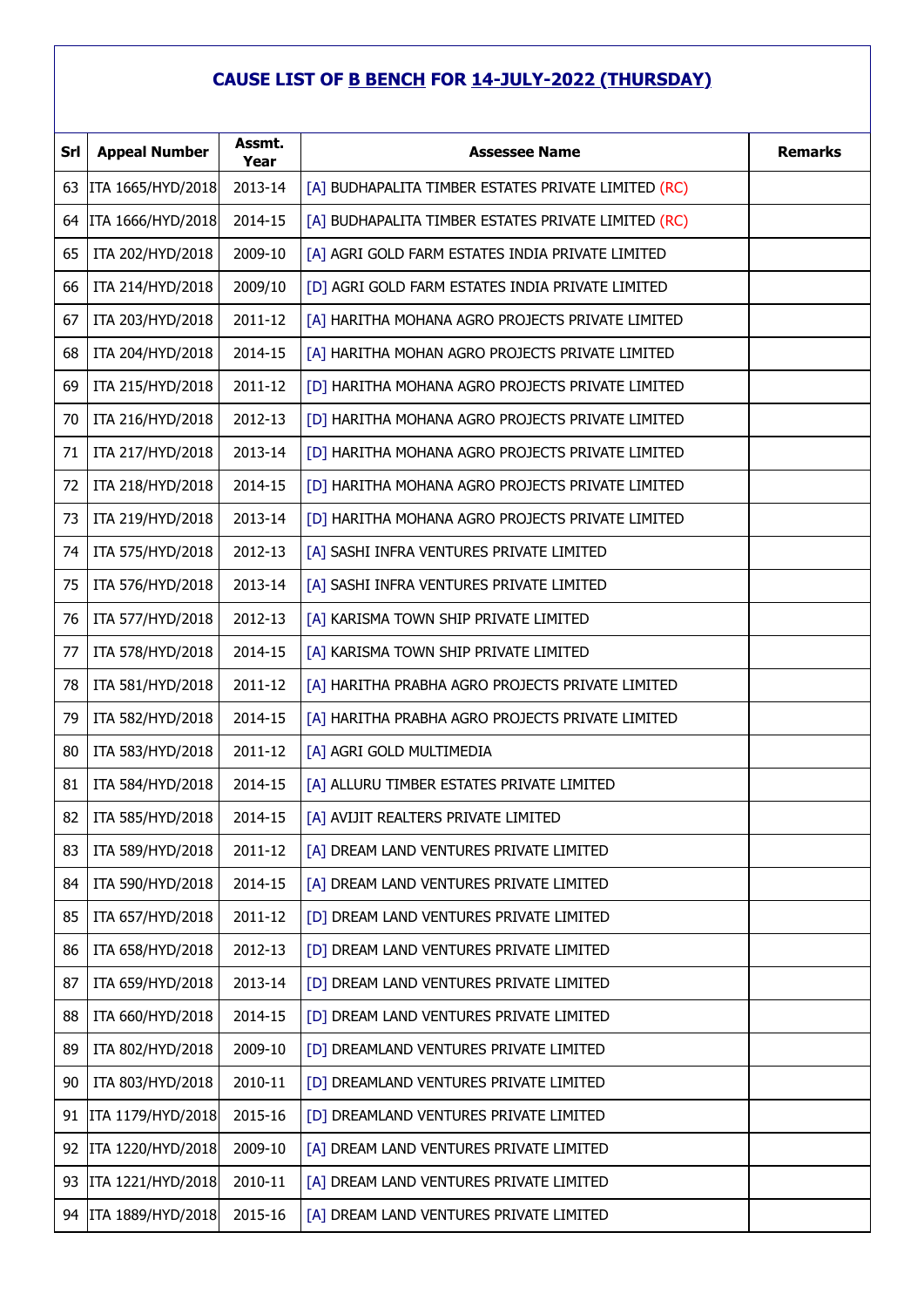| <b>Srl</b> | <b>Appeal Number</b>    | Assmt.<br>Year | <b>Assessee Name</b>                                   | <b>Remarks</b> |
|------------|-------------------------|----------------|--------------------------------------------------------|----------------|
| 95         | ITA 591/HYD/2018        | 2011-12        | [A] SAHAJA TIMBER PROJECTS LIMITED                     |                |
| 96         | ITA 592/HYD/2018        | 2014-15        | [A] SAHAJA TIMBER PROJECTS LIMITED                     |                |
| 97         | ITA 593/HYD/2018        | 2012-13        | [A] PULANE CONSTRUCTIONS PRIVATE LIMITED               |                |
| 98         | ITA 594/HYD/2018        | 2014-15        | [A] PULANE CONSTRUCTIONS PRIVATE LIMITED               |                |
| 99         | ITA 595/HYD/2018        | 2014-15        | [A] CARNELIAN BUILDERS AND DEVELOPERS PRIVATE LIMITED  |                |
| 100        | ITA 596/HYD/2018        | 2011-12        | [A] SARVESWARA TIMBER ESTATES PRIVATE LIMITED          |                |
| 101        | ITA 597/HYD/2018        | 2011-12        | [A] RUPIKA INFRA VENTURES PRIVATE LIMITED              |                |
| 102        | ITA 598/HYD/2018        | 2011-12        | [A] CHOLAPADAM AGRO PROJECTS LIMITED                   |                |
| 103        | ITA 599/HYD/2018        | 2014-15        | [A] CHOLAPADAM AGRO PROJECTS LIMITED                   |                |
| 104        | ITA 600/HYD/2018        | 2011-12        | [A] HARITHA AGRO AND TIMBER ESTATES PRIAVATE LIMITED   |                |
| 105        | ITA 601/HYD/2018        | 2013-14        | [A] GREEN MANGOES REAL ESTATES INDIA PRIVATE LIMITED   |                |
| 106        | ITA 602/HYD/2018        | 2014-15        | [A] GREEN MANGOES REAL ESTATES INDIA PRIVATE LIMITED   |                |
| 107        | ITA 603/HYD/2018        | 2012-13        | [A] MALAVIKA ESTATES AND REALTERS PRIVATE LIMITED      |                |
| 108        | ITA 604/HYD/2018        | 2012-13        | [A] TEJINI REAL ESTATES PRIVATE LIMITED                |                |
| 109        | ITA 605/HYD/2018        | 2011-12        | [A] SRI LALITHA AVENU PRIVATE LIMITED                  |                |
| 110        | ITA 606/HYD/2018        | 2014-15        | [A] SHAKTI PRIYA PROJECTS PRIVATE LIMITED              |                |
| 111        | ITA 796/HYD/2018        | 2010-11        | [D] AGRI GOLD FOODS FARM ESTATES INDIA PRIVATE LIMITED |                |
|            | 112 ITA 1172/HYD/2018   | 2014-15        | [D] AMRUTHA AGRO ESTATE PRIVATE LIMITED                |                |
|            | 113   ITA 1175/HYD/2018 | 2013-14        | [D] AGRI GOLD FARM ESTATES INDIA PRIVATE LIMITED       |                |
|            | 114 ITA 1174/HYD/2018   | 2012-13        | [D] AGRI GOLD FARM ESTATES INDIA PRIVATE LIMITED       |                |
|            | 115 ITA 1176/HYD/2018   | 2014-15        | [D] AGRI GOLD FARM ESTATES INDIA PRIVATE LIMITED       |                |
|            | 116 ITA 1177/HYD/2018   | 2015-16        | [D] AGRI GOLD FARM ESTATES INDIA PRIVATE LIMITED       |                |
|            | 117 ITA 1222/HYD/2018   | 2010-11        | [A] AGRI GOLD FARM ESTATES INDIA PRIVATE LIMITED       |                |
|            | 118 ITA 1223/HYD/2018   | 2011-12        | [A] AGRI GOLD FARM ESTATES INDIA PRIVATE LIMITED       |                |
|            | 119 ITA 1224/HYD/2018   | 2012-13        | [A] AGRI GOLD FARM ESTATES INDIA PRIVATE LIMITED       |                |
|            | 120 ITA 1669/HYD/2018   | 2013-14        | [A] AGRI GOLD FARM ESTATES INDIA PRIVATE LIMITED       |                |
|            | 121   ITA 1670/HYD/2018 | 2014-15        | [A] AGRI GOLD FARM ESTATES INDIA PRIVATE LIMTED        |                |
|            | 122 ITA 1887/HYD/2018   | 2015-16        | [A] AGRI GOLD FARM ESTATES INDIA PRIVATE LIMITED       |                |
|            | 123 ITA 1173/HYD/2018   | 2011-12        | [D] AGRI GOLD FARM ESTATES INDIA PRIVATE LIMITED       |                |
|            | 124 ITA 1660/HYD/2018   | 2012-13        | [A] ATLANTA ROCK GARDENS PRIVATE LIMITED (RC)          |                |
|            | 125   ITA 1659/HYD/2018 | 2012-13        | [A] PALESA CONSTRUCTIONS PRIVATE LIMITED (PSC)         |                |
|            | 126 ITA 1661/HYD/2018   | 2012-13        | [A] GREENWOOD INFRACON INDIA PRIVATE LIMITED           |                |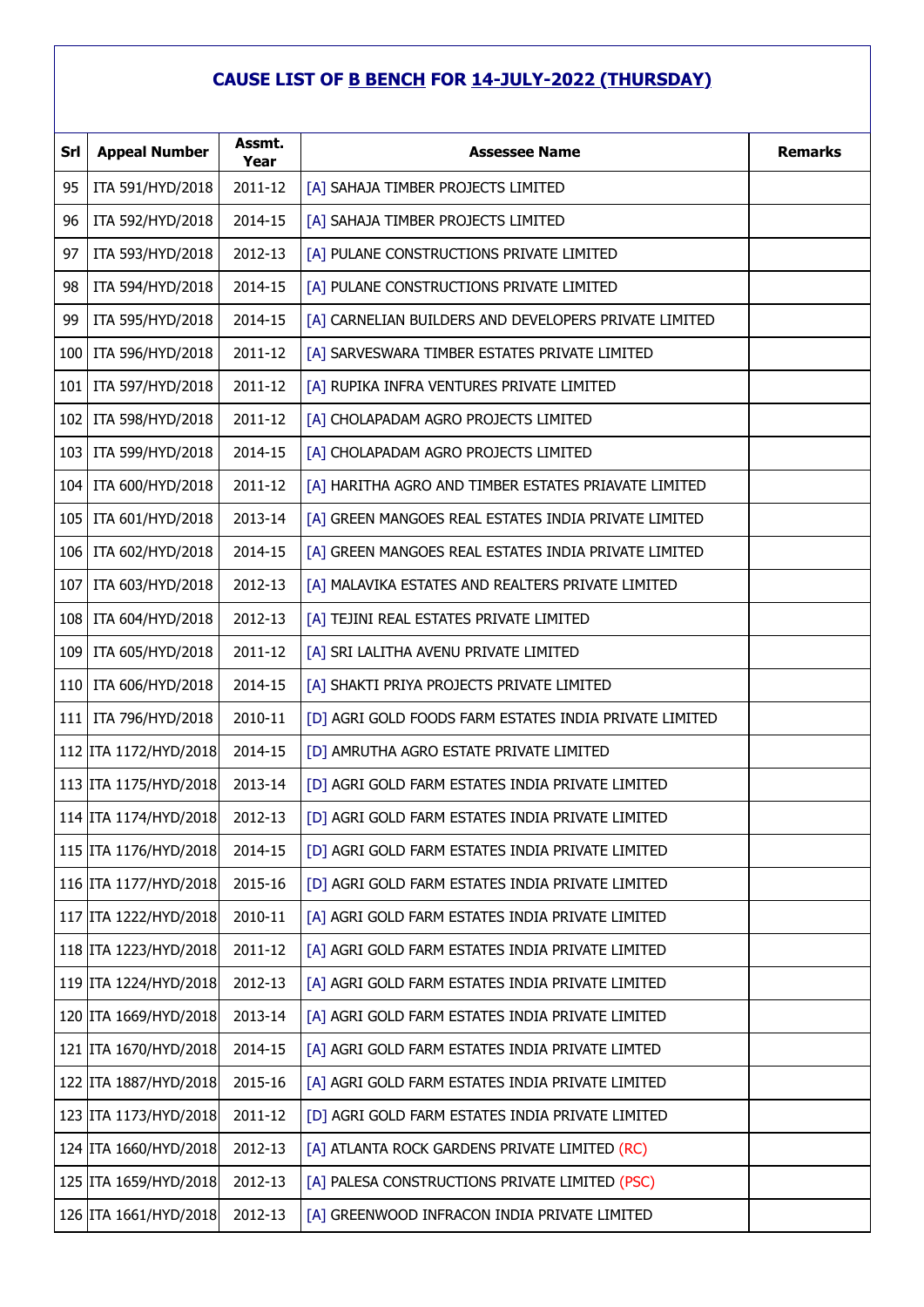| Srl | <b>Appeal Number</b>    | Assmt.<br>Year | <b>Assessee Name</b>                                | <b>Remarks</b> |
|-----|-------------------------|----------------|-----------------------------------------------------|----------------|
|     | 127 ITA 1662/HYD/2018   | 2012-13        | [A] ARKAMITRA REALTERS PRIVATE LIMITED (RC)         |                |
|     | 128 ITA 1663/HYD/2018   | 2014-15        | [A] AVAINDRA INFRA VENTURES PRIVATE LIMITED (RC)    |                |
|     | 129 ITA 1664/HYD/2018   | 2014-15        | [A] ANIIJ REALTERS PRIVATE LIMITED (RC)             |                |
|     | 130 ITA 1674/HYD/2018   | 2013-14        | [A] AMRUTHA AGRO ESTATES PRIVATE LIMITED            |                |
|     | 131   ITA 1881/HYD/2018 | 2011-12        | [A] AMRUTHA AGRO ESTATES PRIVATE LIMITED            |                |
|     | 132 ITA 1882/HYD/2018   | 2014-15        | [A] AMRUTHA AGRO ESTATES PRIVATE LIMITED            |                |
|     | 133 ITA 1749/HYD/2018   | 2013-14        | [A] KARISMA TOWN SHIP PRIVATE LIMITED               |                |
|     | 134 ITA 1747/HYD/2018   | 2012-13        | [A] ASPEN INFRA VENTURES INDIA PRIVATE LIMITED      |                |
|     | 135 ITA 1748/HYD/2018   | 2013-14        | [A] PULANE CONSTRUCTIONS PRIVATE LIMITED            |                |
|     | 136 ITA 1883/HYD/2018   | 2012-13        | [A] PRADEEPTHI INFRACON PRIVATE LIMITED             |                |
|     | 137 ITA 1884/HYD/2018   | 2012-13        | [A] GREEN MANGOS REAL ESTATES INDIA PRIVATE LIMITED |                |
|     | 138 ITA 1885/HYD/2018   | 2012-13        | [A] BANDHO REAL ESTATES PRIVATE LIMITED             |                |
|     | 139 ITA 1890/HYD/2018   | 2012-13        | [A] BHUVANESH INFRA VENTURES PRIVATE LIMITED        |                |
|     |                         |                |                                                     |                |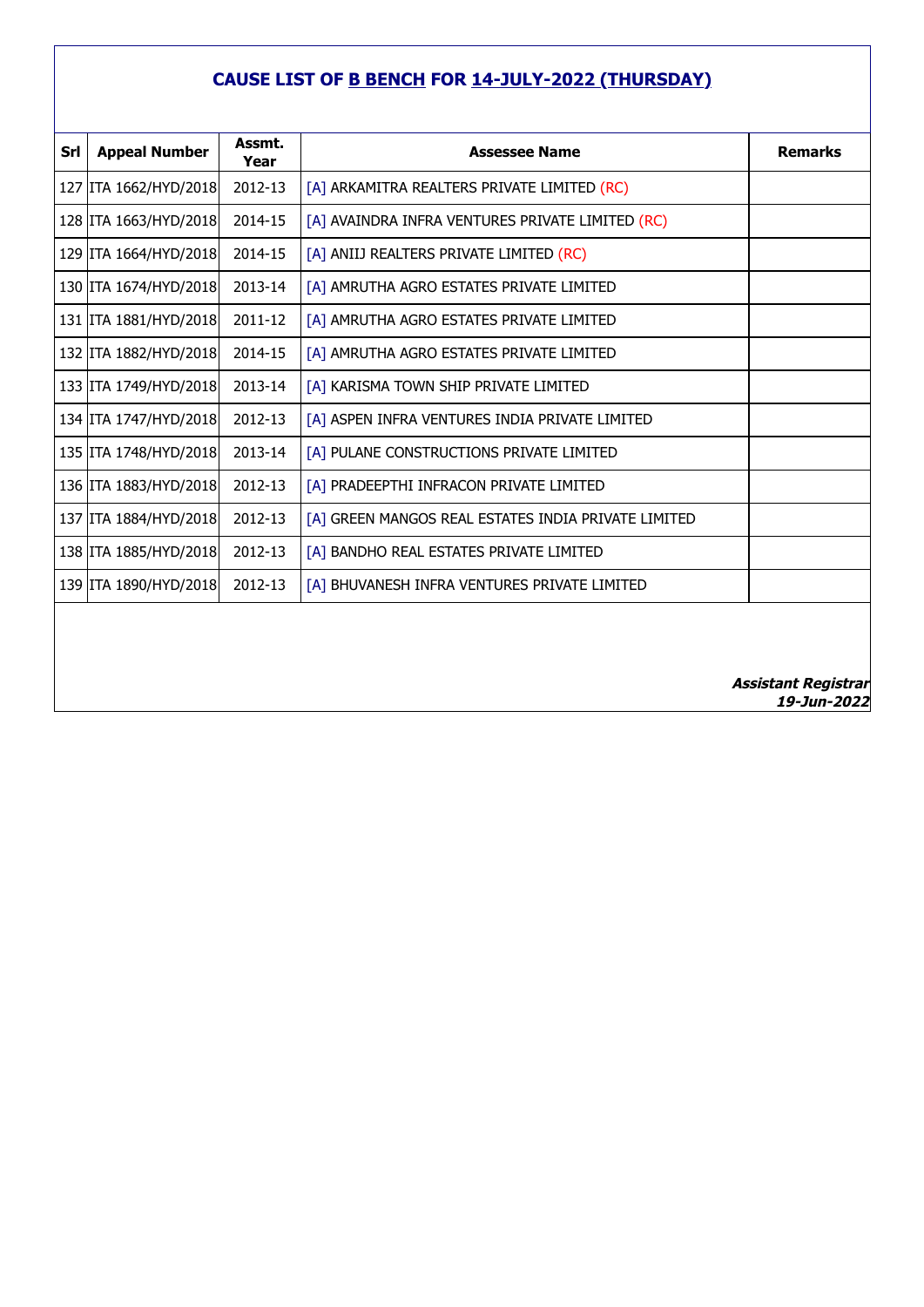## **CAUSE LIST OF B BENCH FOR 18-JULY-2022 (MONDAY)**

| Srl            | <b>Appeal Number</b>   | Assmt.<br>Year | <b>Assessee Name</b>                                   | Remarks |
|----------------|------------------------|----------------|--------------------------------------------------------|---------|
| 1              | ITA 615/HYD/2015       | 2010-11        | [A] SREE RAYALASEEMA GALAXY PROJECTS PVT LTD., KURNOOL |         |
| $\overline{2}$ | ITA 1734/HYD/2016      | 2011-12        | [A] KMC CONTRUCTIONS LIMITED, HYDERABAD                |         |
| 3              | ITA 32/HYD/2017        | 2011-12        | [D] KMC CONSTRUCTIONS LIMITED, HYDERABAD               |         |
| 4              | ITA 33/HYD/2017        | 2012-13        | [D] KMC CONSTRUCTIONS LIMITED, HYDERABAD               |         |
| 5              | ITA 1075/HYD/2017      | 2013-14        | [D] KMC CONSTRUCTIONS LIMITED                          |         |
| 6              | ITA 635/HYD/2019       | 2014-15        | [A] KMC CONSTRUCTIONAL LIMITED                         |         |
| $\overline{7}$ | ITA 636/HYD/2019       | 2015-16        | [A] KMC CONSTRUCTIONS LIMITED                          |         |
| 8              | ITA 692/HYD/2019       | 2014-15        | [D] KMC CONSTRUCTIONS LIMITED                          |         |
| 9              | ITA 693/HYD/2019       | 2015-16        | [D] KMC CONSTRUCTIONS LIMITED                          |         |
| 10             | ITA 735/HYD/2020       | 2017-18        | [D] KMC CONSTRUCTIONS LIMITED                          |         |
| 11             | ITA 302/HYD/2017       | 2012-13        | [A] NU PHARMALOGICS PRIVATE LIMITED, HYDERABAD         |         |
| 12             | ITA 1165/HYD/2019      | 2011-12        | [A] NU PHARMALOGICS PRIVATE LIMITED                    |         |
| 13             | ITA 167/HYD/2018       | 2014-15        | [A] ABHISHEK AGARWAL ((PSC))                           |         |
| 14             | ITA 1763/HYD/2018      | 2010-11        | [D] SREE RAYALASEEMA GALAXY PROJECTS PVT LTD           |         |
| 15             | ITA 369/HYD/2019       | 2014-15        | [A] SUJIT AGARWAL (PSC)                                |         |
| 16             | ITA 984/HYD/2019       | 2013-14        | [D] SILPA INFRATECH LIMITED                            |         |
| 17             | ITA 1410/HYD/2019      | 2016-17        | [D] NIPRO MEDICAL INDIA PRIVATE LIMITED                |         |
| 18             | ITA 1818/HYD/2019      | 2013-14        | [A] BALA TRIPURA SUNDARI MUKKAMALA                     |         |
| 19             | ITA 1819/HYD/2019      | 2014-15        | [A] BALA TRIPURA SUNDARI MUKKAMALA                     |         |
| 20             | ITA 167/HYD/2020       | 2016-17        | [D] NAOLIN INFRASTRUCTURE PRIVATE LIMITED              |         |
| 21             | ITA 415/HYD/2021       | 2016-17        | [A] JENENDRA KUMAR JAIN                                |         |
| 22             | ITA 498/HYD/2021       | 2016-17        | [A] SHEETAL KAPOOR                                     |         |
| 23             | ITA 499/HYD/2021       | 2016-17        | [A] RAVI KAPOOR                                        |         |
| 24             | IT(TP)A<br>76/HYD/2022 | 2017-18        | [A] HAMMOND POWER SOLUTIONS PRIVATE LIMITED            |         |
| 25             | ITA 145/HYD/2022       | 2017-18        | [A] OPTUM GLOBAL SOLUTIONS (INDIA) PRIVATE LIMITED     |         |
|                |                        |                |                                                        |         |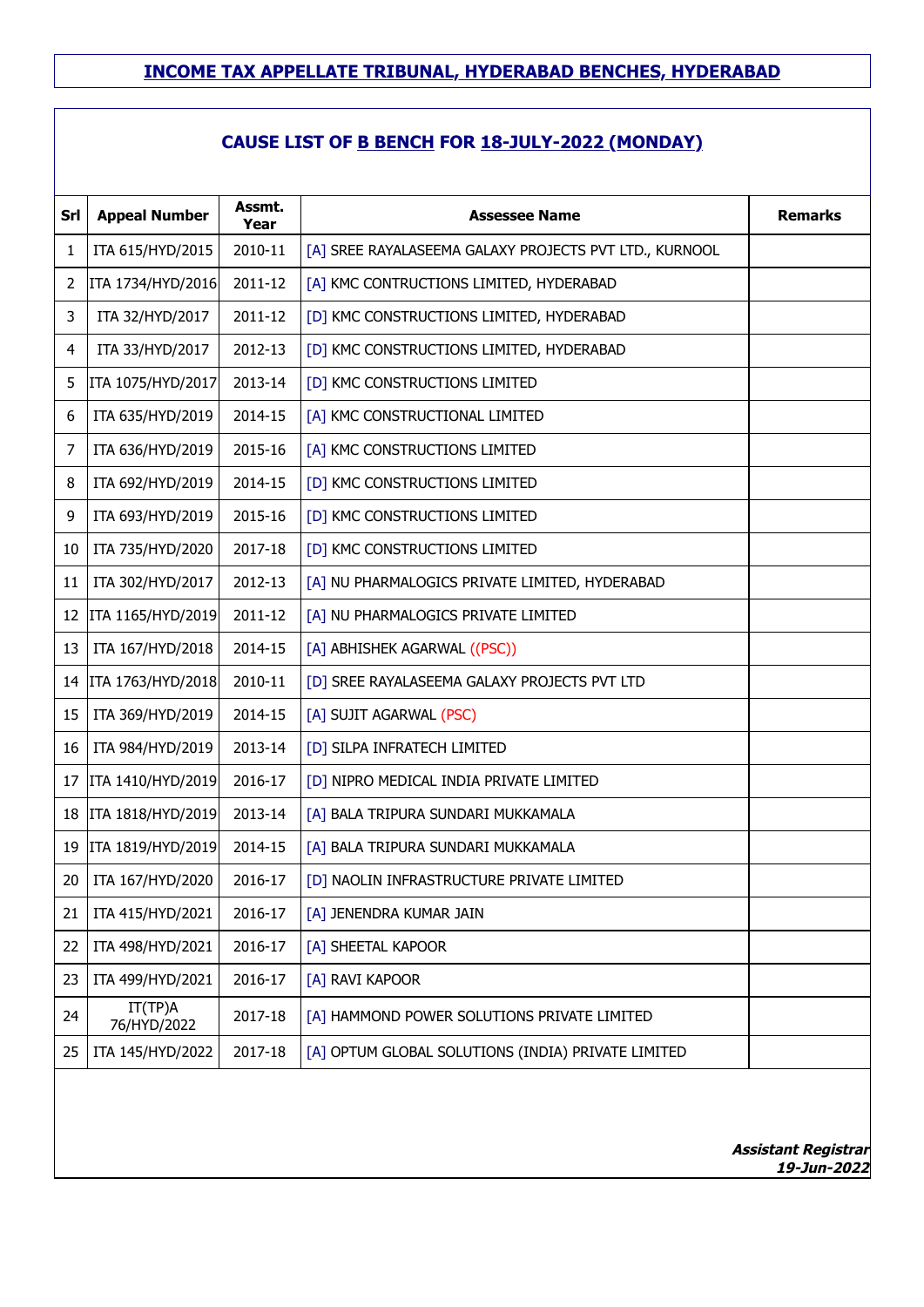| Srl | <b>Appeal Number</b> | Assmt.<br>Year | <b>Assessee Name</b>                                                    | <b>Remarks</b> |
|-----|----------------------|----------------|-------------------------------------------------------------------------|----------------|
| 1   | ITA 873/HYD/2017     | 2007-08        | [A] LEO MERIDIAN INFRASTRUCTURE PROJECTS & HOTELS<br>LIMITED, HYD       |                |
| 2   | ITA 874/HYD/2017     | 2008-09        | [A] LEO MERIDIAN INFRASTRUCTURE PROJECTS & HOTELS<br>LIMITED, HYD       |                |
| 3   | ITA 875/HYD/2017     | 2009-10        | [A] LEO MERIDIAN INFRASTRUCTURE PROJECTS & HOTELS<br>LIMITED, HYD       |                |
| 4   | ITA 1048/HYD/2017    | 2007-08        | [D] LEO MERIDIAN INFRASTRUCTURE PROJECTS & HOTELS<br>LIMITED            |                |
| 5   | ITA 1049/HYD/2017    | 2008-09        | [D] LEO MERIDIAN INFRASTRUCTURE PROJECTS & HOTELS<br>LIMITED            |                |
| 6   | ITA 1050/HYD/2017    | 2009-10        | [D] LEO MERIDIAN INFRASTRUCTURE PROJECTS & HOTELS<br><b>LIMITED</b>     |                |
| 7   | ITA 966/HYD/2017     | 2010-11        | [A] DECCAN CHRONICLE HOLDINGS LIMITED, SECUNDERABAD                     |                |
| 8   | ITA 967/HYD/2017     | 2011-12        | [A] DECCAN CHRONICLE HOLDINGS LIMITED, SECUNDERABAD                     |                |
| 9   | ITA 1061/HYD/2017    | 2011-12        | [D] DECCAN CHRONICLE HOLDINGS LIMITED                                   |                |
| 10  | ITA 490/HYD/2018     | 2010-11        | [D] DECCAN CHRONICALE HOLDINGS LIMITED                                  |                |
| 11  | ITA 491/HYD/2018     | 2013-14        | [D] DECCAN CHRONICLE HOLDING LIMITED                                    |                |
| 12  | ITA 536/HYD/2018     | 2013-14        | [A] DECCAN CHRONICLE HOLDINGS LIMITED                                   |                |
| 13  | ITA 635/HYD/2018     | 2012-13        | [D] DECCAN CHRONICLE HOLDINGS LIMITED                                   |                |
| 14  | ITA 647/HYD/2018     | 2012-13        | [A] DECCAN CHRONICLE HOLDINGS LIMITED                                   |                |
| 15  | ITA 1106/HYD/2017    | 2011-12        | [D] ALPHA VILLAS PRIVATE LIMITED                                        |                |
| 16  | ITA 1107/HYD/2017    | 2011-12        | [D] ALPHA AVENUES PRIVATE LIMITED                                       |                |
| 17  | ITA 1752/HYD/2017    | 2010-11        | [A] GVK INDUSTRIES LIMITED                                              |                |
| 18  | ITA 1753/HYD/2017    | 2011-12        | [A] GVK INDUSTRIES LIMITED                                              |                |
| 19  | ITA 2114/HYD/2018    | 2010-11        | [D] SRINIVASA CHAKRAVARTHI RAJU GOKARAJU                                |                |
| 20  | ITA 98/HYD/2021      | 2011-12        | [A] QUARTZ INFRA AND ENGINEERING PRIVATE LIMITED                        |                |
| 21  | ITA 114/HYD/2022     | 2017-18        | [A] NUCLEAR FUEL COMPLEX EMPLOYEES COOPERATIVE CREDIT<br><b>SOCIETY</b> |                |
| 22  | ITA 148/HYD/2022     | 2010-11        | [A] IMTIAZ FAROOQI                                                      |                |
| 23  | ITA 149/HYD/2022     | 2011-12        | [A] IMTIAZ FAROOQI                                                      |                |
| 24  | ITA 150/HYD/2022     | 2013-14        | [A] IMTIAZ FAROOQI                                                      |                |
|     |                      |                |                                                                         |                |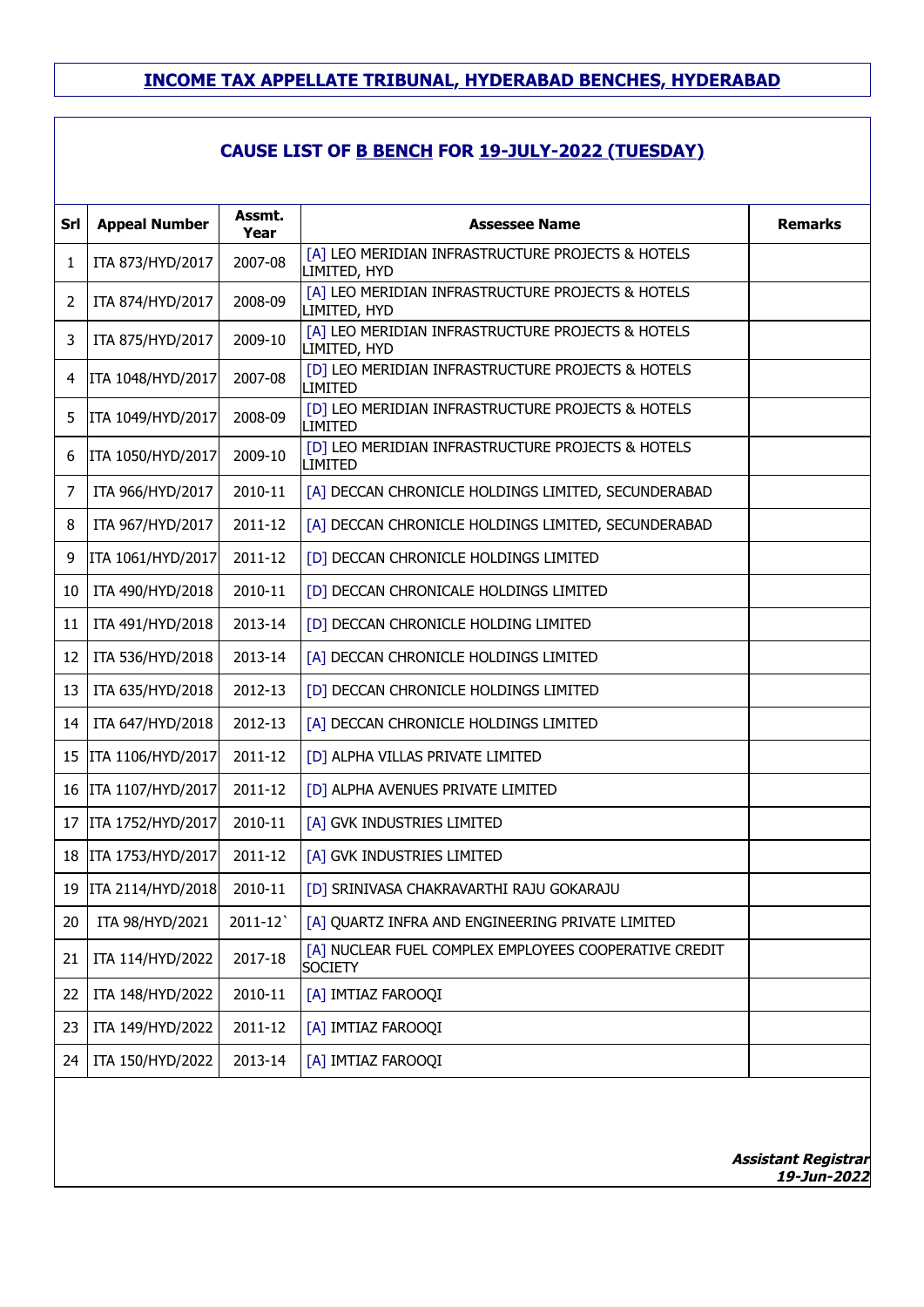## **CAUSE LIST OF B BENCH FOR 20-JULY-2022 (WEDNESDAY)**

| Srl            | <b>Appeal Number</b> | Assmt.<br>Year | <b>Assessee Name</b>                                 | <b>Remarks</b>                            |
|----------------|----------------------|----------------|------------------------------------------------------|-------------------------------------------|
| 1              | ITA 1598/HYD/2018    | 2009-10        | [A] B RANGA REDDY (HCM)                              |                                           |
| $\overline{2}$ | ITA 47/HYD/2017      | 2010-11        | [A] PRITHVI INFORMATION SOLUTIONS LIMITED, HYDERABAD |                                           |
| 3              | ITA 2249/HYD/2017    | 2011-12        | [A] ASTER BUILDING SOLUTINS PRIVATE LIMITED          |                                           |
| 4              | ITA 101/HYD/2018     | 2005-06        | [A] THE PRUDENTIAL CO-OPERATIVE URBAN BANK LIMITED   |                                           |
| 5              | ITA 538/HYD/2018     | 2009-10        | [A] SUMITRABAI GUNDAVARAPU                           |                                           |
| 6              | ITA 1357/HYD/2018    | 2008-09        | [A] V.RAJASEKHAR                                     |                                           |
| 7              | ITA 14/HYD/2019      | 2009-10        | [A] M.HANMANTH REDDY                                 |                                           |
| 8              | ITA 1200/HYD/2019    | 2016-17        | [D] BHAGYANAGAR INDIA LIMITED                        |                                           |
| 9              | ITA 1415/HYD/2019    | 2016-17        | [D] SRK CONSTRUCTION PROJECTS PRIVATE LIMITED        |                                           |
| 10             | ITA 389/HYD/2020     | 2017-18        | [A] SRK CONSTRUCTIONS AND PROJECTS PRIVATE LIMITED   |                                           |
| 11             | ITA 638/HYD/2020     | 2009-10        | [A] P.SAROJINI DEVI                                  |                                           |
| 12             | ITA 8/HYD/2021       | 2009-10        | [A] YASHODA GUNDAVARAPU                              |                                           |
| 13             | ITA 32/HYD/2021      | 2014-15        | [D] AARTHIK GREENTECH SOLUTIONS PRIVATE LIMITED      |                                           |
| 14             | ITA 33/HYD/2021      | 2014-15        | [D] AARTHIK INFRA PROJECTS PRIVATE LIMITED           |                                           |
| 15             | ITA 236/HYD/2021     | 2015-16        | [A] HI-TECH ELECTRICALS                              |                                           |
| 16             | ITA 250/HYD/2021     | 2016-17        | [A] KANTAR GDC INDIA PRIVATE LIMITED                 |                                           |
| 17             | ITA 407/HYD/2021     | 2014-15        | [A] GORLAS INFRASTRUCTURE PRIVATE LIMITED            |                                           |
| 18             | ITA 159/HYD/2022     | 2017-18        | [A] BHARATHI CEMET CORPORATION PRIVATE LIMITED       |                                           |
|                |                      |                |                                                      |                                           |
|                |                      |                |                                                      | <b>Assistant Registrar</b><br>19-Jun-2022 |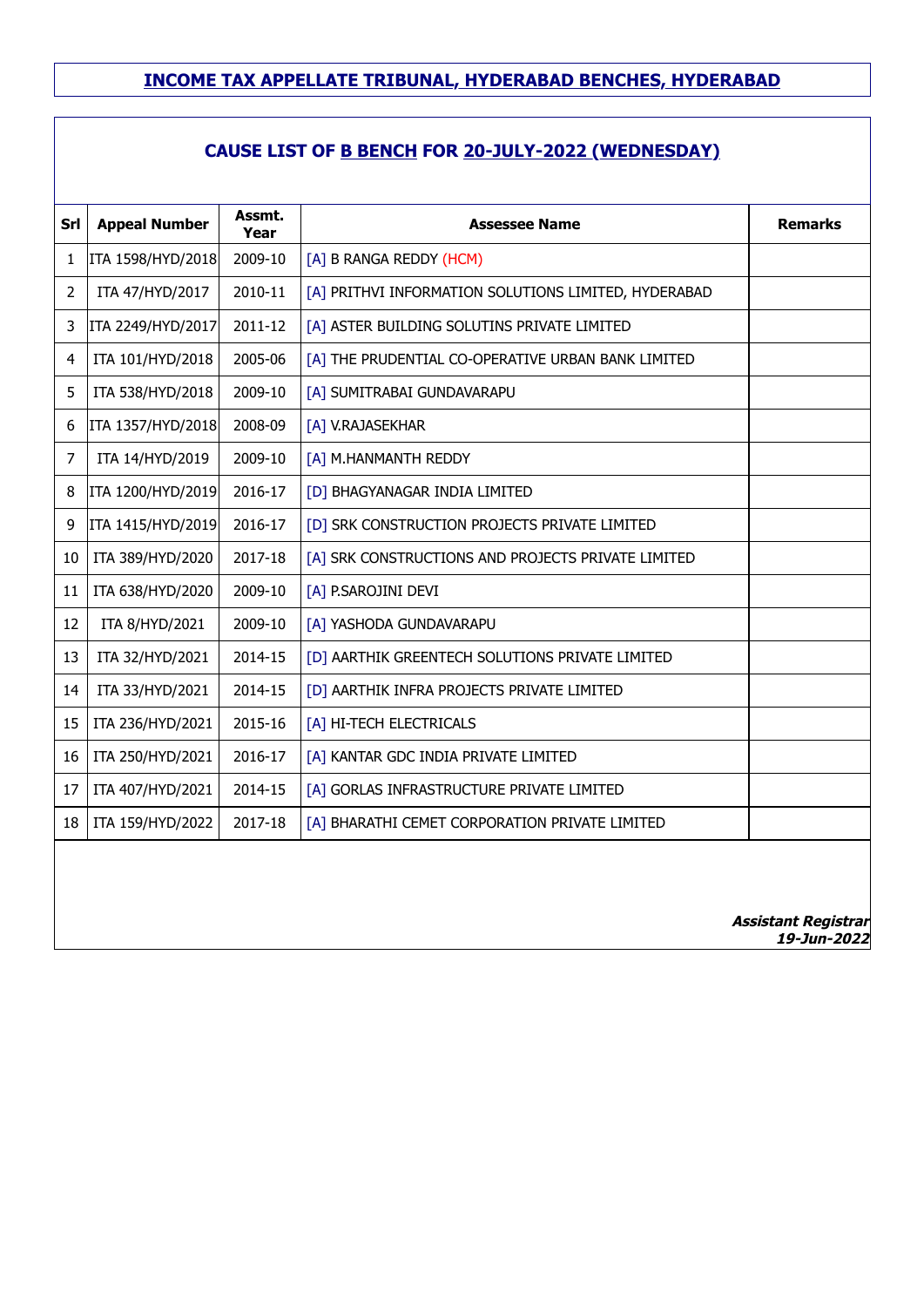| Srl | <b>Appeal Number</b>   | Assmt.<br>Year | <b>Assessee Name</b>                                                                          | <b>Remarks</b>                            |
|-----|------------------------|----------------|-----------------------------------------------------------------------------------------------|-------------------------------------------|
| 1   | ITA 1866/HYD/2014      | 2010-11        | [A] MACROMILL RESEARCH INDIA LLP (FORMERLY MARKET TOOLS<br>RESEARCH PRIVATE LIMITED)          |                                           |
| 2   | ITA 1935/HYD/2014      | 2010-11        | [D] MACROMILL RESEARCH INDIA LLP(FORMERLY MARKET TOOLS<br>& RESEARCH PRIVATE LIMITED)         |                                           |
| 3   | ITA 424/HYD/2016       | 2011-12        | [D] MACROMILL RESEARCH INDIA LLP (FORMERLY MARKET TOOLS<br>RESEARCH PVT. LTD.)                |                                           |
| 4   | ITA 501/HYD/2016       | 2011-12        | [A] MACROMILL RESEARCH INDIA LLP (FORMERLY MARKET TOOLS<br>RESEARCH P. LTD.,)                 |                                           |
| 5   | ITA 308/HYD/2017       | 2012-13        | [A] MARKETTOOLS RESEARCH PRIVATE LIMITED, HYDERABAD                                           |                                           |
| 6   | ITA 2116/HYD/2017      | 2013-14        | [A] MACROMILL RESEARCH INDIA LLP (FORMERLY KNOWN AS<br>MARKET TOOLS RESEARCH PRIVATE LIMITED) |                                           |
| 7   | ITA 892/HYD/2016       | 2012-13        | [D] TECHTRANS CONSTRUCTIONS (I) PVT.LTD., HYD                                                 |                                           |
| 8   | ITA 1056/HYD/2016      | 2012-13        | [A] TECHTRANS CONSTRUCTION (I) PVT.LTD. KCPL-JV                                               |                                           |
| 9   | ITA 1554/HYD/2017      | 2009-10        | [D] VEDULA VENKATA RAMANA, L/R OF LATE SMT. V. RAJYALAKSHMI<br>(VSVS)                         |                                           |
| 10  | ITA 432/HYD/2019       | 2014-15        | [A] SIMHAPURI ENERGY LIMITED                                                                  |                                           |
| 11  | ITA 1407/HYD/2019      | 2015-16        | [A] R.A.K.CERAMICS INDIA PRIVATE LIMITED                                                      |                                           |
| 12  | ITA 1750/HYD/2019      | 2015-16        | [A] LANCO INFRATECH LIMITED                                                                   |                                           |
| 13  | ITA 1771/HYD/2019      | 2015-16        | [A] ADAMA INDIA PRIVATE LIMITED                                                               |                                           |
| 14  | ITA 1820/HYD/2019      | 2015-16        | [A] WISSEN INFOTECH PRIVATE LIMITED                                                           |                                           |
| 15  | ITA 106/HYD/2020       | 2016-17        | [A] NAVAYUGA INFRA PROJECTS PRIVATE LIMITED                                                   |                                           |
| 16  | ITA 403/HYD/2020       | 2015-16        | [A] ROCKSALT INTERACTIVE GAMES PRIVATE LIMITED                                                |                                           |
| 17  | ITA 747/HYD/2020       | 2011-12        | [D] SRI VEMIREDDY PRABHAKAR REDDY                                                             |                                           |
| 18  | ITA 748/HYD/2020       | 2014-15        | [D] SRI VEMIREDDY PRABHAKAR REDDY                                                             |                                           |
| 19  | IT(TP)A<br>80/HYD/2022 | 2017-18        | [A] PEGASYSTEMS WORLDWIDE INDIA PRIVATE LIMITED                                               |                                           |
| 20  | ITA 160/HYD/2022       | 2014-15        | [A] IMTIAZ FAROOQI                                                                            |                                           |
| 21  | ITA 161/HYD/2022       | 2015-16        | [A] IMTIAZ FAROOQI                                                                            |                                           |
|     |                        |                |                                                                                               | <b>Assistant Registrar</b><br>19-Jun-2022 |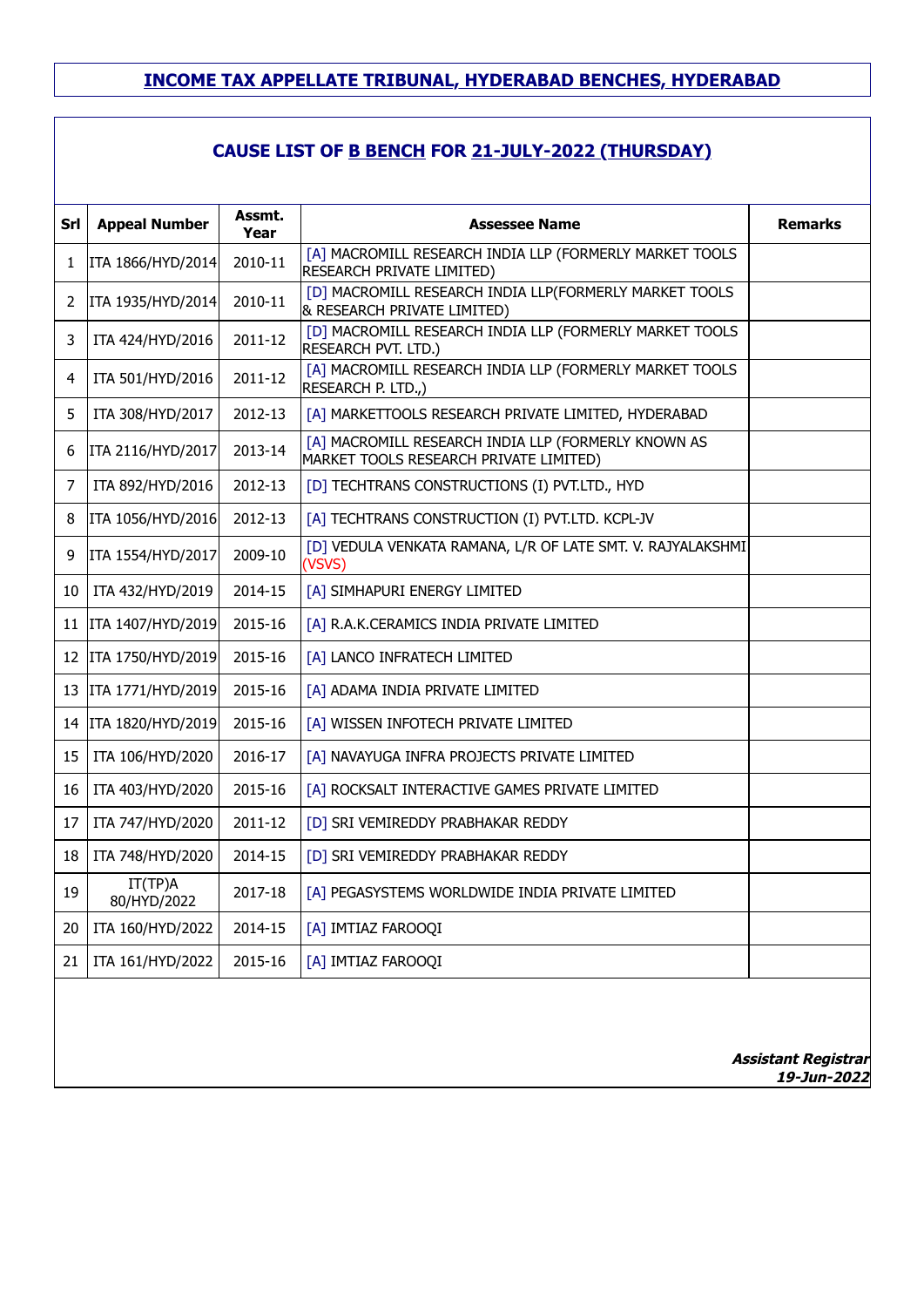## **CAUSE LIST OF B BENCH FOR 25-JULY-2022 (MONDAY)**

| Srl            | <b>Appeal Number</b> | Assmt.          | <b>Assessee Name</b>                                                         | <b>Remarks</b> |
|----------------|----------------------|-----------------|------------------------------------------------------------------------------|----------------|
| 1              | ITA 863/HYD/2016     | Year<br>2010-11 | [A] MENZIES BOBBA GROUND HANDLING SERVICES P. LTD., HYD                      |                |
| 2              | ITA 864/HYD/2016     | 2011-12         | [A] MENZIES BOBBA GROUND HANDLING SERVICES P. LTD., HYD                      |                |
| 3              | ITA 248/HYD/2017     | 2012-13         | [D] KSK MAHANANDI POWER COMPANY LIMITED, HYDERABAD                           |                |
| 4              | ITA 249/HYD/2017     | 2013-14         | [D] KSK MAHANANDI POWER COMPANY LIMITED, HYDERABAD                           |                |
| 5              | ITA 1206/HYD/2017    | 2003-04         | [D] AXSYS HEALTH TECH LIMITED                                                |                |
| 6              | ITA 1207/HYD/2017    | 2004-05         | [D] AXSYS HEALTH TECH LIMITED                                                |                |
| $\overline{7}$ | ITA 12/HYD/2020      | 2009-10         | [D] MADHUCON PROJECTS LIMITED                                                |                |
| 8              | ITA 13/HYD/2020      | 2010-11         | [D] MADHUCON PROJECTS LIMITED                                                |                |
| 9              | ITA 14/HYD/2020      | 2011-12         | [D] MADHUCON PROJECTS LIMITED                                                |                |
| 10             | ITA 505/HYD/2020     | 2013-14         | [D] IQBAL ALI KHAN                                                           |                |
| 11             | ITA 147/HYD/2021     | 2013-14         | [A] ANEES FATIMA                                                             |                |
| 12             | ITA 148/HYD/2021     | 2014-15         | [A] ANEES FATIMA                                                             |                |
| 13             | ITA 149/HYD/2021     | 2015-16         | [A] ANEES FATIMA                                                             |                |
| 14             | ITA 150/HYD/2021     | 2016-17         | [A] ANEES FATHIMA                                                            |                |
| 15             | ITA 151/HYD/2021     | 2017-18         | [A] ANEES FATIMA                                                             |                |
| 16             | ITA 152/HYD/2021     | 2018-19         | [A] ANEES FATIMA                                                             |                |
| 17             | ITA 175/HYD/2021     | 2012-13         | [A] JVR RETAILS PRIVATE LIMITED                                              |                |
| 18             | ITA 178/HYD/2021     | 2016-17         | [A] TECHASPECT SOLUTIONS PRIVATE LIMITED                                     |                |
| 19             | ITA 206/HYD/2021     | 2014-15         | [A] MYLAN LABORATORIES LIMITED                                               |                |
| 20             | ITA 3/HYD/2022       | 2014-15         | [D] TRINITY INFRAVENTURES LIMITED                                            |                |
| 21             | ITA 4/HYD/2022       | 2014-15         | [D] INDRANI PRASAD                                                           |                |
| 22             | ITA 164/HYD/2022     | 2012-13         | [A] CURIA INDIA PRIVATE LIMITED(AFTER MERGER AMRI INDIA<br>PRIVATE LIMITED)  |                |
| 23             | ITA 165/HYD/2022     | 2013-14         | [A] CURIA INDIA PRIVATE LIMITED (AFTER MERGER AMRI INDIA<br>PRIVATE LIMITED) |                |
| 24             | ITA 166/HYD/2022     | 2014-15         | [A] CURIA INDIA PRIVATE LIMITED (AFTER MERGER AMRI INDIA<br>PRIVATE LIMITED) |                |
|                |                      |                 |                                                                              |                |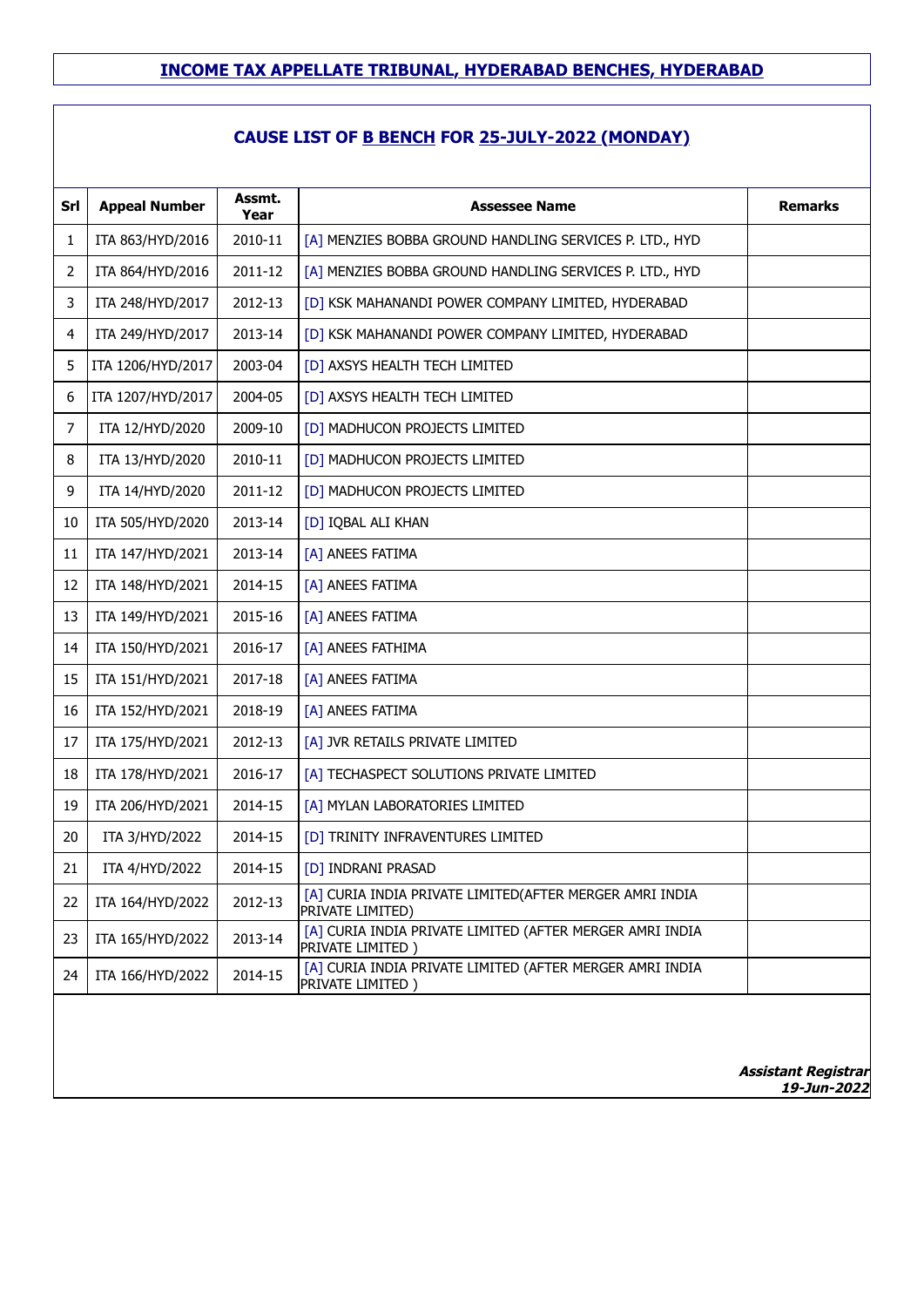| Srl | <b>Appeal Number</b> | Assmt.<br>Year | <b>Assessee Name</b>                           | <b>Remarks</b> |
|-----|----------------------|----------------|------------------------------------------------|----------------|
| 1   | ITA 14/HYD/2021      | 2010-11        | [A] ROYAL ENGINEERING                          |                |
| 2   | ITA 15/HYD/2021      | 2011-12        | [A] ROYAL ENGINEERING                          |                |
| 3   | ITA 16/HYD/2021      | 2012-13        | [A] ROYAL ENGINEERING                          |                |
| 4   | ITA 17/HYD/2021      | 2013-14        | [A] ROYAL ENGINEERING                          |                |
| 5   | ITA 18/HYD/2021      | 2015-16        | [A] ROYAL ENGINEERING                          |                |
| 6   | ITA 19/HYD/2021      | 2017-18        | [A] ROYAL ENGINEERING                          |                |
| 7   | ITA 40/HYD/2021      | 2010-11        | [D] ROYAL ENGINEERING                          |                |
| 8   | ITA 41/HYD/2021      | 2011-12        | [D] ROYAL ENGINEERING                          |                |
| 9   | ITA 42/HYD/2021      | 2012-12        | [D] ROYAL ENGINEERING                          |                |
| 10  | ITA 43/HYD/2021      | 2015-16        | [D] ROYAL ENGINEERING                          |                |
| 11  | ITA 44/HYD/2021      | 2017-18        | [D] ROYAL ENGINEERING                          |                |
| 12  | ITA 26/HYD/2021      | 2010-11        | [A] ACE CONSTRUCTIONS                          |                |
| 13  | ITA 27/HYD/2021      | 2011-12        | [A] ACE CONSTRUCTIONS                          |                |
| 14  | ITA 28/HYD/2021      | 2012-13        | [A] ACE CONSTRUCTIONS                          |                |
| 15  | ITA 29/HYD/2021      | 2013-14        | [A] ACE CONSTRUCTIONS                          |                |
| 16  | ITA 30/HYD/2021      | 2015-16        | [A] ACE CONSTRUCTIONS                          |                |
| 17  | ITA 31/HYD/2021      | 2017-18        | [A] ACE CONSTRUCTIONS                          |                |
| 18  | ITA 50/HYD/2021      | 2010-11        | [D] ACE CONSTRUCTIONS                          |                |
| 19  | ITA 51/HYD/2021      | 2011-12        | [D] ACE CONSTRUCTIONS                          |                |
| 20  | ITA 52/HYD/2021      | 2012-13        | [D] ACE CONSTRUCTIONS                          |                |
| 21  | ITA 53/HYD/2021      | 2015-16        | [D] ACE CONSTRUCTIONS                          |                |
| 22  | ITA 54/HYD/2021      | 2017-18        | [D] ACE CONSTRUCTIONS                          |                |
| 23  | ITA 37/HYD/2021      | 2011-12        | [D] ASMA ESTATES & INVESTMENTS PRIVATE LIMITED |                |
| 24  | ITA 38/HYD/2021      | 2013-14        | [D] ASMA ESTATES & INVESTMENTS PRIVATE LIMITED |                |
| 25  | ITA 39/HYD/2021      | 2014-15        | [D] ASMA ESTATES & INVESTMENTS PVT LTD         |                |
| 26  | ITA 64/HYD/2021      | 2011-12        | [D] ZARA INVESTMENTS PRIVATE LIMITED           |                |
| 27  | ITA 65/HYD/2021      | 2016-17        | [D] ZARA INVESTMENTS PRIVATE LIMITED           |                |
| 28  | ITA 66/HYD/2021      | 2011-12        | [D] ZAINAB INVESTMENTS PRIVATE LIMITED         |                |
| 29  | ITA 67/HYD/2021      | 2013-14        | [D] ZAINAB INVESTMENTS PRIVATE LIMITED         |                |
| 30  | ITA 68/HYD/2021      | 2015-16        | [D] ZAINAB INVESTMENTS PRIVATE LIMITED         |                |
| 31  | ITA 69/HYD/2021      | 2016-17        | [D] ZAINAB INVESTMENTS PRIVATE LIMITED         |                |
| 32  | ITA 70/HYD/2021      | 2018-19        | [D] ZAINAB INVESTMENTS PRIVATE LIMITED         |                |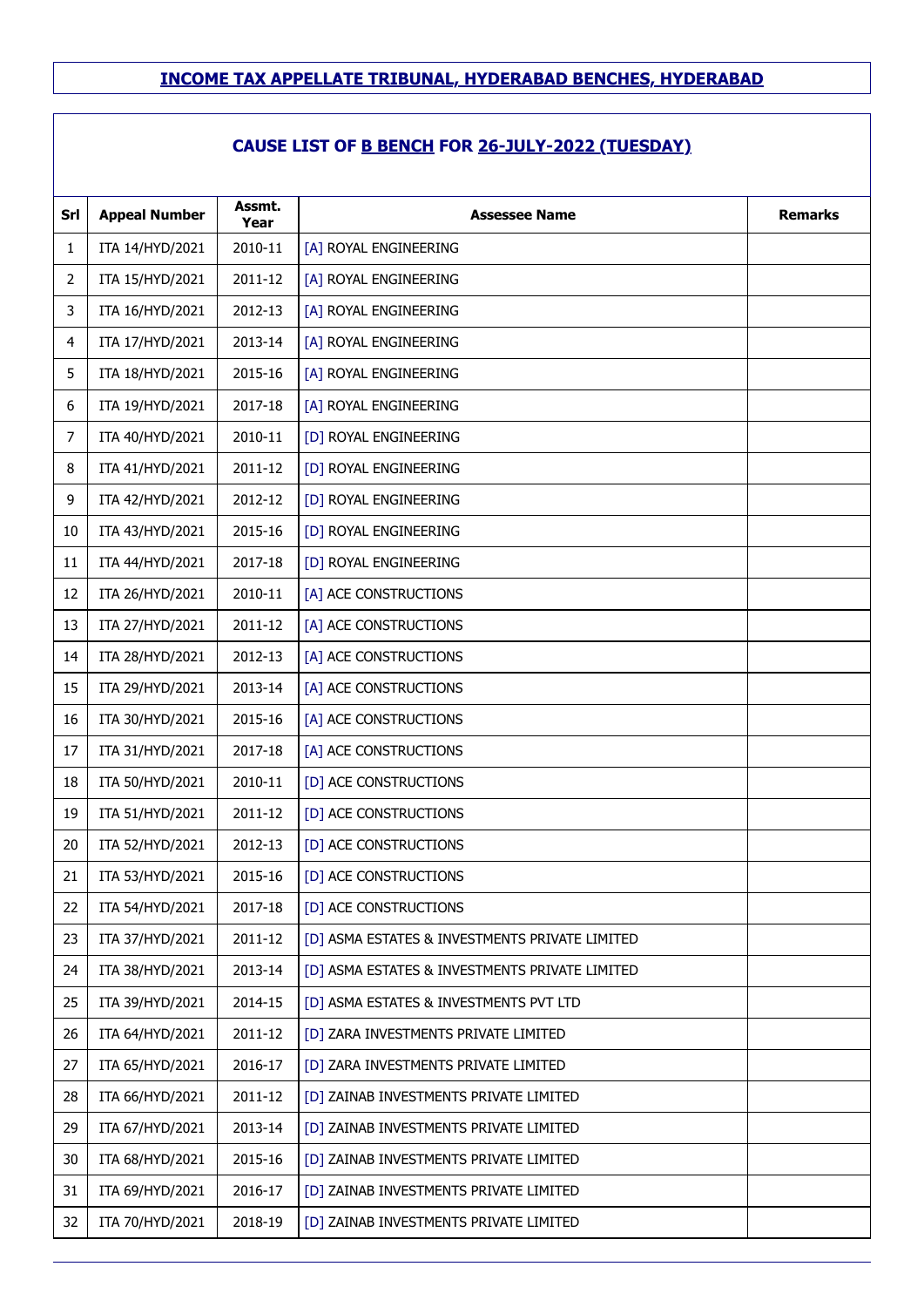| Srl | <b>Appeal Number</b> | Assmt.<br>Year | <b>Assessee Name</b>                                  | <b>Remarks</b> |
|-----|----------------------|----------------|-------------------------------------------------------|----------------|
| 33  | ITA 111/HYD/2021     | 2018-19        | [A] ZAINAB INVESTMENTS PRIVATE LIMITED , SECUNDERABAD |                |
| 34  | ITA 71/HYD/2021      | 2011-12        | [D] ANKAA REALTORS                                    |                |
| 35  | ITA 72/HYD/2021      | 2012-13        | [D] ANKAA REALTORS                                    |                |
| 36  | ITA 73/HYD/2021      | 2015-16        | [D] ANKAA REALTORS                                    |                |
| 37  | ITA 74/HYD/2021      | 2016-17        | [D] ANKAA REALTORS                                    |                |
| 38  | ITA 75/HYD/2021      | 2017-18        | [D] ANKAA REALTORS , HYDERABAD                        |                |
| 39  | ITA 102/HYD/2021     | 2011-12        | [A] ANKA REALTORS                                     |                |
| 40  | ITA 103/HYD/2021     | 2012-13        | [A] ANKA REALTORS                                     |                |
| 41  | ITA 104/HYD/2021     | 2013-14        | [A] ANKA REALTORS                                     |                |
| 42  | ITA 105/HYD/2021     | 2014-15        | [A] ANKAA REALTORS                                    |                |
| 43  | ITA 106/HYD/2021     | 2015-16        | [A] ANKAA REALTORS                                    |                |
| 44  | ITA 107/HYD/2021     | 2016-17        | [A] ANKAA REALTORS                                    |                |
| 45  | ITA 108/HYD/2021     | 2017-18        | [A] ANKAA REALTORS                                    |                |
| 46  | ITA 76/HYD/2021      | 2011-12        | [D] SHOEB ESTATES PRIVATE LIMITED                     |                |
| 47  | ITA 77/HYD/2021      | 2016-17        | [D] SHOEB ESTATES PRIVATE LIMITED                     |                |
| 48  | ITA 78/HYD/2021      | 2011-12        | [D] AIJAZ INVESTMENTS & ESTATES PRIVATE LIMITED       |                |
| 49  | ITA 79/HYD/2021      | 2013-14        | [D] AIJAZ INVESTMENTS & ESTATES PRIVATE LIMITED       |                |
| 50  | ITA 80/HYD/2021      | 2014-15        | [D] AIJAZ INVESTMENTS & ESTATES PRIVATE LIMITED       |                |
| 51  | ITA 81/HYD/2021      | 2015-16        | [D] SV MULTI LOGITECH PRIVATE LIMITED                 |                |
| 52  | ITA 82/HYD/2021      | 2016-17        | [D] SV MULTI LOGITECH PRIVATE LIMITED                 |                |
| 53  | ITA 83/HYD/2021      | 2017-18        | [D] SV MULTI LOGITECH PRIVATE LIMITED                 |                |
| 54  | ITA 388/HYD/2021     | 2017-18        | [A] SEVERA CONSTRUCTIONS PRIVATE LIMITED              |                |
| 55  | ITA 389/HYD/2021     | 2017-18        | [A] SUVISHAL POWER GEN LIMITED                        |                |
| 56  | ITA 390/HYD/2021     | 2017-18        | [A] GOLDSTONE TECHNOLOGIES LIMITED                    |                |
| 57  | ITA 391/HYD/2021     | 2017-18        | [A] INDIA TELECOM FINANCE CORPORATION LIMITED         |                |
| 58  | ITA 392/HYD/2021     | 2017-18        | [A] JAYASRI AGENCIES PRIVATE LIMITED                  |                |
| 59  | ITA 408/HYD/2021     | 2012-13        | [A] BANDA SATYANARAYANA                               |                |
| 60  | ITA 170/HYD/2022     | 2017-18        | [A] MAHUA BHARATPUR EXPRESSWAYS LIMITED               |                |
|     |                      |                |                                                       |                |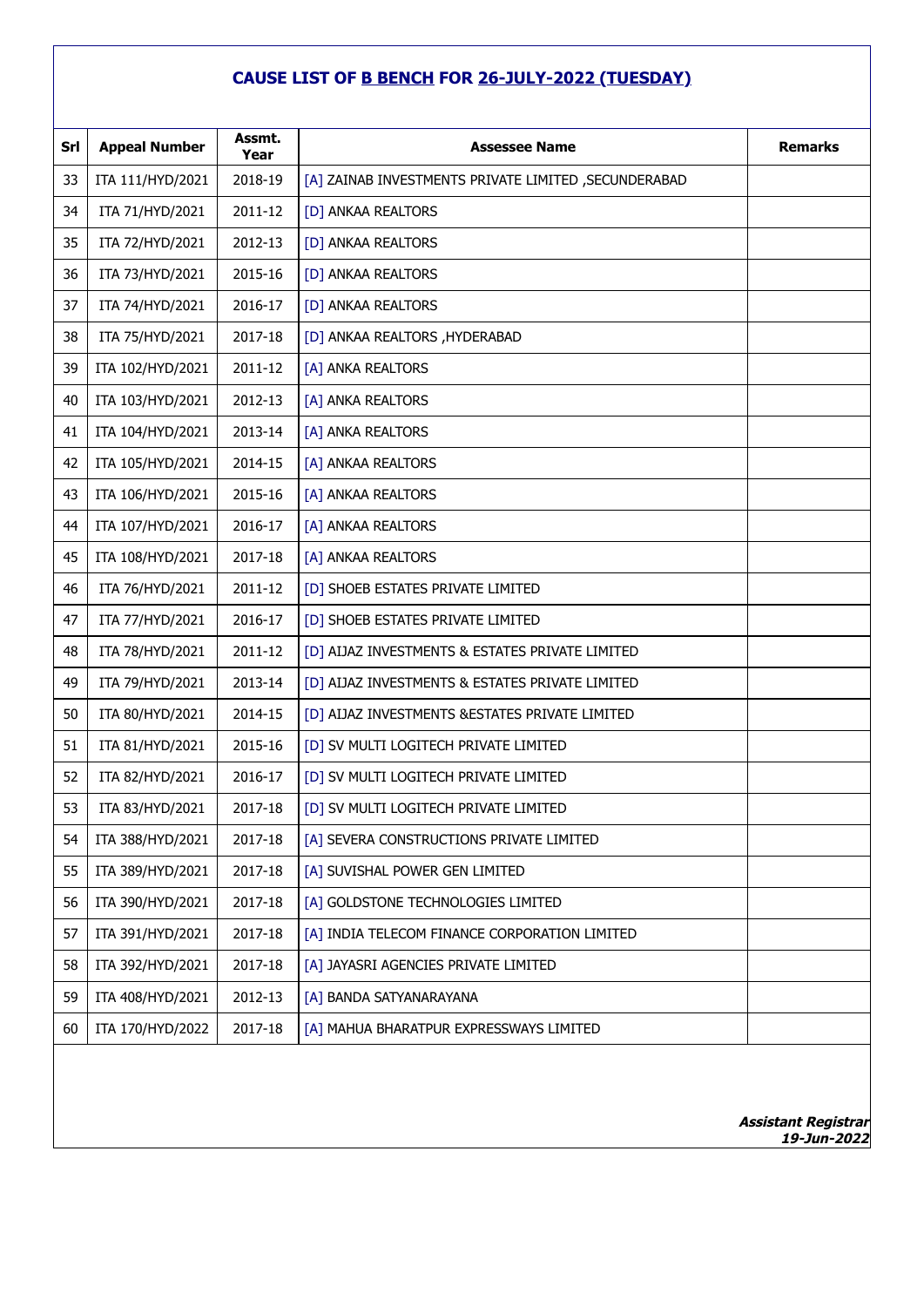## **CAUSE LIST OF B BENCH FOR 27-JULY-2022 (WEDNESDAY)**

| Srl | <b>Appeal Number</b> | Assmt.<br>Year | <b>Assessee Name</b>                                | <b>Remarks</b>                            |
|-----|----------------------|----------------|-----------------------------------------------------|-------------------------------------------|
| 1   | CO 10/HYD/2022       | 2014-15        | [A] QUISLEX LEGAL SERVICES PRIVATE LIMITED          |                                           |
| 2   | ITA 1626/HYD/2016    | 2013-14        | [A] THOTA RAMAIAH                                   |                                           |
| 3   | ITA 974/HYD/2017     | 2008-09        | [D] PRAKASH NIMMAGADDA, HYDERABAD                   |                                           |
| 4   | ITA 1975/HYD/2018    | 2015-16        | [A] CERAMIN INDIA PRIVATE LIMITED                   |                                           |
| 5   | ITA 2294/HYD/2018    | 2010-11        | [A] RAMESH BABU SEGU                                |                                           |
| 6   | ITA 2295/HYD/2018    | 2011-12        | [A] RAMESH BABU SEGU                                |                                           |
| 7   | ITA 2381/HYD/2018    | 2015-16        | [D] SRI TADIPATRI BABU                              |                                           |
| 8   | ITA 1320/HYD/2019    | 2016-17        | [D] WESTERN CONSTRUCTIONS                           |                                           |
| 9   | ITA 1565/HYD/2019    | 2016-17        | [D] YKH BUILDERS PRIVATE LIMITED                    |                                           |
| 10  | ITA 123/HYD/2020     | 2015-16        | [A] HYUNDAI MOTOR INDIA ENGINEERING PRIVATE LIMITED |                                           |
| 11  | ITA 477/HYD/2020     | 2012-13        | [D] PAVANI STRUCTURALS PRIVATE LIMITED              |                                           |
| 12  | ITA 478/HYD/2020     | 2016-17        | [D] PAVANI STRUCTURALS PRIVATE LIMITED              |                                           |
| 13  | ITA 84/HYD/2021      | 2016-17        | [D] M/S. PAVANI STRUCTURALS PVT. LTD                |                                           |
| 14  | ITA 100/HYD/2021     | 2017-18        | [D] ANAND'S GOLD PRIVATE LIMITED                    |                                           |
| 15  | ITA 197/HYD/2021     | 2016-17        | [A] HYUNDAI MOTOR INDIA ENGINEERING PRIVATE LIMITED |                                           |
| 16  | ITA 104/HYD/2022     | 2017-18        | [A] SANGHI INDUSTRIES LIMITED                       |                                           |
| 17  | ITA 105/HYD/2022     | 2014-15        | [D] QUISLEX LEGAL SERVICES PRIVATE LIMITED          |                                           |
| 18  | ITA 172/HYD/2022     | 2018-19        | [A] NALGONDA REALTORS PRIVATE LIMITED               |                                           |
|     |                      |                |                                                     |                                           |
|     |                      |                |                                                     | <b>Assistant Registrar</b><br>19-Jun-2022 |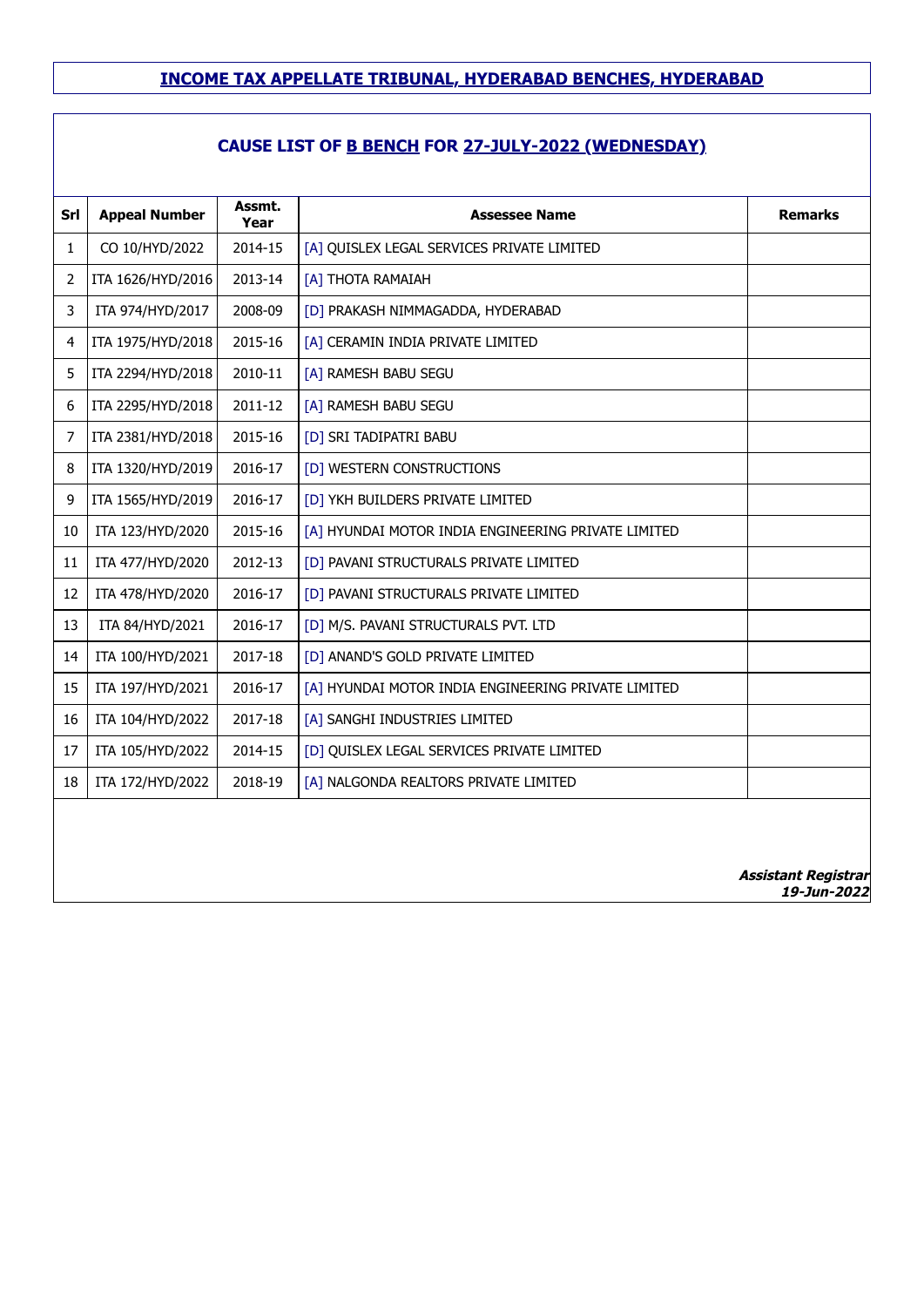| Srl | <b>Appeal Number</b> | Assmt.<br>Year | <b>Assessee Name</b>                             | <b>Remarks</b> |
|-----|----------------------|----------------|--------------------------------------------------|----------------|
| 1   | ITA 593/HYD/2017     | 2009-10        | [A] RAMKY INFRASTRUCTURE LIMITED, HYDERABAD      |                |
| 2   | ITA 1018/HYD/2017    | 2012-13        | [A] UNION BANK OF INDIA (ERSTWHILE-ANDHRA BANK)  |                |
| 3   | ITA 1230/HYD/2017    | 2012-13        | [D] ANDHRA BANK                                  |                |
| 4   | ITA 350/HYD/2018     | 2013-14        | [D] ANDHRA BANK                                  |                |
| 5   | ITA 351/HYD/2018     | 2014-15        | [D] ANDHRA BANK                                  |                |
| 6   | ITA 364/HYD/2018     | 2013-14        | [A] UNION BANK OF INDIA (ERSTWHILE- ANDHRA BANK) |                |
| 7   | ITA 365/HYD/2018     | 2014-15        | [A] UNION BANK OF INDIA (ERSTWHILE ANDHRA BANK)  |                |
| 8   | ITA 193/HYD/2019     | 2015-16        | [A] UNION BANK OF INDIA (ERSTWHILE-ANDHRA BANK)  |                |
| 9   | ITA 316/HYD/2019     | 2015-16        | [D] ANDHRA BANK                                  |                |
| 10  | ITA 1335/HYD/2017    | 2007-08        | [D] INDU PROJECTS LIMITED                        |                |
| 11  | ITA 1336/HYD/2017    | 2008-09        | [D] INDU PROJECTS LIMITED                        |                |
| 12  | ITA 2219/HYD/2017    | 2014-15        | [D] INDO ARAB LEAGUE                             |                |
| 13  | ITA 409/HYD/2021     | 2015-16        | [A] SNR AVENUES PRIVATE LIMITED                  |                |
| 14  | ITA 26/HYD/2022      | 2016-17        | [A] MANDAVA HOLDINGS PRIVATE LIMITED             |                |
| 15  | ITA 27/HYD/2022      | 2017-18        | [A] MANDAVA HOLDINGS PRIVATE LIMITED             |                |
| 16  | ITA 54/HYD/2022      | 2017-18        | [D] MANDAVA HOLDINGS PRIVATE LIMITED             |                |
| 17  | ITA 92/HYD/2022      | 2014-15        | [A] GRR HOLDINGS                                 |                |
| 18  | ITA 179/HYD/2022     | 2015-16        | [A] JALADI APPA RAO                              |                |
| 19  | WTA 2/HYD/2022       | 2007-08        | [A] YELLAIAH SETTY                               |                |
| 20  | WTA 3/HYD/2022       | 2008-09        | [A] YELLAIAH SETTY                               |                |
| 21  | WTA 4/HYD/2022       | 2009-10        | [A] YELLAIAH SETTY                               |                |
|     |                      |                |                                                  |                |
|     |                      |                |                                                  |                |
|     |                      |                |                                                  |                |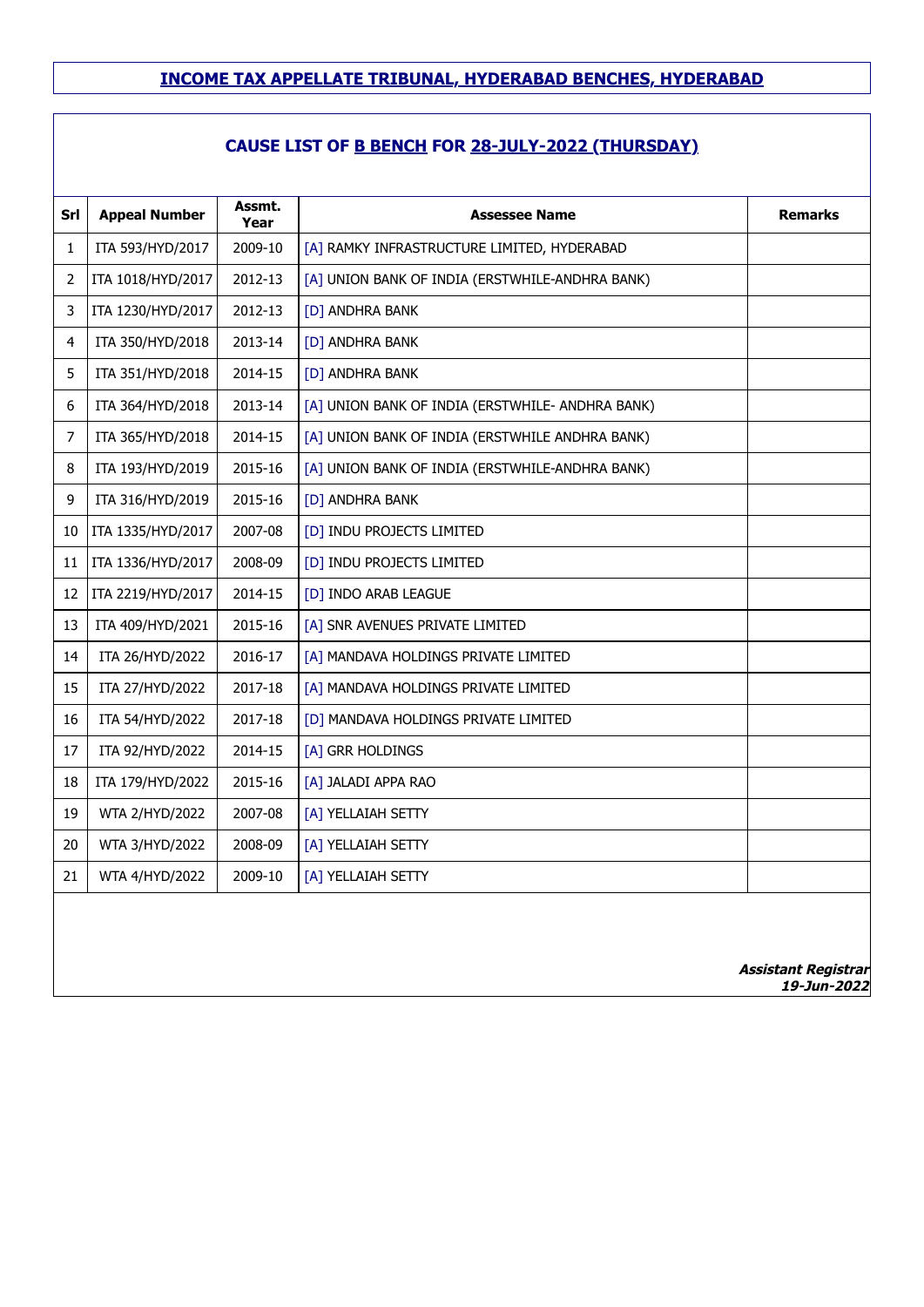#### **CAUSE LIST OF SM BENCH FOR 04-JULY-2022 (MONDAY)**

| <b>Appeal Number</b> | Assmt. Year | <b>Assessee Name</b>                            | <b>Remarks</b> |
|----------------------|-------------|-------------------------------------------------|----------------|
| ITA 1622/HYD/2019    | 2015-16     | [A] HEMAKUMAR REDDY POUTTIAKULA (RECALLED CASE) |                |
| ITA 1623/HYD/2019    | 2016-17     | [A] HEMAKUMAR REDDY POUTTIAKULA (RECALLED CASE) |                |
| ITA 1624/HYD/2019    | 2017-18     | [A] HEMAKUMAR REDDY POUTTIAKULA (RECALLED CASE) |                |
| ITA 202/HYD/2022     | 2017-18     | [A] PERATI SUDARSHAN REDDY                      |                |
|                      |             |                                                 |                |
|                      |             |                                                 |                |

**Assistant Registrar**

**19-Jun-2022**

#### **INCOME TAX APPELLATE TRIBUNAL, HYDERABAD BENCHES, HYDERABAD**

|     | <b>CAUSE LIST OF SM BENCH FOR 05-JULY-2022 (TUESDAY)</b> |             |                                  |                            |  |
|-----|----------------------------------------------------------|-------------|----------------------------------|----------------------------|--|
| Srl | <b>Appeal Number</b>                                     | Assmt. Year | <b>Assessee Name</b>             | <b>Remarks</b>             |  |
|     | ITA 217/HYD/2022                                         | 2019-2020   | [A] C2D SOFTWARE PRIVATE LIMITED |                            |  |
|     |                                                          |             |                                  | <b>Assistant Registrar</b> |  |
|     |                                                          |             |                                  | 19-Jun-2022                |  |

#### **INCOME TAX APPELLATE TRIBUNAL, HYDERABAD BENCHES, HYDERABAD**

|     | CAUSE LIST OF SM BENCH FOR 06-JULY-2022 (WEDNESDAY) |             |                          |                            |  |
|-----|-----------------------------------------------------|-------------|--------------------------|----------------------------|--|
| Srl | <b>Appeal Number</b>                                | Assmt. Year | <b>Assessee Name</b>     | <b>Remarks</b>             |  |
|     | ITA 218/HYD/2022                                    | 2017-18     | [A] BHARATHAM SATHYAVANI |                            |  |
|     |                                                     |             |                          | <b>Assistant Registrar</b> |  |

**19-Jun-2022**

#### **INCOME TAX APPELLATE TRIBUNAL, HYDERABAD BENCHES, HYDERABAD**

|     | CAUSE LIST OF SM BENCH FOR 07-JULY-2022 (THURSDAY) |             |                           |                                                   |  |
|-----|----------------------------------------------------|-------------|---------------------------|---------------------------------------------------|--|
| Srl | <b>Appeal Number</b>                               | Assmt. Year | <b>Assessee Name</b>      | <b>Remarks</b>                                    |  |
|     | ITA 223/HYD/2022                                   | 2017-18     | [A] ARAVINDA REDDY GADDAM |                                                   |  |
|     |                                                    |             |                           | <i><b>Assistant Registrar<br/>19-Jun-2022</b></i> |  |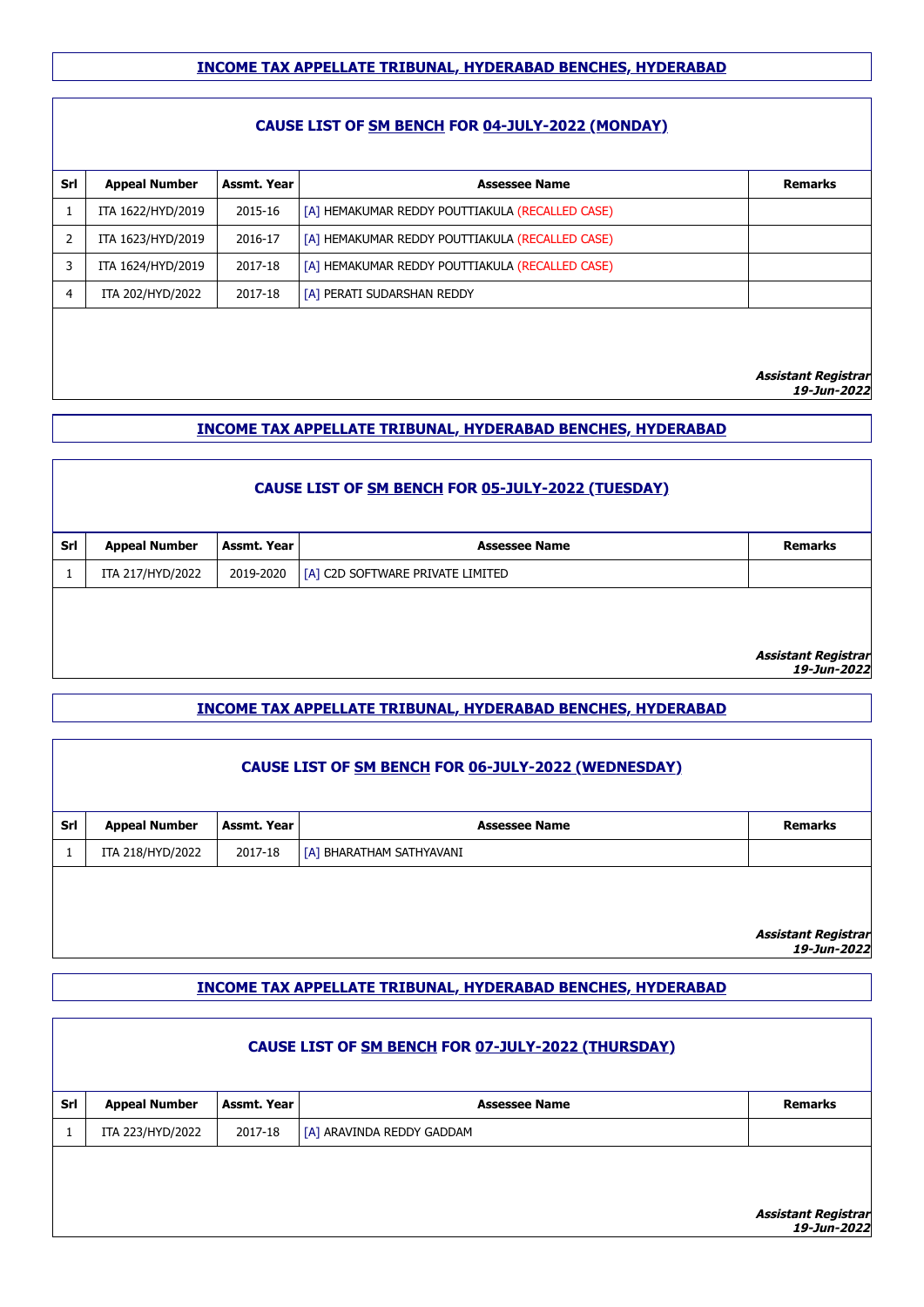#### **CAUSE LIST OF SM BENCH FOR 11-JULY-2022 (MONDAY)**

| Srl | <b>Appeal Number</b> | Assmt. Year | <b>Assessee Name</b>           | <b>Remarks</b> |
|-----|----------------------|-------------|--------------------------------|----------------|
|     | ITA 226/HYD/2022     | 2019-20     | [A] GANESH SAND BLASTING WORKS |                |
|     |                      |             |                                |                |
|     |                      |             |                                |                |
|     |                      |             |                                | _____          |

**Assistant Registrar 19-Jun-2022**

#### **INCOME TAX APPELLATE TRIBUNAL, HYDERABAD BENCHES, HYDERABAD**

|     | CAUSE LIST OF SM BENCH FOR 12-JULY-2022 (TUESDAY) |             |                      |                                    |  |
|-----|---------------------------------------------------|-------------|----------------------|------------------------------------|--|
| Srl | <b>Appeal Number</b>                              | Assmt. Year | <b>Assessee Name</b> | <b>Remarks</b>                     |  |
|     | ITA 233/HYD/2022                                  | 2017-18     | [A] JHONY SHAIK      |                                    |  |
|     |                                                   |             |                      | Assistant Registrar<br>19-Jun-2022 |  |

#### **INCOME TAX APPELLATE TRIBUNAL, HYDERABAD BENCHES, HYDERABAD**

|     | CAUSE LIST OF SM BENCH FOR 13-JULY-2022 (WEDNESDAY) |             |                      |                                           |  |
|-----|-----------------------------------------------------|-------------|----------------------|-------------------------------------------|--|
| Srl | <b>Appeal Number</b>                                | Assmt. Year | <b>Assessee Name</b> | <b>Remarks</b>                            |  |
|     | ITA 242/HYD/2022                                    | 2019-20     | [A] SURESH CHAVAN    |                                           |  |
|     |                                                     |             |                      | <b>Assistant Registrar</b><br>19-Jun-2022 |  |